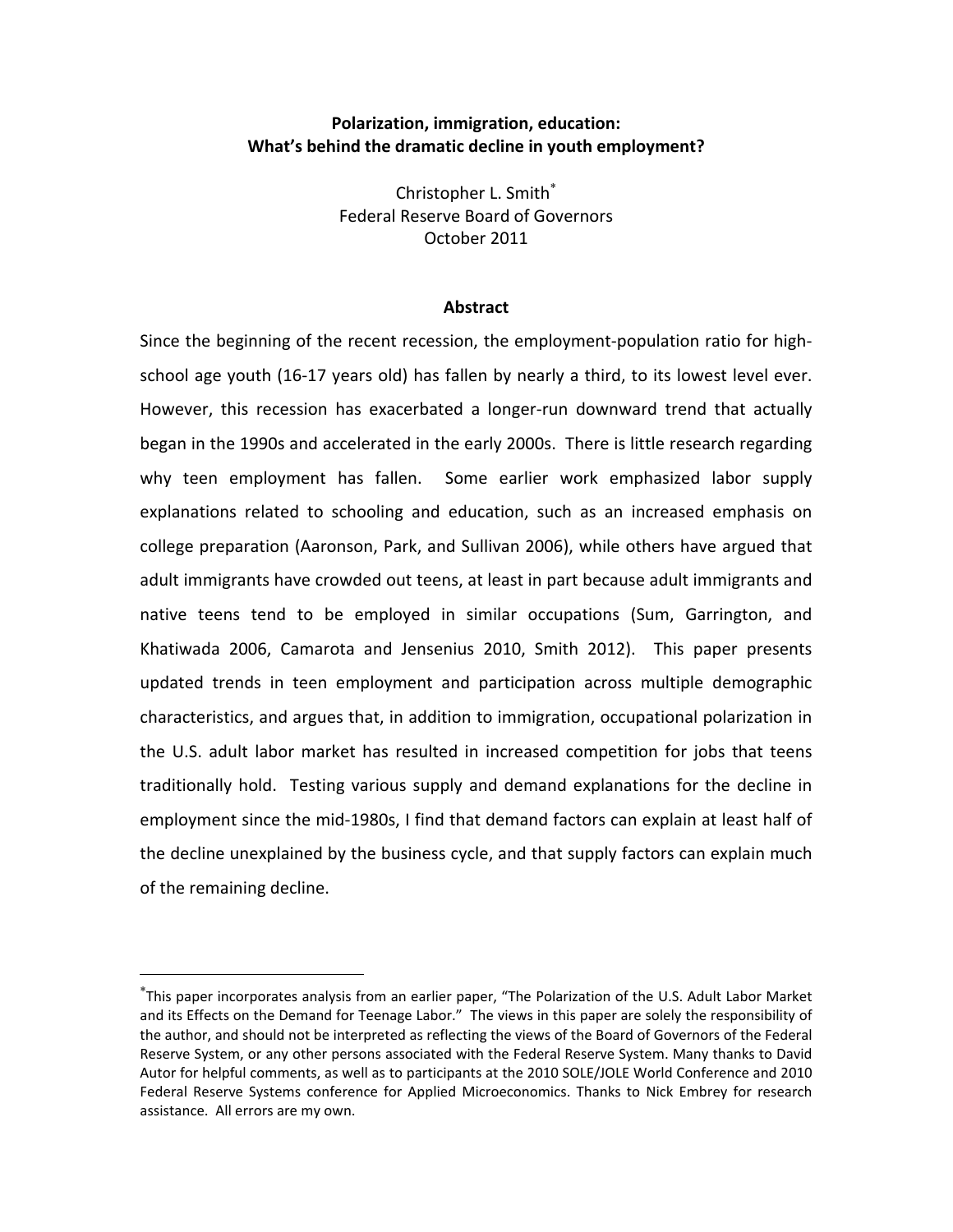## **1. Introduction**

1

Since the start of the most recent recession, the employment‐population rate for high school‐age youth (16 and 17 year olds) has fallen from around 23 percent to around 15 percent, and is now at its lowest level since the Bureau of Labor Statistics began collecting data (figure 1). $^1$  However, teen employment has been falling at about this rate since the early 2000s. Taking a longer perspective, youth employment rates have been trending down since the early 1980s; during every subsequent recession, the teen employment rate has tumbled and never recovered to its pre‐recession level during the ensuing recovery. While employment rates have also fallen for slightly older, but not yet prime‐aged adults, the decline is most dramatic for the youngest—which is particularly puzzling since the decline in employment for youth still in high school cannot *directly* be attributed to increased college enrollment rates. The decline in the teen employment‐population rate looks even steeper relative to the employment‐ population rate for 25‐54 year olds (the black line in figure 2). Figure 3 shows that, until recently, most of this decline was due to a drop in labor force participation rather than an increase in unemployment.

There is surprisingly little academic research related to understanding the causes of this decline in youth participation. Potential explanations naturally divide into supply and demand factors. Some possible supply factors are related to an increased emphasis on education, perhaps in part in response to a rising high school and college wage

<sup>&</sup>lt;sup>1</sup> Throughout the paper, I focus mainly on the employment outcomes for 16-17 year olds, because they have experienced the most dramatic declines in employment over this period and they are unlikely to be in college yet, so the trend is not *directly* attributable to college going. Note also that 16 is the earliest age for which labor market data is available in the Current Population Survey.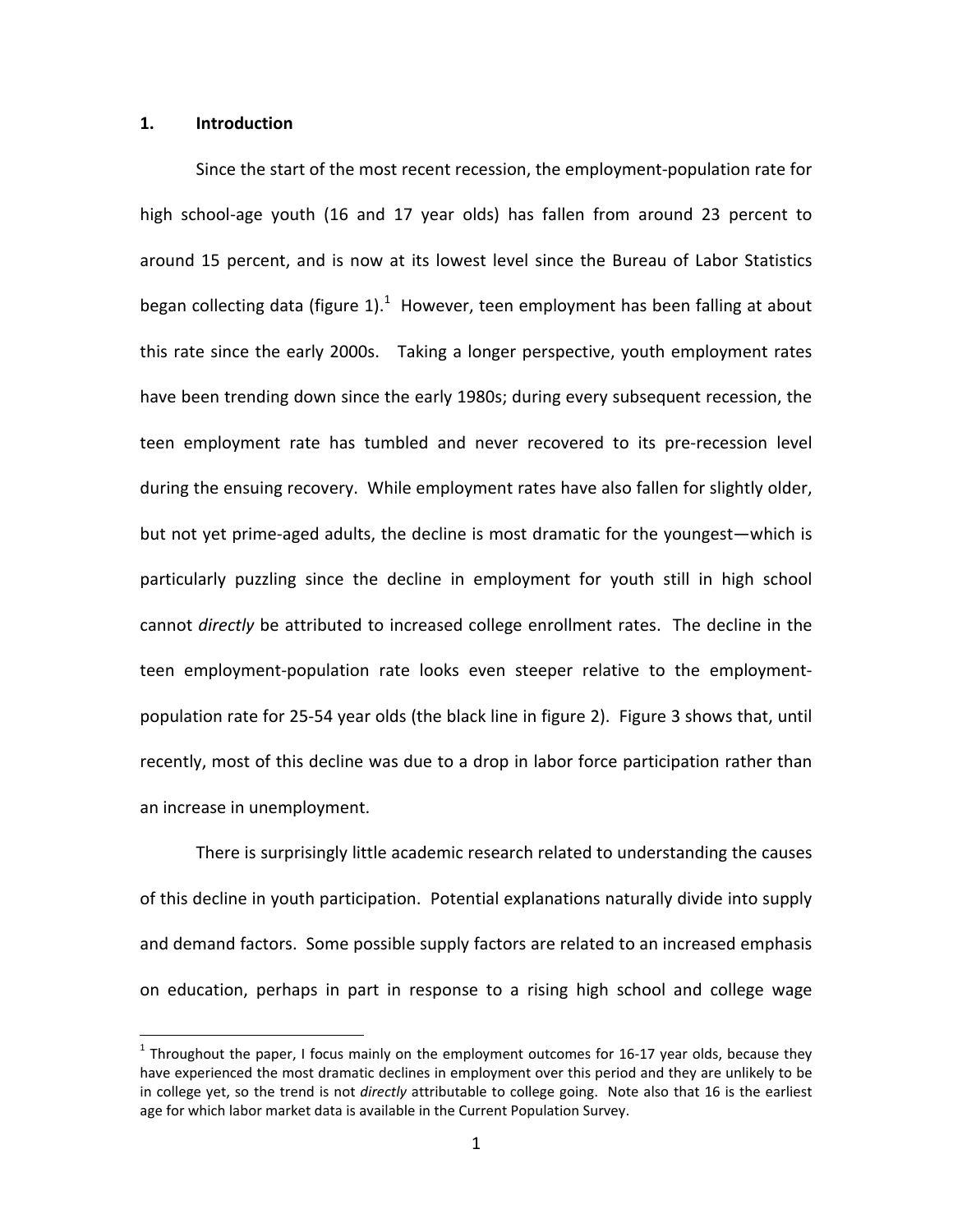premium, which has increased the incentives to graduate high school, enter college, and attend a more elite college. Other education policy (such as stricter graduation requirements) may have also indirectly discouraged teens from working. Factors that may have reduced demand for teen labor include increased labor market competition from immigrants and native adults. Aaronson, Park, and Sullivan (2006), hereafter APS2006, provides one recent treatment of these issues; after demonstrating that the decline in youth employment is remarkably uniform across demographic groups, they provide ad‐hoc tests for competing hypotheses. Their strongest finding is that teen employment rates fell more in states that provided merit‐based college scholarships, perhaps because fewer teens needed to work in high school to save for college or because the returns to academic achievement in high school increased; they interpret this as suggestive evidence that supply explanations matter. On the other hand, recent research demonstrates areas that experience a larger increase in immigration have larger declines in teen employment (Sum, Garrington, and Khatiwada 2006; Camarota and Jensenius 2010; Smith 2012), suggesting that demand factors stemming from the increased supply of substitutable labor matter as well. Morisi (2008 and 2010) provide an excellent overview of trends in school year and summer employment, and carefully lays out hypotheses for the recent trends.

This paper has two purposes. First, it summarizes trends in teen employment in a manner similar to Morisi (2008 and 2010), and also introduces some new descriptive evidence from data sources such as the Survey of Income Participants (SIPP) and the American Time Use Survey (ATUS). Second, and more importantly, it takes another look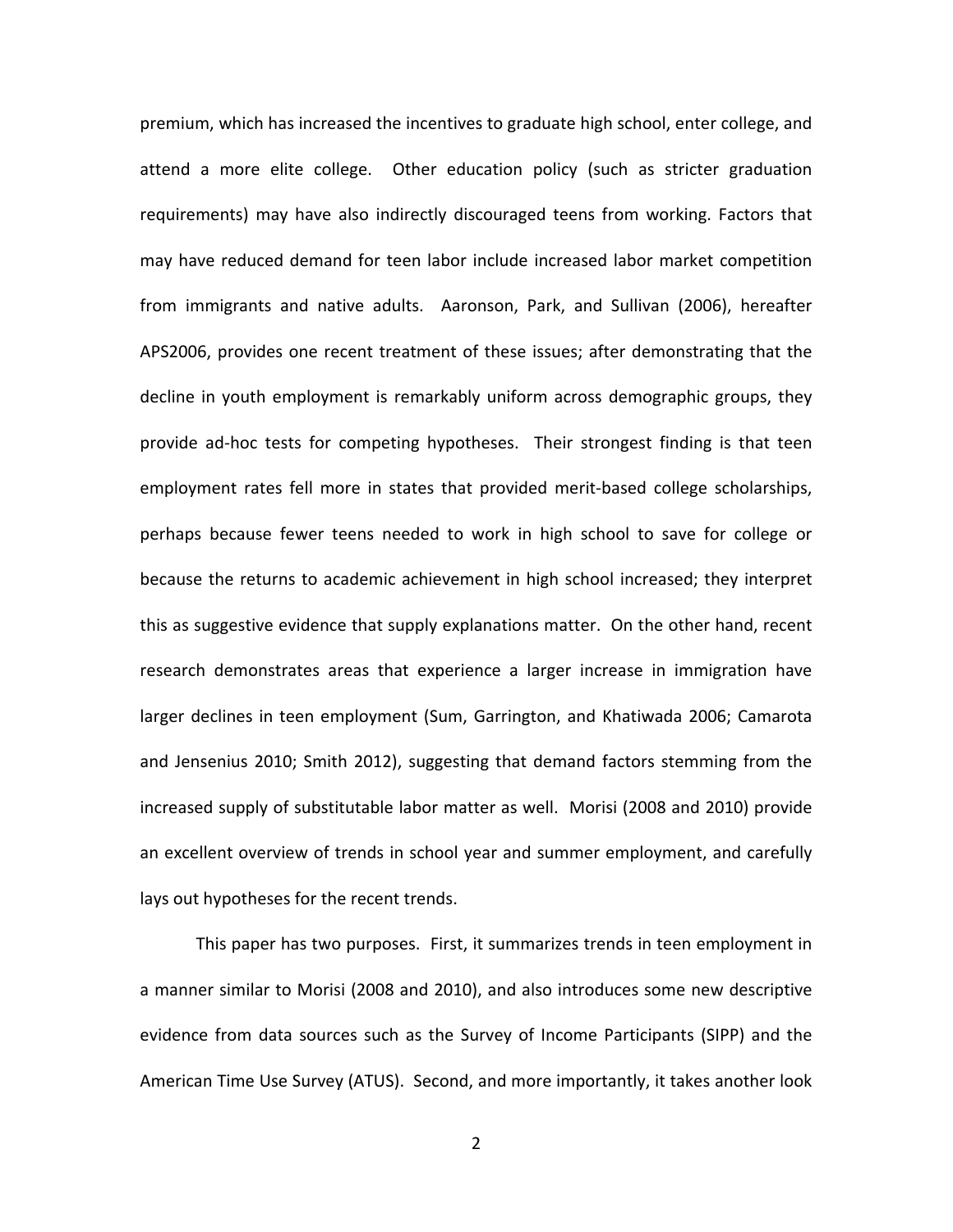at competing explanations for declines in youth employment over the last thirty years. Using evidence mainly from the cross‐state or cross‐commuting zone relationship between teen employment and supply and demand proxies over time, I conclude that labor demand explanations (stemming from increases in the supply of adult labor that is substitutable for teens) appears to explain more of the recent decline than do labor supply explanations (which are related to increased emphasis on schooling and college): The demand factors that I examine can explain between half to two‐thirds of the decline in teen employment that is unexplainable by the cycle, and the supply factors I consider can explain most of the remaining fraction. Of course there are surely supply and demand factors that are not included in this analysis, but a conservative interpretation of this evidence is that *both* demand for teen labor and the supply of teen labor play an important role in explaining why fewer teens work than ever before.

Figure 4 provides an introductory overview of these arguments. It has been noted that the fraction of teens in the CPS who report being enrolled in school during summer months has been rising dramatically since the mid‐1990s (Morisi 2010), which mirrors the downward trend in employment. Indeed, figure 4A shows that by July 2010, nearly half of 16 and 17 year olds report being enrolled in July. The blue line displays the fraction who report being enrolled in June, July, and August (using matched monthly CPS microdata); roughly one‐third of teens now report being enrolled in school over the summer months. This may be due to increased attendance at formal summer school or informal academic and extracurricular camps, perhaps in order to appear more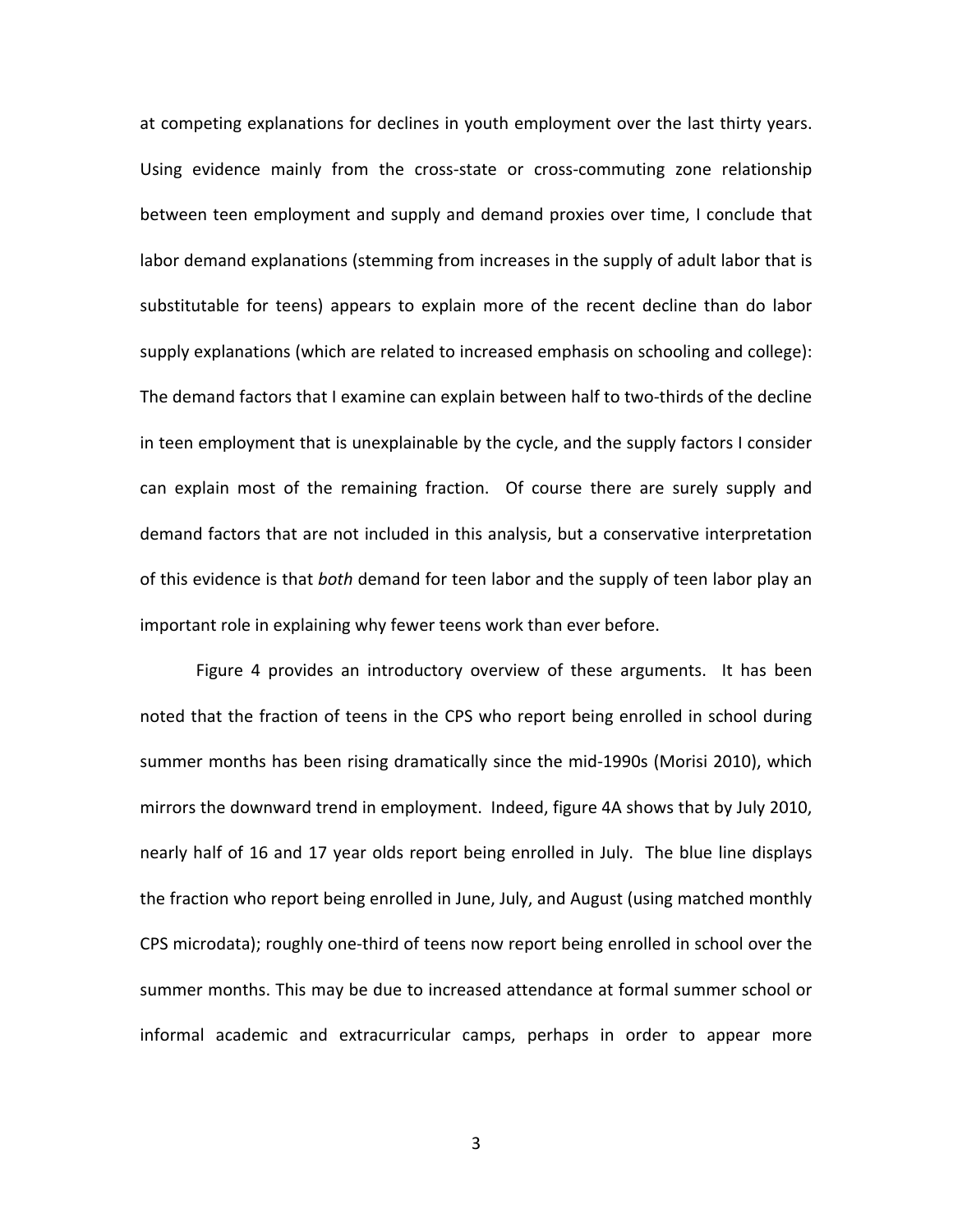attractive to colleges; indeed, college enrollment rates (as calculated from CPS microdata) have continually risen over this period (figure 4B).

On the other hand, labor market competition from adults also appears to have been increasing: as shown in figure 4C, the immigrant share of the population has continually risen (and comparing the red and blue lines in figure 4D, immigrant adults are more likely than native adults to work in occupations that are common among teens). Further, the fraction of native adults working in teen jobs has also increased (figure 4D). This primarily reflects the increasing importance of the service sector as a source of adult employment, which in turn may be partially related to the polarization of the U.S. labor market (Autor and Dorn 2009). Figure 5 plots the smoothed change in the share of adults employed in every percentile of the occupational distribution (ranking occupations on the x‐axis by their percentile in the 1985 wage distribution), and shows that share of adults in lower paying jobs has been increasing over the last few decades. Job polarization has been well-documented in the U.S. and other developed economies (Autor 2010; Goos, Manning, and Salomons 2009), and is hypothesized by some to be caused by declining computing costs, which have reduced the costs of mechanization and automation. As a result of this technological change (as well as possibly due to increasing ease of offshoring), some have argued that relative labor demand for easily routinized and mechanized occupations has fallen (which tend to be middle‐paying jobs, such as manufacturing and clerical occupations), and as a result, some of the less-educated who were in (or would be in) those occupations have been displaced into lower‐paying ones. Figure 6 shows that most employed teens work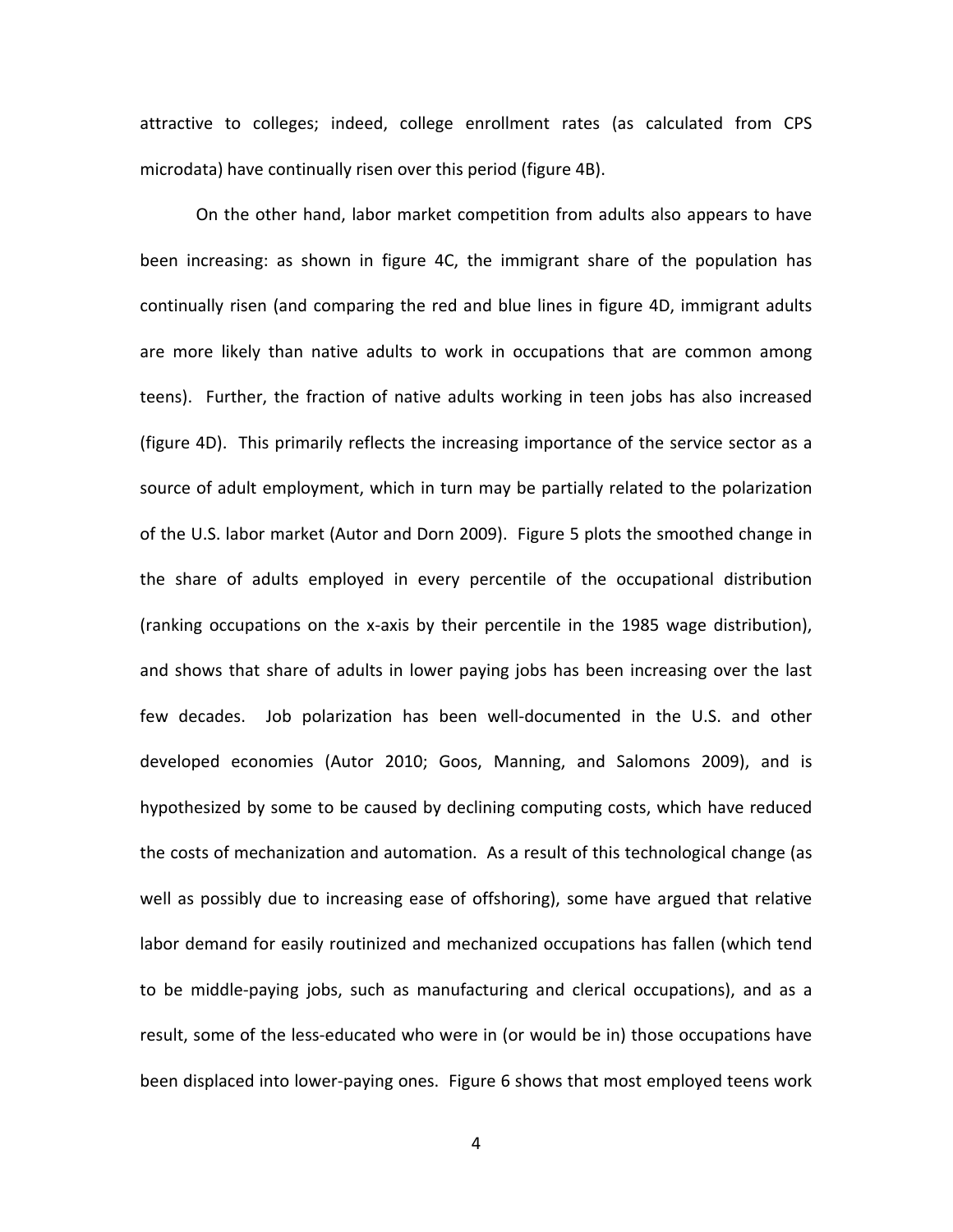in these lower-paying jobs. Hence, it is possible that polarization of the adult labor market may increase competition in the labor market of which youth are a part. To date, the polarization literature mainly describes this structural change and tests explanations for it; to my knowledge, there is no research exploring the consequences of polarization on other populations that have not experienced as dramatic polarization in labor demand themselves, but which may nonetheless be affected by polarization of the labor market for prime‐aged adults.

Although later sections in the paper test some of these hypotheses more carefully, figure 7 provides a flavor of the overall findings. States in which the fraction of teens enrolled in summer months increased more (a proxy for state attitudes towards education and state education policies) experienced somewhat larger declines in teen employment, although there is essentially no relationship between the change in teen employment-population and the change in the fraction of teens enrolled in summer months or the share attending college. Regarding potential labor demand explanations, there is a striking, negative relationship between the change in the share of the state that is immigrant and teen employment, and a negative but less significant relationship between the change in the share of native adults employed in teen jobs and the change in teen employment.

My primary finding is that, although youths' declining desire to work for educational reasons appear to be partially responsible for some of the fall in teen employment, a shift in labor demand (due to a rise in labor market competition from adults) also appears to explain much of the decline; in fact, the share of adults in teen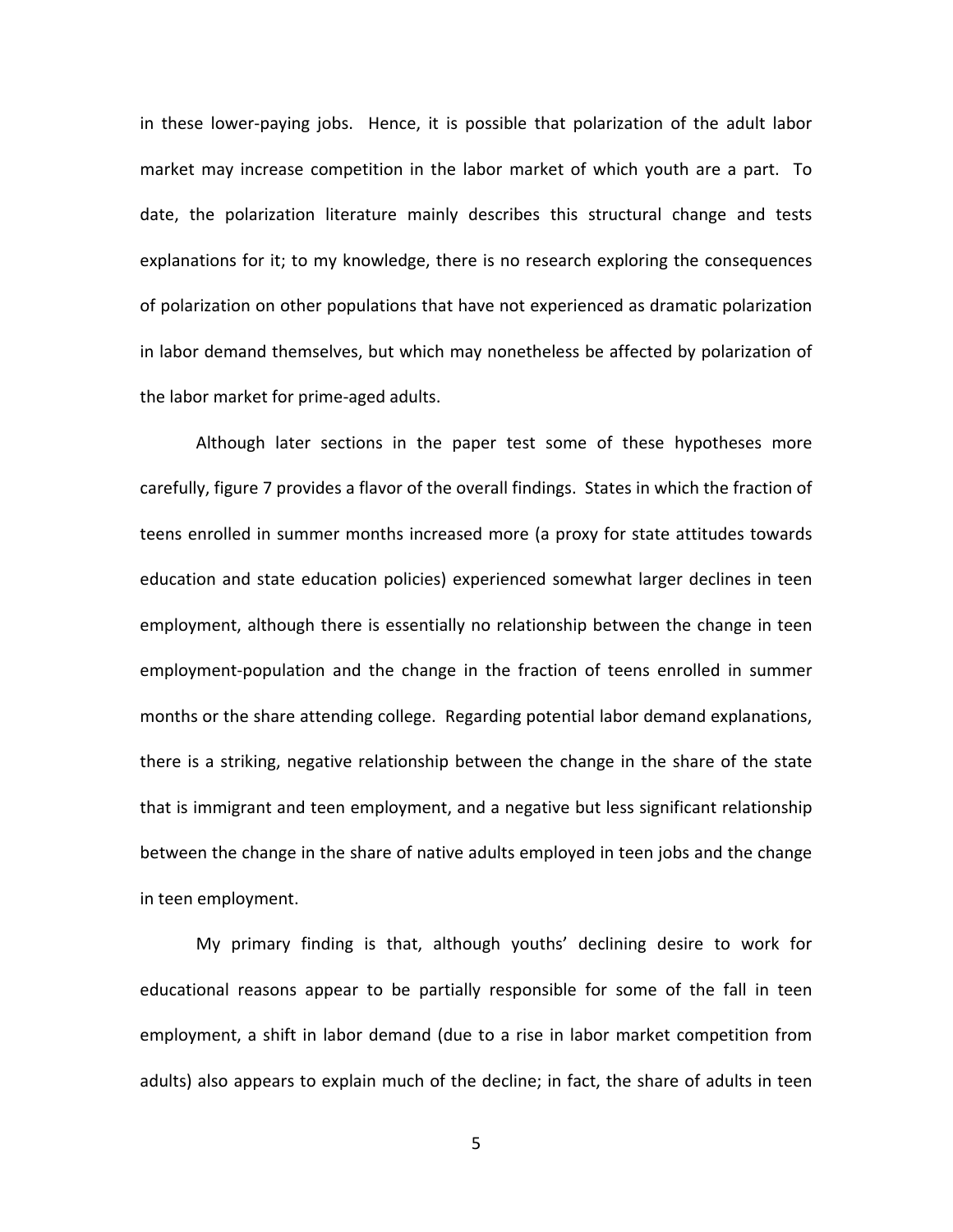jobs "explains" at least half of the total drop in youth employment unexplained by the cycle. A natural concern is that the number of employed teens and the number of adults in teen jobs are mechanically related and that cross‐state relationships may be plagued by reverse causality. However, I provide a number of reasons to doubt this interpretation. First, even assuming that teen employment had not fallen (and assuming that adult displacement of teens is one‐to‐one), the share of adults in teen jobs would still have risen noticeably. Second, one theory of polarization suggests that the industrial and occupational mix of an area in a much earlier period is related to the degree of polarization that ultimately occurs. Using this idea, I isolate variation in the share of adults in teen jobs directly attributable to polarization with a Bartik‐style (Bartik 1991) instrumental variable. If anything, the relationship between the share of adults in teen jobs and teen employment rates is *larger* in the IV specifications. Third, the share of adults in teen jobs is negatively related to the teen wage rate and positively related to the teen unemployment rate, consistent with this measure representing an exogenous decline in the demand for teen labor. Finally, the share variable itself is largely unrelated to the fraction of teens enrolled in summer months (a proxy for teen labor supply).

What are the eventual welfare consequences of permanently lower teen employment? As described in the next section, the existing literature provides mixed evidence on the benefits of employment in pre‐graduation years, and it is beyond the scope of this paper to separately estimate the effects of youth employment on later life outcomes. However, I interpret the finding that demand factors matter as suggesting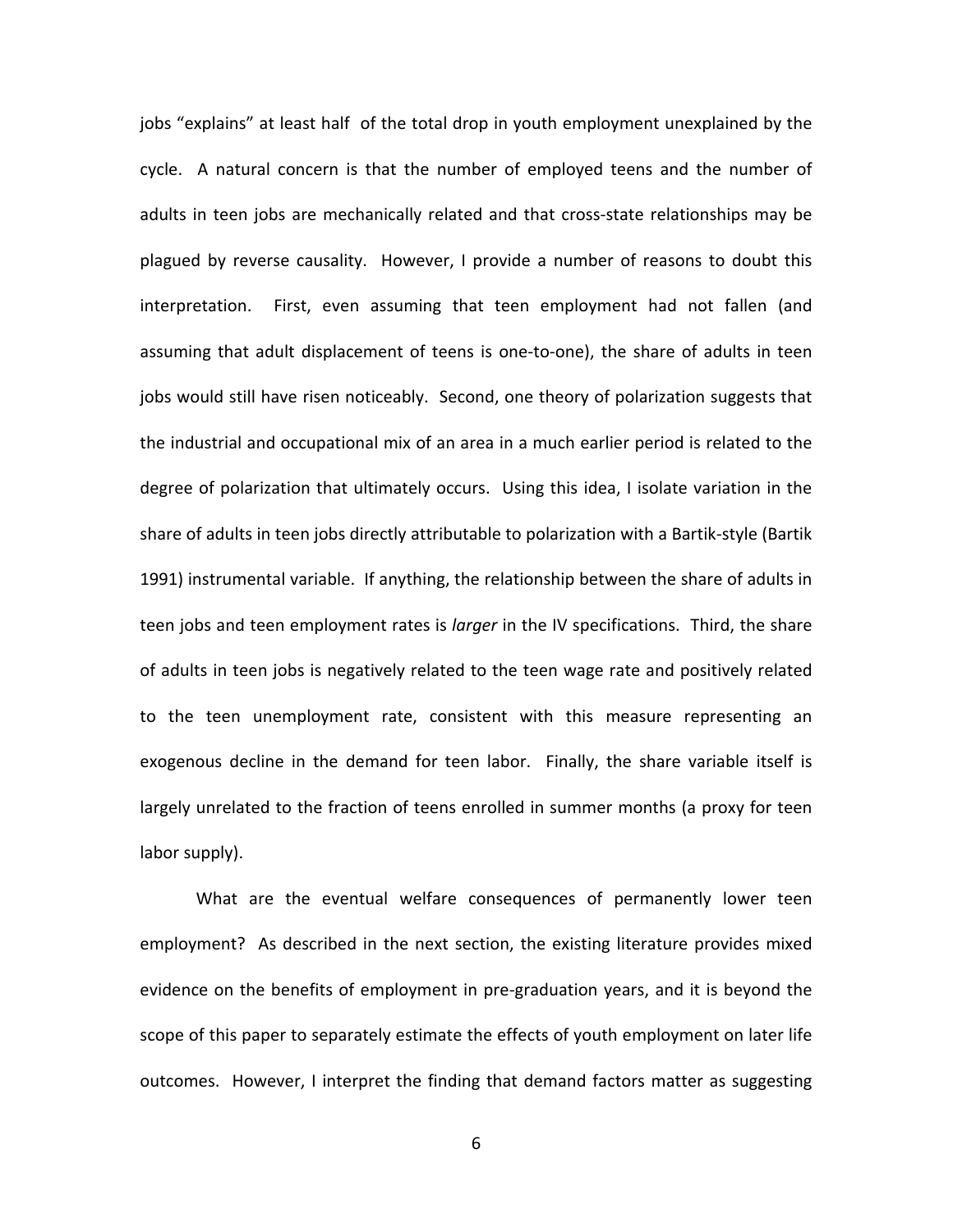that not all of the decline in youth employment is "voluntary, " in the sense that it does not all stem from supply-related (academic) factors. With this interpretation, it is probably appropriate to be at least somewhat concerned about current levels of youth non-employment, especially for the non-college going segments of the population.

The next section provides additional motivation for studying the declines in teen employment and discusses the existing literature on the consequences of teen employment. Section 3 provides additional background on trends in employment across demographic groups, and presents data from the American Time Use Survey regarding what teens do if they are not working. Sections 4 and 5 explore supply and demand explanations more carefully, and section 6 pulls it all together by considering how much of the 30 year decline in teen employment may be attributable to supply and demand. Section 7 concludes.

### **2. Implications of declining youth employment**

 $\overline{a}$ 

Before delving deeper, it is worthwhile to consider why we should be concerned about lower teen employment rates. First, from a welfare perspective it is possible that work experience while school-aged has important benefits later in life, related to learning good work ethic, the importance of punctuality, the ability to deal with bosses and co-workers, and so on. However, the literature on the returns to working as a teenager on later life outcomes is surprisingly meager.<sup>2</sup> The primary papers on the

 $2$  The literature on the returns to early post-graduation labor market experience is much more substantial, and more conclusively suggests that employment stability in one's early career is very beneficial. For instance, see Mroz and Savage (2006), and Neumark (2002). However, these and most other related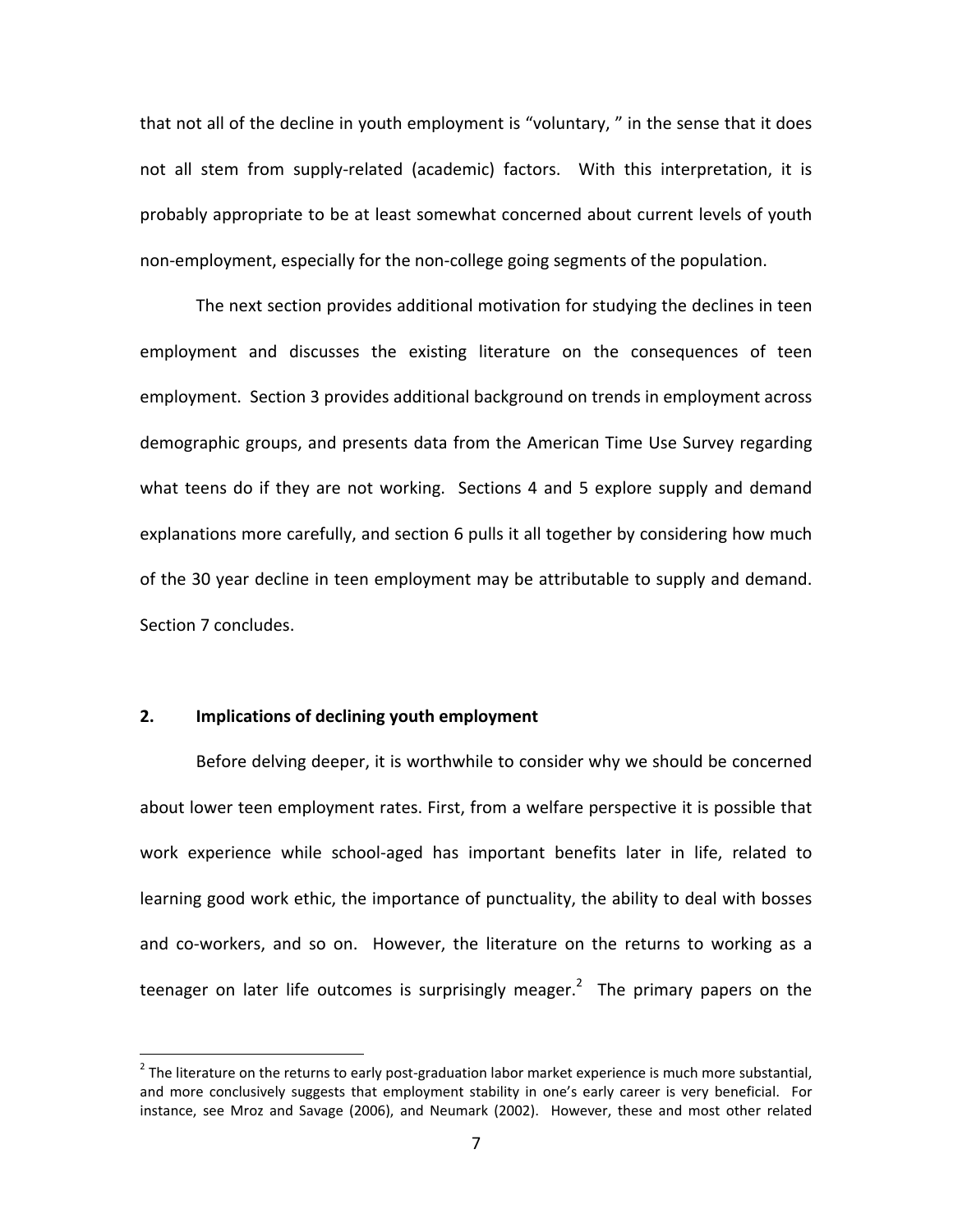subject all use data from the National Longitudinal Survey of Youth 1979 to estimate the relationship between employment while in high school and later life labor market outcomes, controlling for the wide range of covariates made possible by the comprehensive nature of the NLSY. Ruhm (1997) finds positive effects of high school employment on earnings 5-10 years later, and Light (2001) finds that the returns to high school education are somewhat smaller after controlling for high school work experience (suggesting that work experience has positive effects on future earnings). More recently, Hotz et. al. (2002) argues that, after controlling for dynamic selection, work experience in high school has no effect, or possibly even a slightly negative effect, on future earnings. Although suggestive, these papers may have limited implications for recent declines in teen employment since the mid‐1990s since they are derived from much older cohorts.

One reason for this may be that working part‐time while in school detracts from other academic activities.<sup>3</sup> There is a larger literature on this point, which is mostly in consensus that working while in high school has sizeable negative effects on academic achievement (Tyler 2003, though Rothstein 2007 finds smaller effects), though the effect may be non-linear with only the largest amounts of work having a deleterious effect on school grades (DeSimone 2006). The effect on grades may be more negative for minority high school students (Oettinger 1999), and working while in college also

papers on the subject do not specifically address the question about returns to working while in high school. More recently, Kahn (2010) and Oreopolous et. al. (2006) show that graduating during a recession has long-lasting effects on labor earnings.<br><sup>3</sup> However, Kalenkoski and Pabilonia (2009) provide evidence from the American Time Use Survey that for

teens, one less hour of work is not, on average, associated with one more hour of academic pursuits. In fact, substitution appears to be greatest towards television watching and computer use. I explore this idea further in subsequent sections.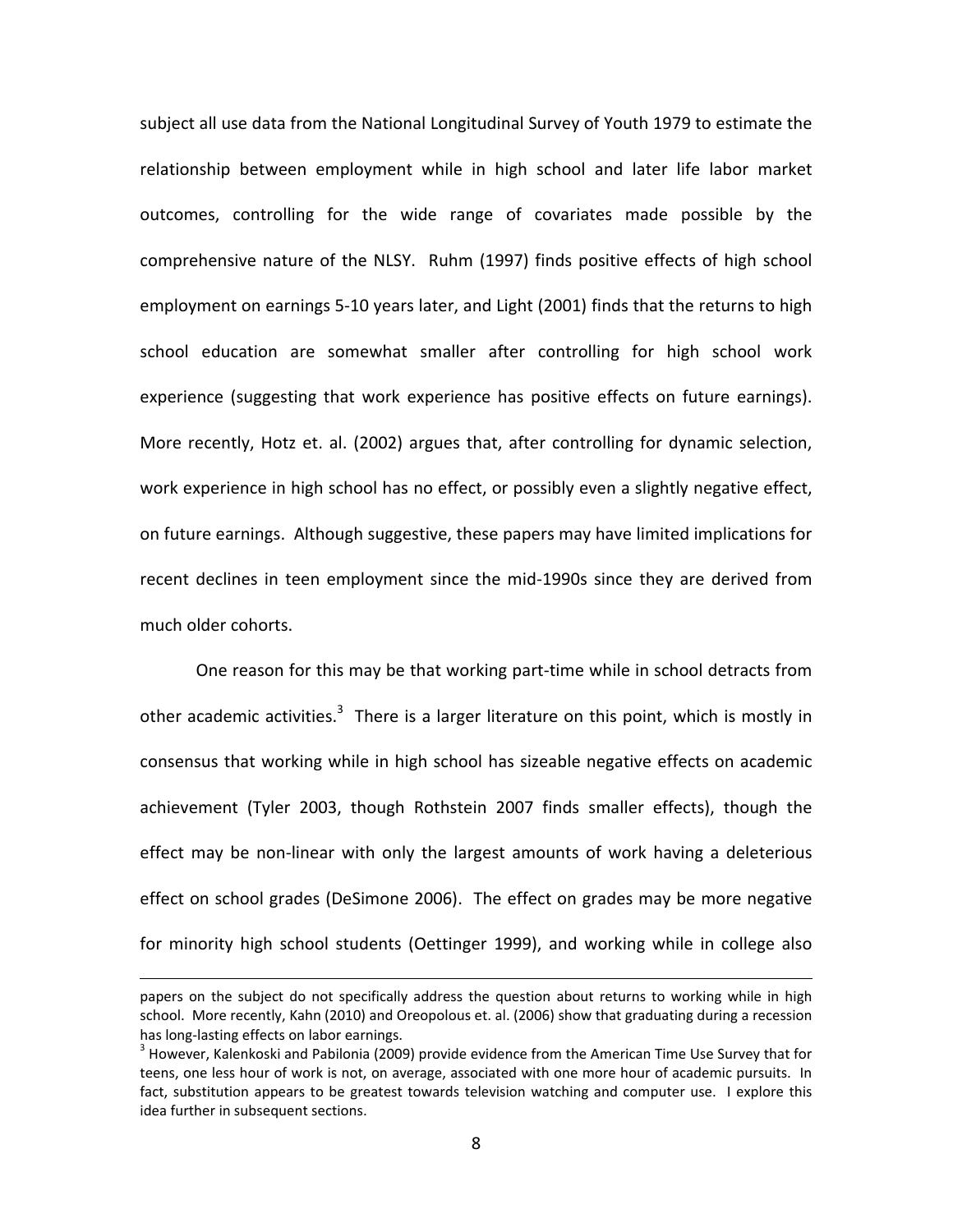appears detrimental to grades (Arano and Parker 2008, Kalenkowski and Pabilonia 2010).

In summary, the literature provides inconclusive evidence on the degree to which employment while in high school is beneficial for human capital accumulation and future earnings, and therefore the welfare implications are similarly inconclusive. If teens are not working because of greater focus on graduating high school or improving their odds of college enrollment, then they may be substituting more formal forms of human capital acquisition for early work experience; given the wide college wage premium, this may have positive welfare consequences for college-bound teens. If instead teens are not working because adults are encroaching on their labor market, increasing competition in the lower‐skill labor market and lowering wages (subject to the lower bound of the minimum wage), then this may be more detrimental (especially for non-college bound teens).<sup>4</sup> Of course, increased competition in the lower-skill adult labor market may also encourage high school and college graduation by raising the returns to education, so over a longer period, a decline in demand for teen labor due to crowd‐out may be indirectly associated with a shift in supply.

One other implication of declining youth labor force participation and employment is that it accounts for a disproportionate share of the recent declines in total participation and employment. Further, cohort‐based models of U.S. labor force participation do a reasonably good job (at least until the mid‐2000s) of explaining trends

 $4$  One caveat to this is that, if teens are myopic and make inefficient schooling decisions (Oreopoulos 2007), then even a demand-induced decline in employment may be welfare enhancing (if it causes teens to substitute towards schooling).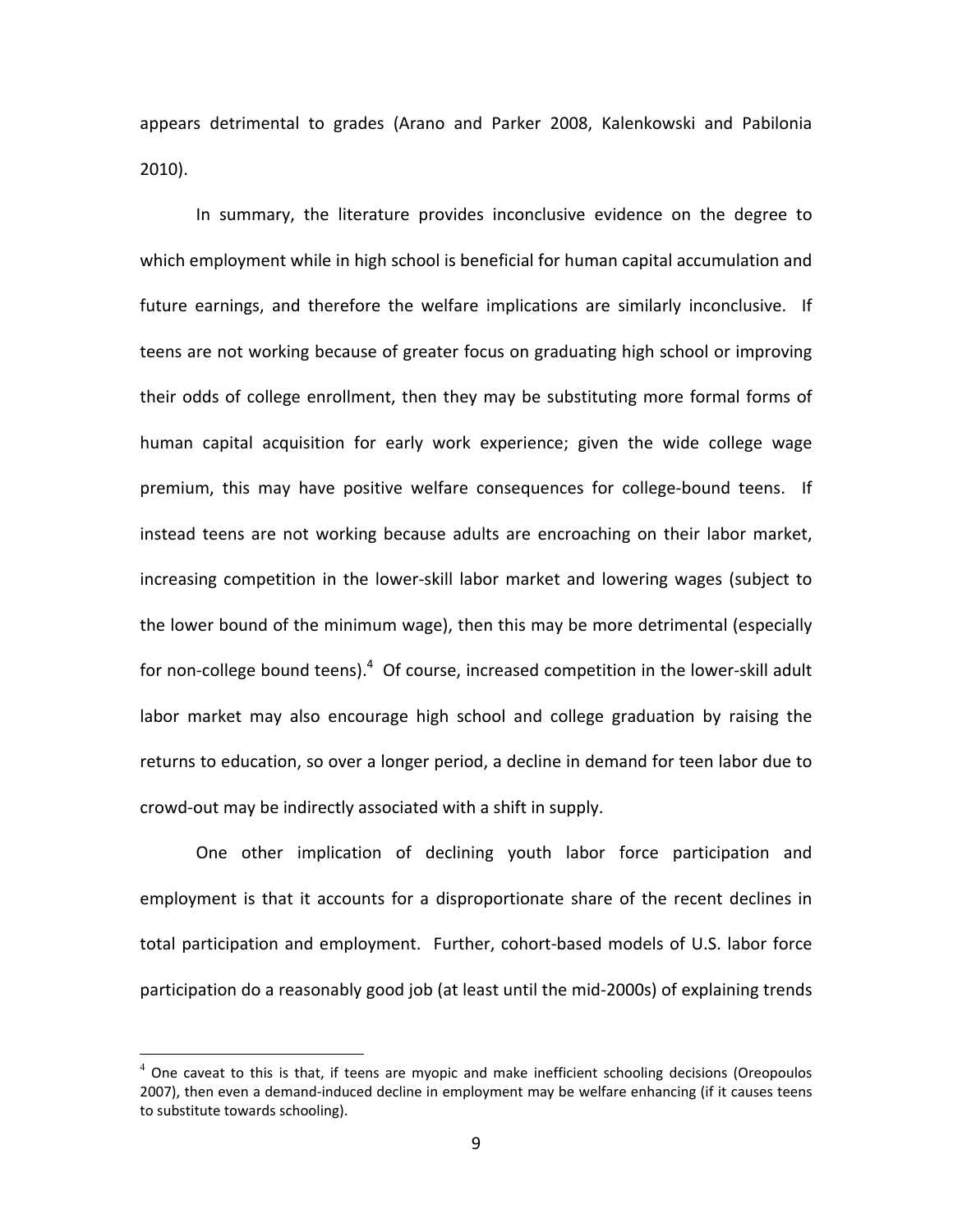in participation for most groups, *except* teens (Aaronson, Fallick et. al. 2006); hence, understanding why teen employment is falling would improve the ability to forecast aggregate participation. To demonstrate the disproportionate importance of employment trends for youth, I first predict how the employment rate of 16‐24 year olds would have evolved since 1990 had it responded to the business cycle (changes in the GDP gap) and changes in the adult employment‐population rate as it had historically done.<sup>5</sup> The red dotted line in Figure 8 shows this counterfactual. I aggregate this counterfactual rate with the actual employment‐population rate for the 25 year olds (assuming that this rate evolved as it actually did) to get a counterfactual rate for the entire population. By the end of 2010, the counterfactual aggregate employmentpopulation rate was about 2 percentage points above the actual, equivalent to about 40 percent of the actual decline since 1990 (for comparison, in 2010 16‐24 year olds comprise about 16 percent of the population 16 and older).<sup>6</sup>

# **3. Looking further into youth employment and time use**

 $\overline{a}$ 

### *A. Some additional statistics regarding the trends in teen employment*

<sup>5</sup> To do this, I regress the quarterly change in the employment‐population rate for 16‐24 year olds on the quarterly change in the GDP gap (i.e. the percent difference between the actual and potential level of GDP, where I use the Congressional Budget Office's estimate of the level of potential GDP) the change in the employment‐population rate for 25‐54 year olds, and the interactions between the 25‐54 year old emp-pop and the GDP gap variables, for 1949-1989. I then predict the change in the emp-pop for 16-24 year olds for each quarter, and apply these predicted growth rates to the actual emp‐pop beginning in the first quarter of 1990.<br>
<sup>6</sup> Doing this exercise only by estimating a counterfactual emp-pop for 16-17 year olds (predicting

employment-population for 16-17 year olds using the same procedure, and holding the employmentpopulation for all other ages fixed) implies that the employment-population for everyone 16 and older would be about 0.5 percentage point higher (equal to about 10 percent of the actual decline) if the employment-population for 16-17 year olds behaved as predicted. For comparison, 16-17 year olds comprise about 4 percent of the population age 16 and older.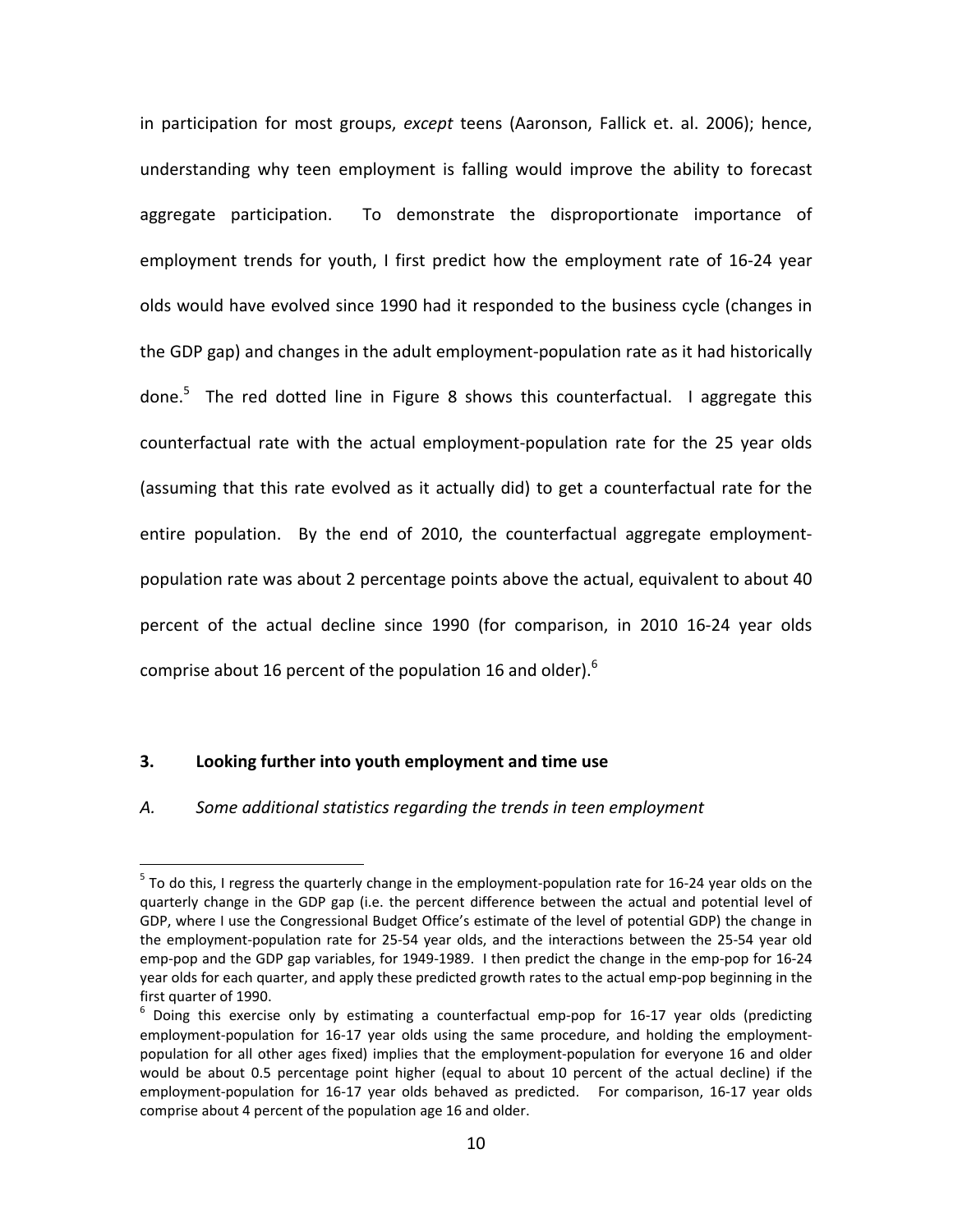If the decline in youth employment is primarily due to an increased emphasis on academic activities (for improving the prospects of getting in to a better college), we might expect that employment rates fell more for groups that tend to have higher college attendance rates, such as females, whites, or teens from wealthier or better educated families. As shown in panels A, B, and C of figure 9, although employment rates are a bit higher for these groups on average, the *decline* is remarkably uniform (at least since the mid‐1990s) across these groups. Additionally, it appears that employment rates may also have fallen for those not enrolled during the school year as well (panel D), although this series is admittedly noisy due to much smaller sample sizes (in 2010, about 95 percent of 16‐17 year olds in the CPS report being enrolled during school year months).

Table 1 provides a range of summary statistics for hours worked (conditional and unconditional on being employed), the fraction employed and enrolled, and four mutually exclusive categories based on employment and enrollment status. On average in 1985, males worked more, while in 2010, this gender gap flipped and now females work more (columns 1 and 2). Conditional on employment (columns 3 and 4), however, male teens have always tended to work longer per week. Confirming figure 8, on average whites tend to work more than blacks, and teens with more educated parents also tend to work more; conditional on employment, the reverse tends to be true.

The next set of figures explores how other (very coarse) categories of time use have also changed. Figure 10 plots the (annual average) fraction of teens in each of four mutually exclusive categories: those who are only enrolled, employed and enrolled, only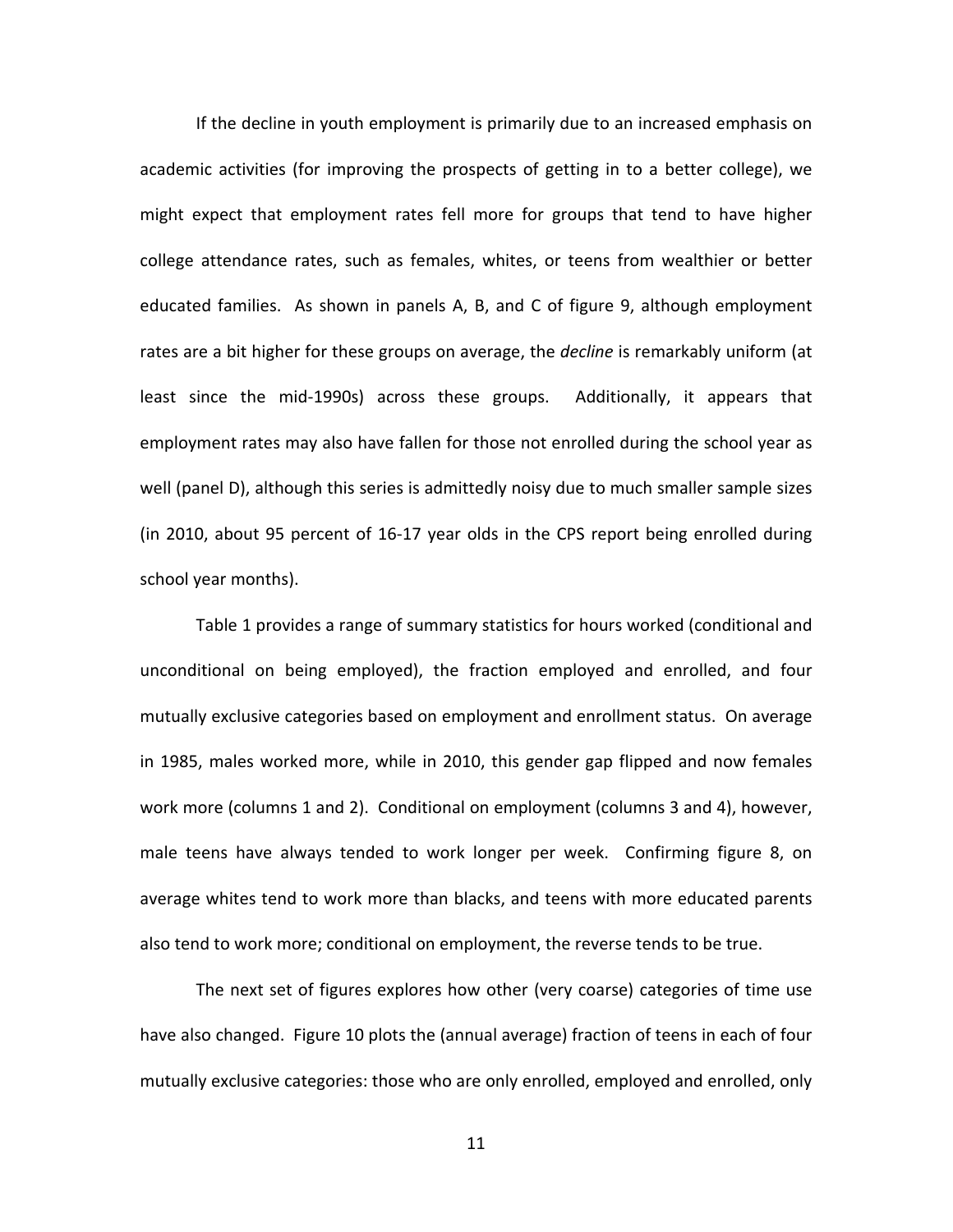employed, and idle. Since the mid-1990s, there is a gradual decline in the annual fraction not in school (idle, and only employed), and somewhat more recently, a decline in the annual fraction both enrolled and employed. Thus, the fraction only in school has been rising, from about 50 percent in 1985 to over 70 percent in 2010. One important takeaway is that the fraction idle has *not* been rising despite a decline in employment rates; instead, there is evidently substitution (on an annual average basis) towards schooling.

Looking at annual averages masks significant distinctions between summer and non-summer months. During school year months (figure 11), there is essentially a perfect inverse relationship between the fraction in school and the fraction employed and in school, suggesting that the decline in school year employment is coming almost entirely from a drop in the number of part-time working students. During summer months (figure 12), the story is different: summer employment rates have fallen evidently because the fraction only employed has fallen (the fraction in school and working actually increased over the 1990s and has since flattened out). The fraction in school only shows a surprising increase over much of the entire sample period, which I explore more carefully in the next section. Columns 9-16 of table 1 provide these statistics by demographic characteristics. During both the summer and school year months, the fraction idle is higher for blacks and for teens with less‐educated parents, although the trends in all of these categories are fairly similar across all groups.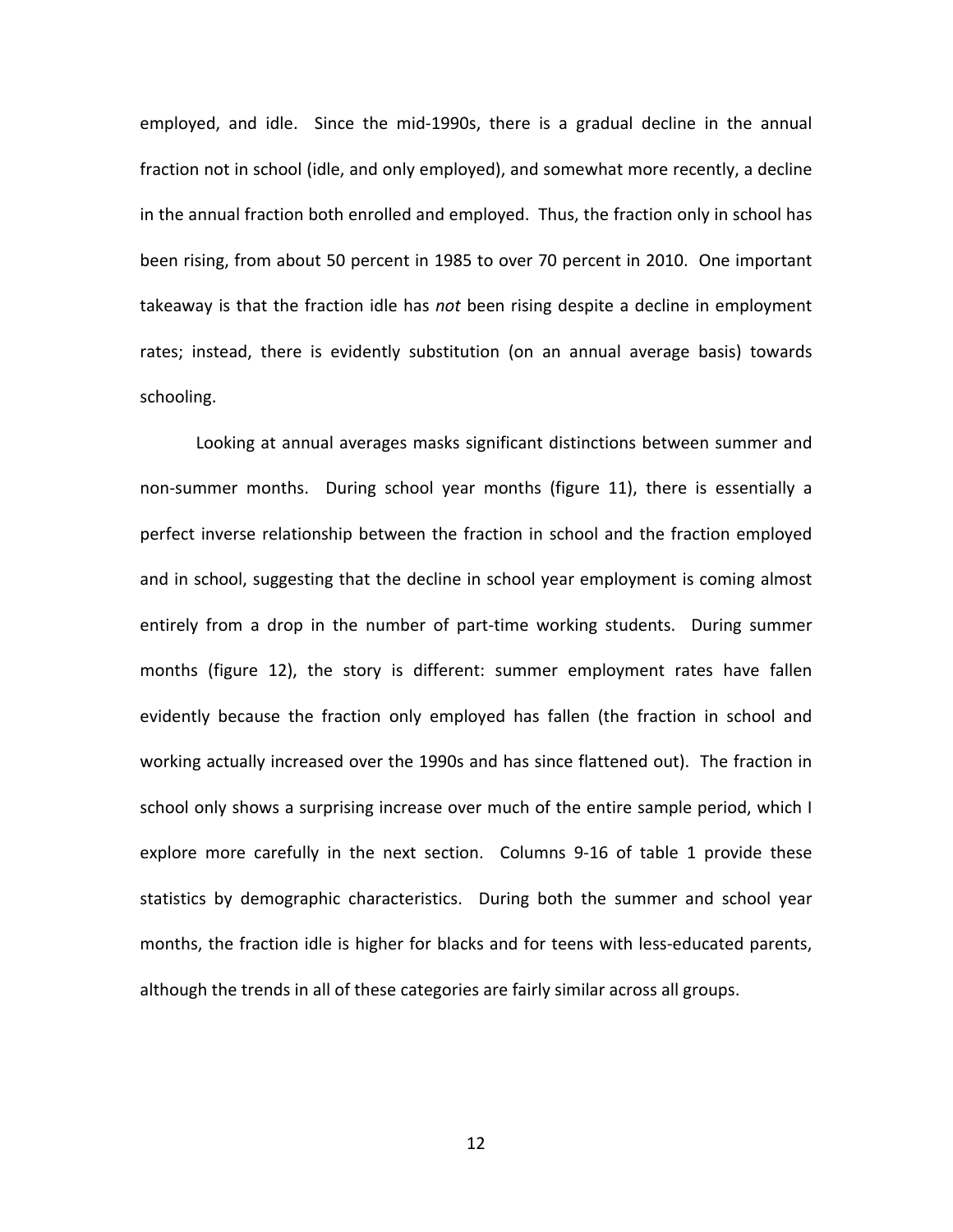#### *B. Time use among teens*

 $\overline{a}$ 

What do teens do if they're not working? I use microdata from the American Time Use Survey to explore this question further. Table 2 shows the average number of hours spent per day on a variety of activities for employed and non-employed 15-17 year olds (I include 15 year olds to boost sample sizes); major activities within a column (education, employment, leisure, volunteering, personal care, household tasks, and other) sum to 24.

Is there any evidence that non‐employed teens use their extra time for education‐related activities? During the school year and school week, males who are working spend 1.7 hours more per week on employment‐related activities (columns 1 and 2).<sup>7</sup> The non-employed spend only 0.2 hour more per week on education-related activities, and all of this is coming from extra time spent on homework. In addition, they spend 1.2 more hours on leisure, the bulk of which is coming from games and computer usage, and an extra 0.7 hour for sleep (employed male teens spend more time on volunteering and other activities). For females, employed teens also spend 1.7 hours more per week on employment‐related activities during the school year and school week. In stark contrast with males, non-employed females spend much of the extra time on education activities, (0.9 hour; 0.6 hour of this is from in-class time, 0.3 hour is from time spent on homework), with more modest differences for leisure time (0.4 more hours) and sleep (0.4 hours).

 $^7$  Job search is considered employment-related, which is why the non-employed report positive hours.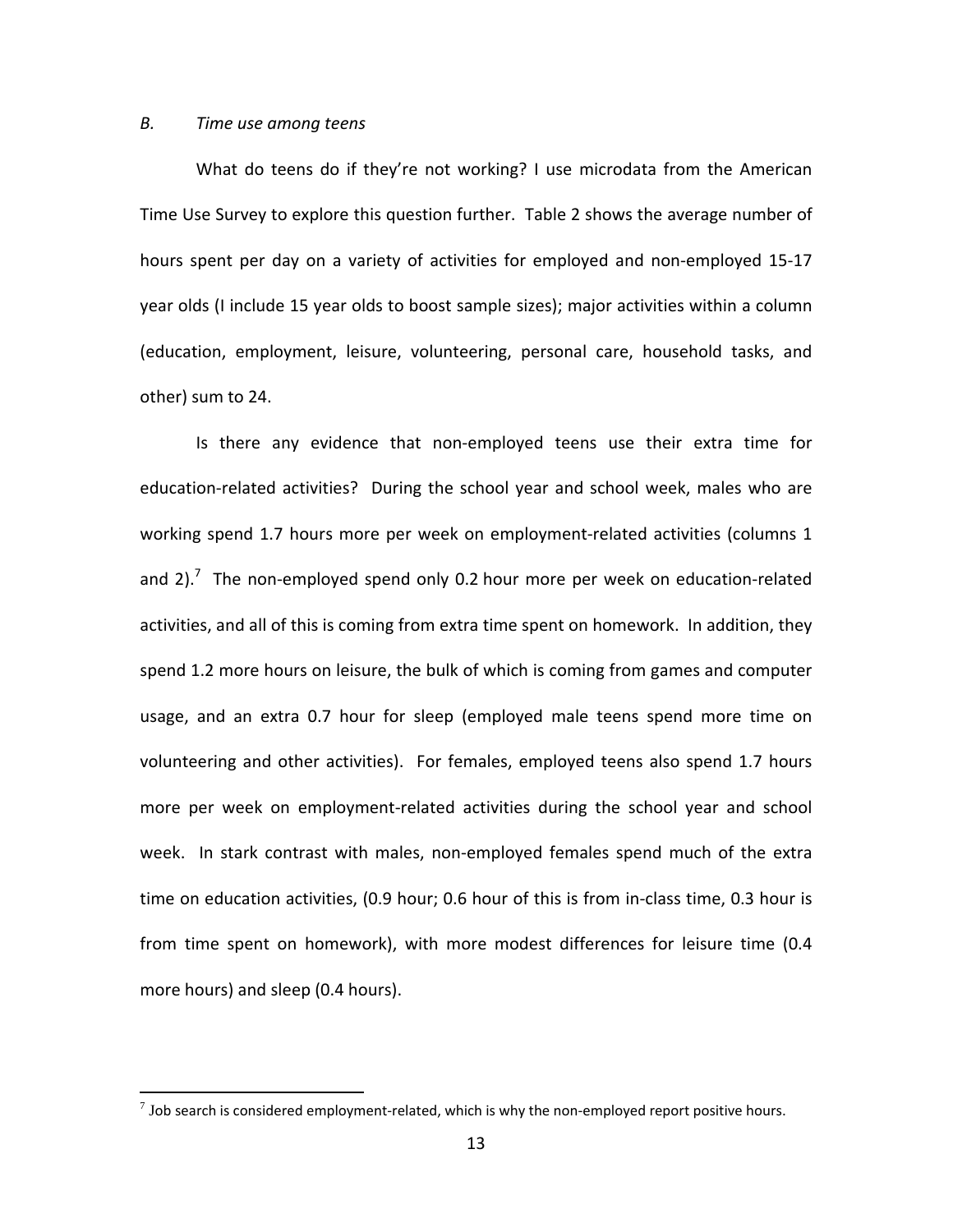During the summer (weekday), employed males and females spend around 3 hours more per day on work-related activities than the non-employed (3.5 for males, 3.0 hours for females). For the non-employed (both males and females), only around 1 hour of this extra time is spent on educational activities. For males, the rest of the time is spent watching television, playing games or using the computer, or sleeping. For females, the rest is mainly spent watching television, sleeping, or helping with other household tasks.

Figures 13 and 14 show trends in average time use on non‐weekend days for school‐year and summer months. Except between 2008 and 2009 there are no striking declines in the average amount of time spent in work‐related activities, despite the decline in employment observed in aggregate CPS data. This is possibly because the data is noisy due to small sample sizes (on average, there are a bit more than 100 observations per year). Nevertheless, between 2008 and 2009—the first year of the recession—the decline in time spent on work‐related activities appears to also be associated with an increase in time spent on homework and television watching during the school year, and associated with an increase in time spent watching television and playing games during the summer.

To sum up, although ATUS data is somewhat noisy due to small sample sizes, it appears that non‐employed youth are spending some of their extra time on education‐ related activities, though clearly not *most* of it. At best (i.e. for female during the academic year), greater time spent on academics may account for 50 percent of the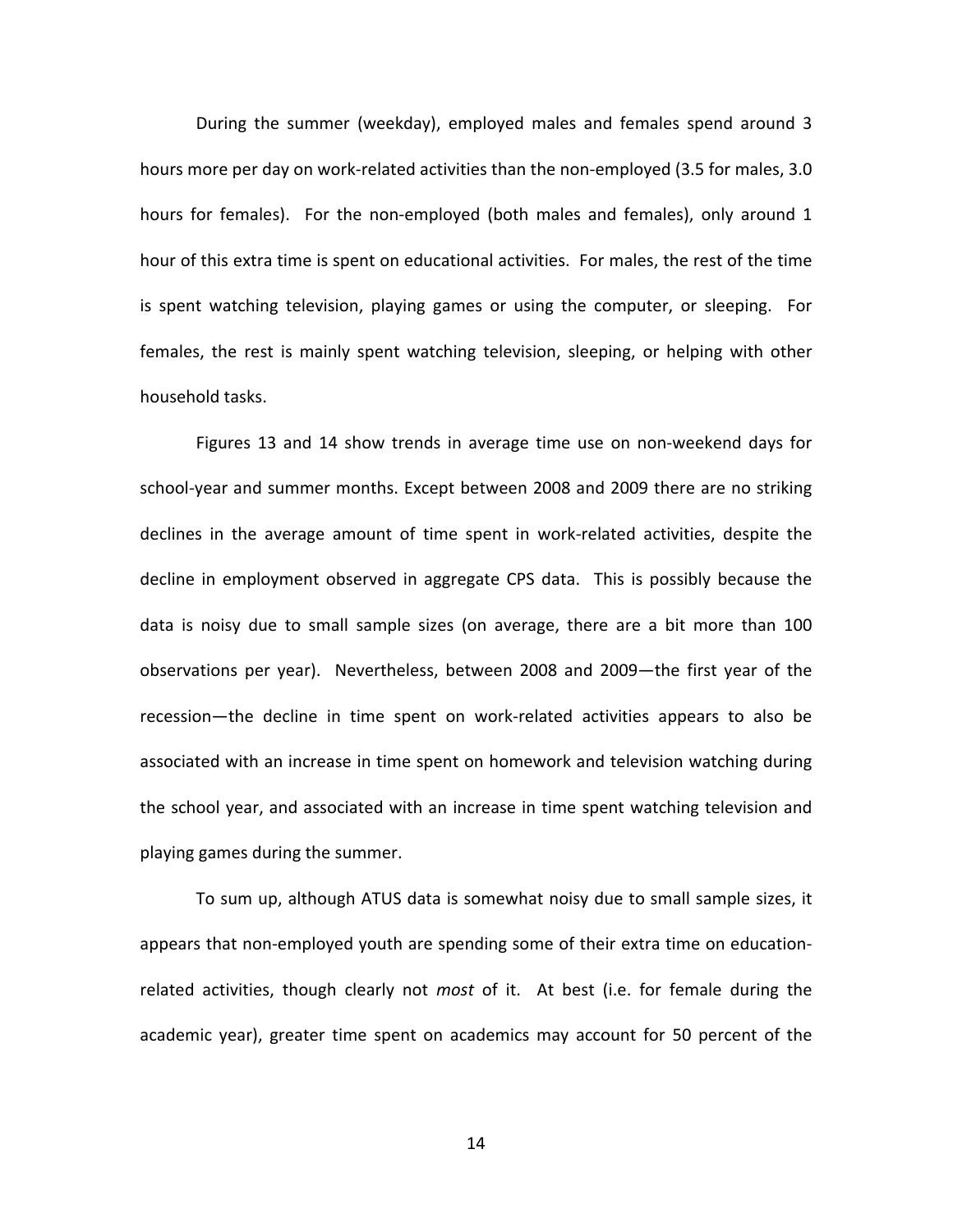time not spent working; during summer months, and for males at all times, substitution towards academics is much less.

## **4. Exploring labor supply explanations**

 $\overline{a}$ 

### *A. Documenting the rise in summer enrollment rates*

As highlighted in the previous section, the share of teens who are enrolled in summer months has increased dramatically since the mid-1990s.<sup>8</sup> It is important to explore the underlying causes of this trend in order to understand whether we should think of it as an exogenous supply shift in teen labor or possibly an endogenous supply response to rising returns to college in conjunction with declining demand for teen labor.

An increasing summer enrollment rate is not a unique feature of CPS data. Figure 15 shows that school‐year enrollment rates are fairly similar in CPS, SIPP, and ATUS data (the school enrollment question is similarly phrased in each survey). Figure 16 shows that this is true in the summer as well; the fraction enrolled during summer months rises gradually in both the SIPP and CPS samples, and the estimated fraction is also quite high (above 30 percent) in the ATUS sample. Note that both during the school year and summer months, the fraction of ATUS respondents who report spending any time on education in the survey day is significantly lower. This is to be expected, since someone who is enrolled but absent on the survey day would appear as

<sup>&</sup>lt;sup>8</sup> The specific question from the CPS survey is: "Last week was [the respondent] attending or enrolled in a high school, college, or university? Yes if currently on holiday or seasonal vacation, no if on summer vacation." Hence, the question is phrased such that teens on summer vacation should not report being enrolled.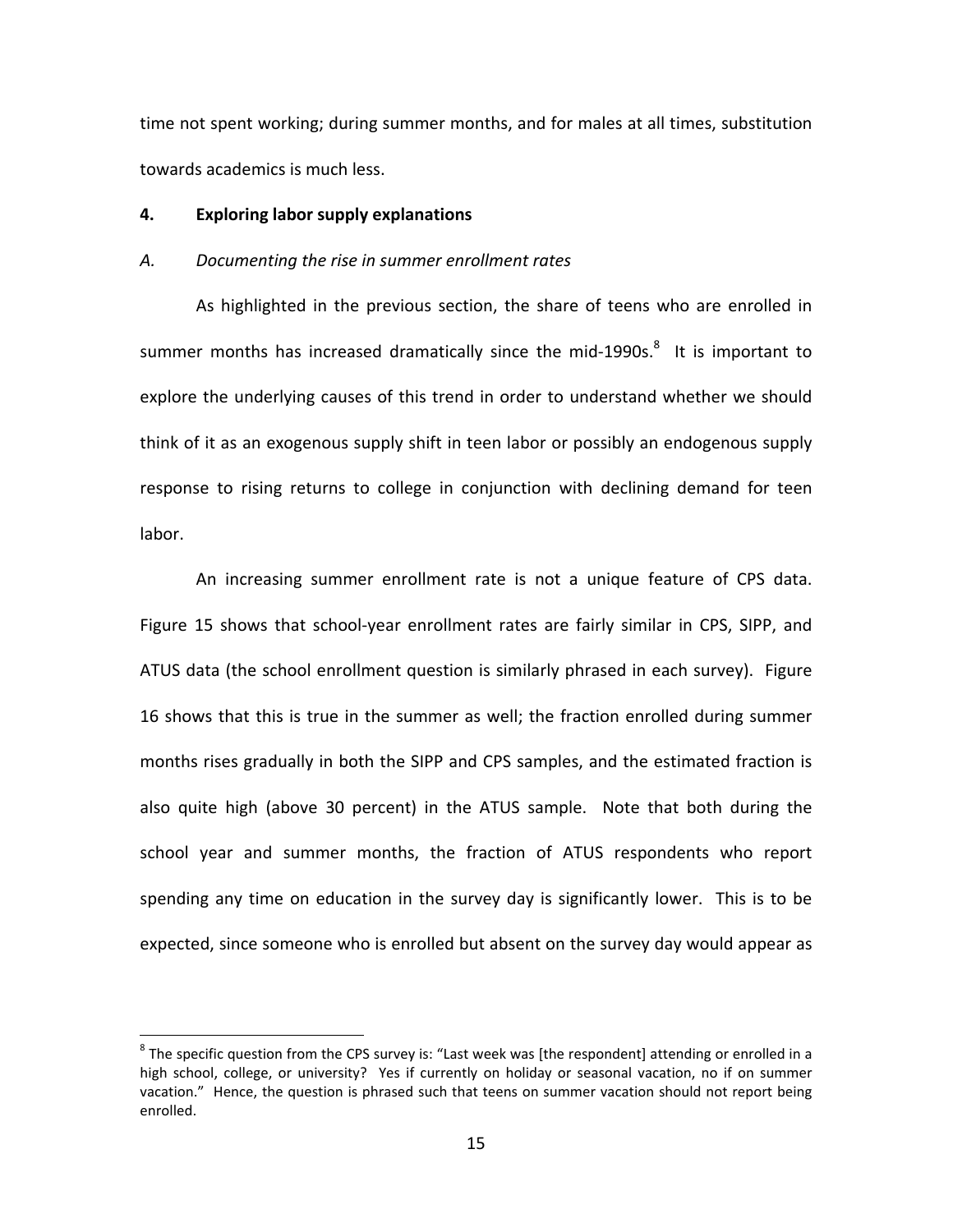enrolled based on the enrollment variable but without having spent time on education that day.

# B. *Changes in state education policies as potential explanations for rising summer enrollment*

What does the increase in summer school-going represent? One possibility is that teens now are more likely to be enrolled in formal courses in their local high school over the summer. This might be true if school years are starting earlier, more schools are moving towards year‐round education, or if more states require students to pass exit exams to graduate (and those who fail receive remedial education over the summer). Alternatively, teens may be participating in greater numbers in less formal forms of summer education, such as academic, music, or sports camps, in order to improve their attractiveness to colleges, and may report being "enrolled" because they are participating in academic-style activities. Consistent with this, Ramey and Ramey (2009) show that the amount of time that parents spend on childcare increased dramatically beginning in the mid‐1990s and increased more for better‐educated parents. After ruling out other market-based explanations, they speculate that this is because parents are spending more time helping their children boost their attractiveness to colleges (i.e. driving their kids to music lessons, sporting events, and other extracurricular activities).

One piece of suggestive evidence that reported summer enrollment is related to subsequent college-going is that states with higher college attendance rates for their 19-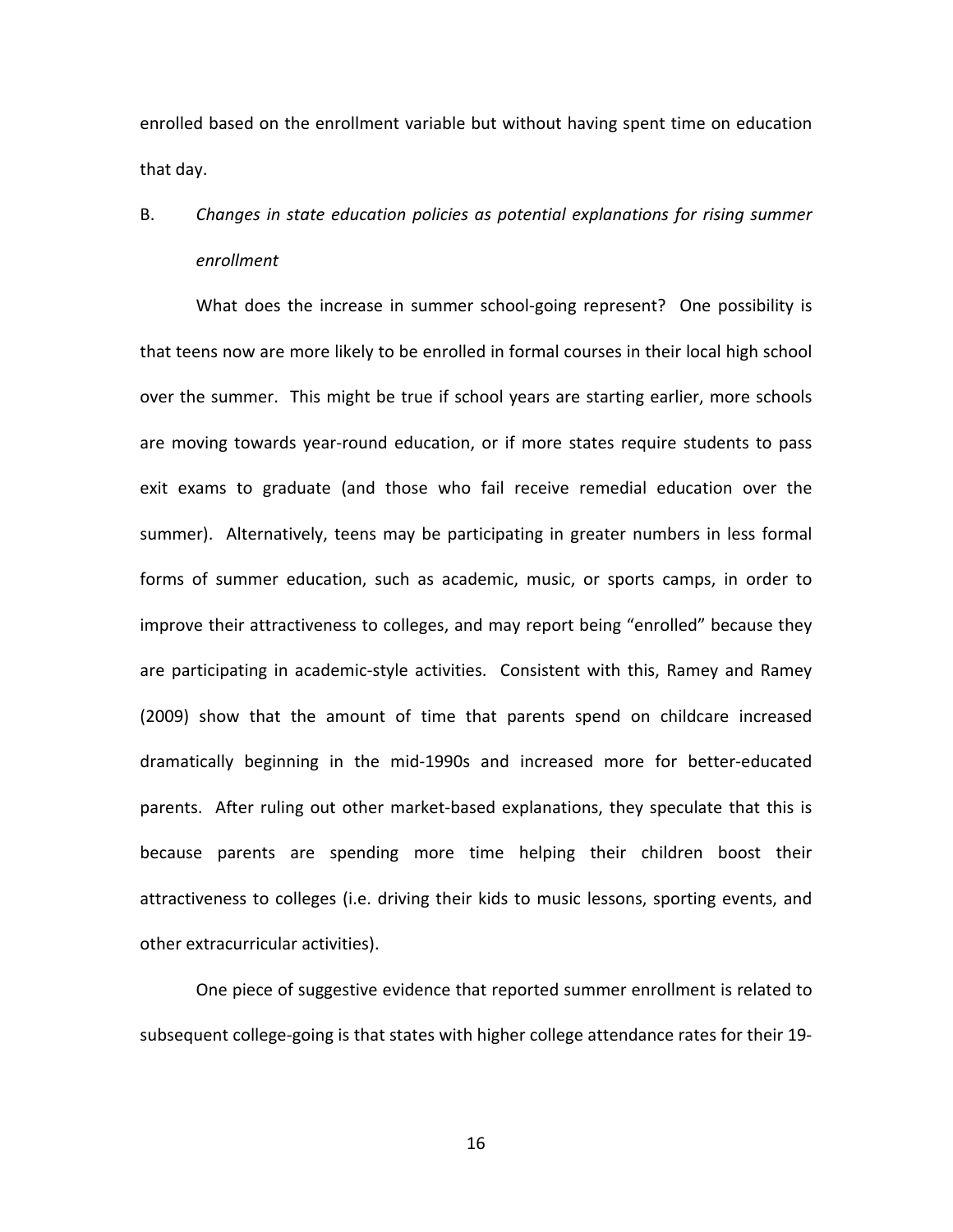21 year old population also have higher summer enrollment rates for teens. $9$  However, if the "college attractiveness" hypothesis explains all of the rise in summer enrollment, then it is unlikely that the number of *primary* teachers (i.e. elementary teachers) employed in the summer would increase substantially. CPS respondents are asked "what kind of work" they do regardless of current employment status, and, consistent with school teachers taking the summer off, a large fraction of those who report being teachers also report not being at work during the summer months; for instance, in summer 2010 nearly 50 percent of those who report themselves as teachers were not at work. However, the fraction of teachers at work in the summer increased from the early 1990s through the early 2000s, as shown by the red line in figure 17. Further, the shares of *primary teachers* at work in July show essentially the same pattern as that for secondary teachers (not shown). If the rise in teen summer enrollment is only because of tighter high school graduation requirements (a point which I explore more carefully below), then we might expect to see only the share of secondary teachers rise. Since the trend in July enrollment matches the trend in the share of teachers at work in July (at least through the early 2000s), it seems plausible that some of the increase in enrollment—and decline in employment—may be due to a change in the structure of the school year, i.e. more year‐round schooling or a much earlier start date.

<u>.</u>

<sup>&</sup>lt;sup>9</sup> The coefficient on the fraction of 19-21 year olds in college in a state from a regression of summer enrollment rates for 16‐17 year olds on college enrollment, year fixed effects, and the controls from the regressions presented in table 1 is 0.25 (with standard error 0.14)—i.e. states for which the fraction of young adults in college is 1 percentage point higher have a summer enrollment rate that is 0.25 percentage point higher. However, there is essentially no within-state relationship between college enrollment and summer enrollment rates for teens (i.e. the coefficient when including state fixed effects is insignificantly different from 0).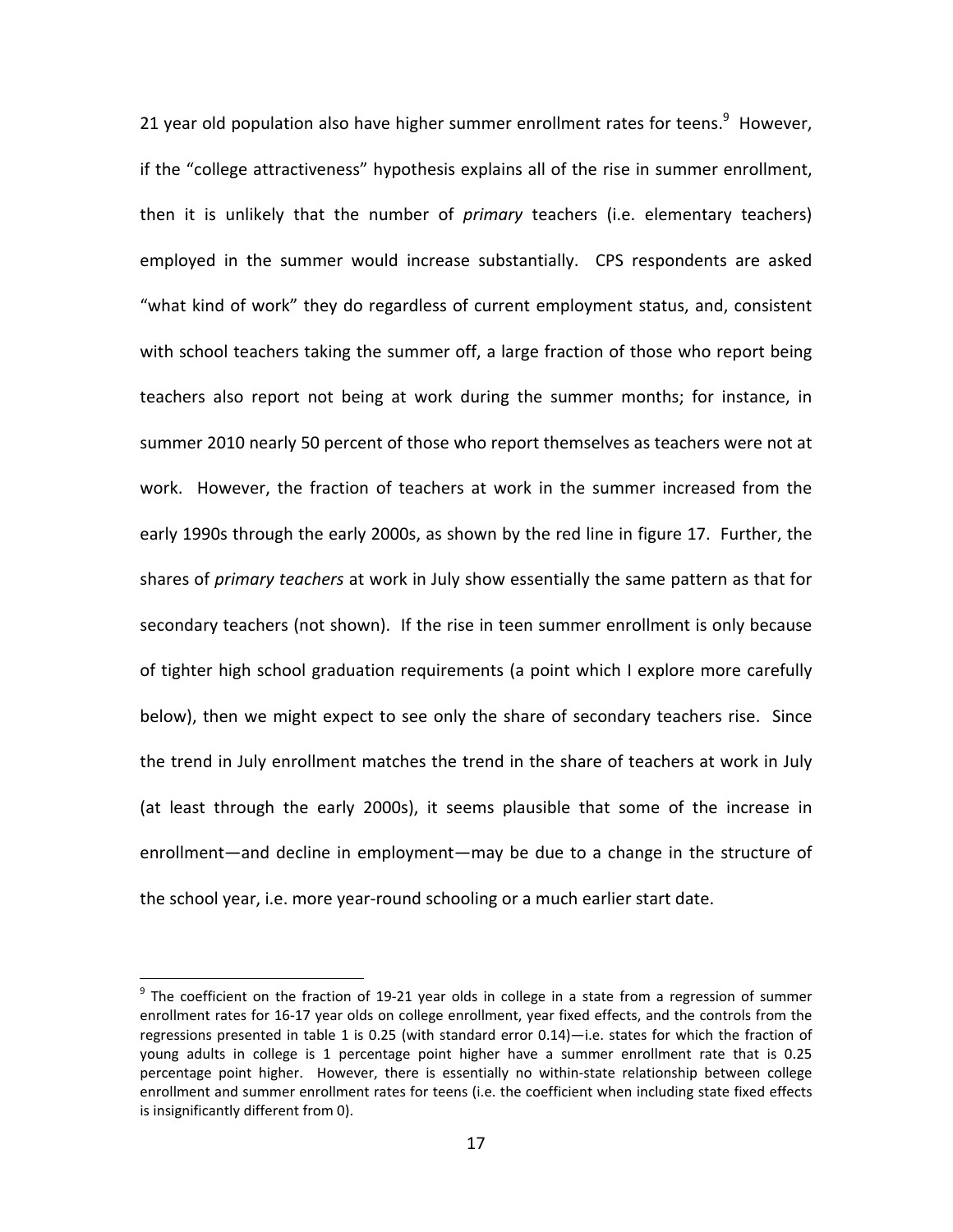However, it does not appear that year-round education is widespread enough to be entirely responsible: For the 2006‐2007 school year, the National Association of Year‐ Round Education estimates that about 2,750 public schools followed a year‐round calendar, representing 2 million students, or about 4 percent of total public enrollment (see also von Hippel 2007). It seems more likely that earlier start dates may explain some of the rise; Morisi (2010) cites evidence that about 75 percent of school districts now start teaching before September, up from 50 percent in 1988, and Market Data Retrieval<sup>10</sup> reports that around 20 percent of public schools will begin instruction prior to August  $16^{th}$  for the 2011-2012 school year.

Another explanation is that more states require students to pass exams to graduate high school, and the difficulty of these exams (i.e. the grade level of the material it tests) has been increasing; students who fail the test the first time often attend summer school in preparation for taking it again (Bishop and Mane 2001).<sup>11</sup> For instance, my research into state laws (updating data from Dee and Jacob 2007) indicates that 27 states will require the class of 2011‐2012 to pass some sort of exam in high school in order to graduate, up from 14 in 1990. Of these, 3 states require "minimum competency" exams that test material at the  $9<sup>th</sup>$  grade level or below, while the rest require more stringent tests. (Tests have evidently become more difficult over the years; in 1990, all states that required graduation exams only tested at the 9<sup>th</sup> grade level or below.) In addition to exit exam requirements, the number of credits for high

<sup>&</sup>lt;sup>10</sup> http://www.schooldata.com/mdr\_OpenCloseDates.asp

 $11$  See appendix table 1 for summary statistics of key dependent and independent variables, including education policy variables.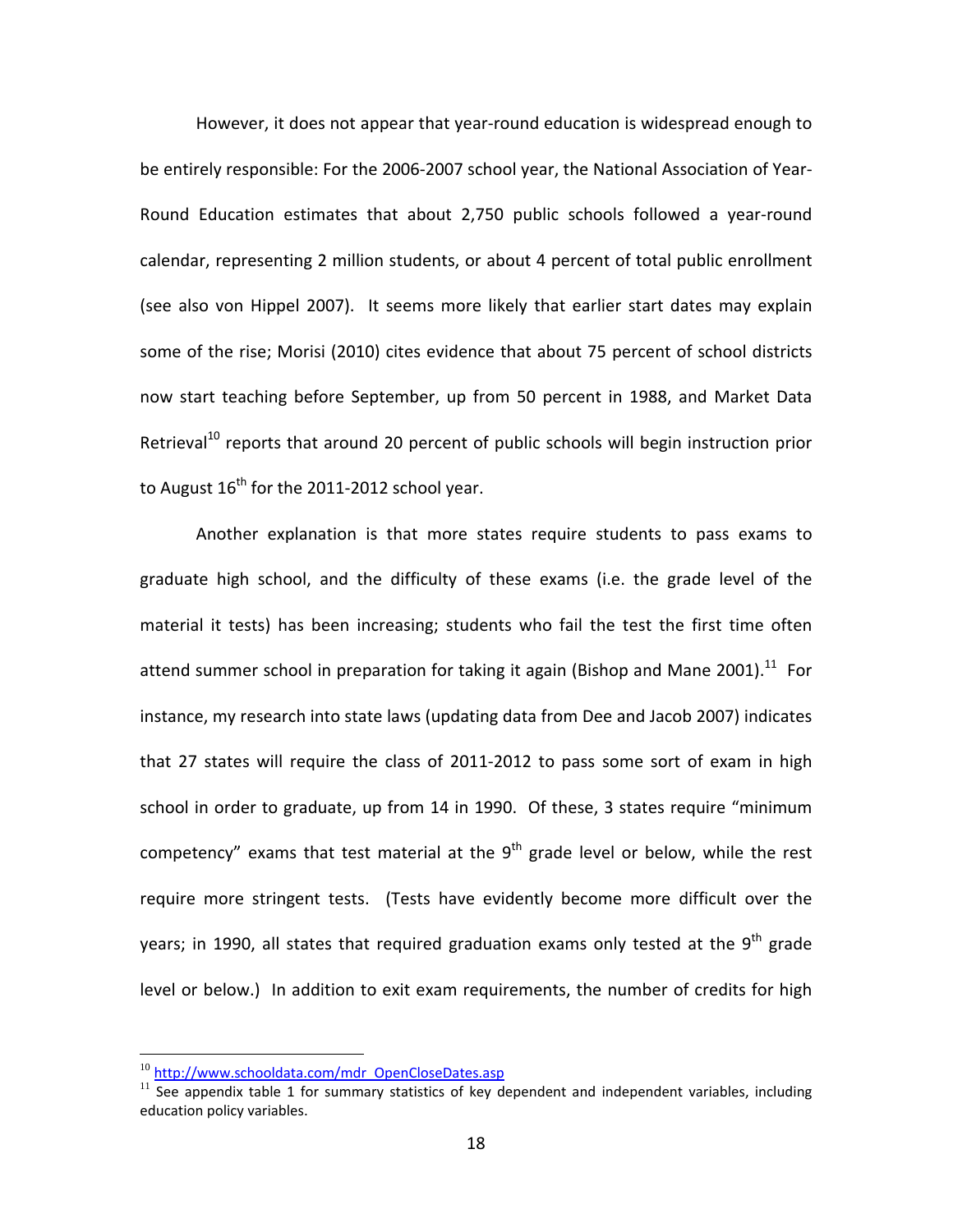school graduation have also risen (Lillard and DeCicca 2001, Morisi 2010), which may induce students lacking in credits to attend summer school.

In addition to stricter graduation standards, one other relevant education policy is the introduction of merit scholarships for college. The most famous of these is the Hope Scholarship in Georgia, which in 1993 began provided full scholarships for in‐state tuition for Georgia students with a B‐average or higher in high school. Since then, an additional 10 states (mainly in the south) have enacted similar policies (see appendix table 1). APS2006 demonstrate that teen employment rates declined more over the first five years of the 2000s in states that provided merit scholarships than in other states. They suggest that this may be for two reasons. First, merit scholarships of these sorts increase the returns to high school achievement dramatically. Second, they also reduce teens' need to save for college and hence work in high school.

# *C. The relationship between education policy and teen enrollment rates*

To estimate the association between these state education policy variables and teen employment and enrollment rates in the summer and school year months, I run OLS regressions of employment and enrollment rates (estimated from CPS monthly outgoing rotation group microdata) on a dummy for whether a state has an exit exam requirement that applies to current 16‐17 year olds in year *t*, a dummy for whether the state has a merit aid scholarship program for college, and the number of credits in core subjects (English, social studies, math, science) needed to graduate (table 3). Year fixed effects are also included, as are state fixed effects for some specifications, and a host of controls as listed in the notes to the table. Because information is not available for all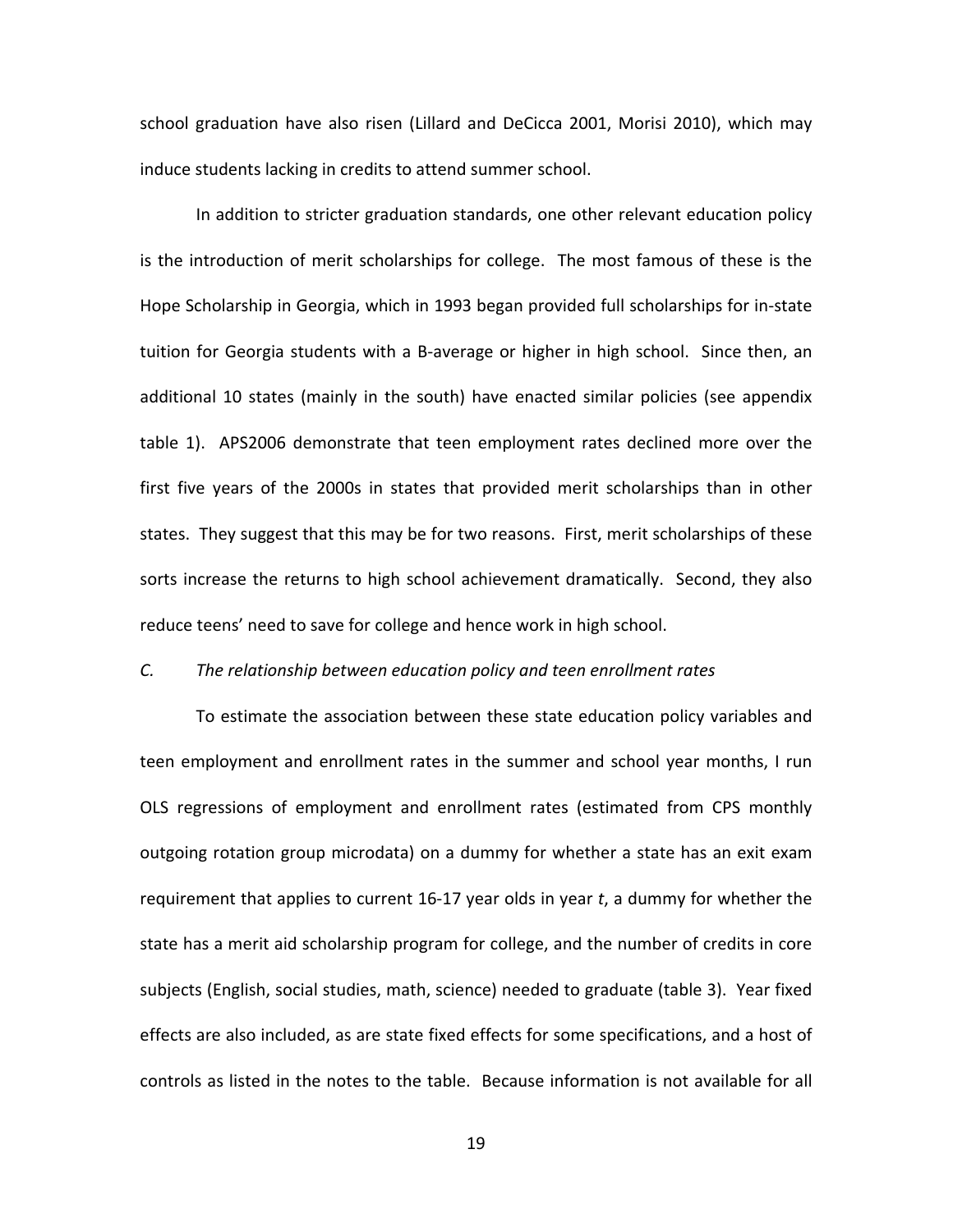states in all years on the number of credits required for graduation, I first estimate the regressions without the credit requirement variable. The F‐statistics for testing whether all three policy variables are equal to zero, and the associated p‐value, are presented in the bottom of each panel.<sup>12</sup>

During summer months, states that require exit exams and more credits have higher summer enrollment rates and lower teen employment rates (columns 1 and 2, panels A and B), although the coefficient on exit exam is insignificant. On average, states that provide merit aid have summer enrollment rates that are around 5 percentage points higher, and summer employment rates that are 7 percentage points lower. A 1 credit increase in the number of required core credits (equal to about half of the average increase between 1990 and 2010 across all states) is associated with a 1 percentage point increase in summer enrollment and a 1 percentage point decrease in summer employment. However, after including state fixed effects (columns 3 and 4), the negative relationship between the state policy variables and summer employment becomes insignificant; this may be because there is something fundamentally different about states that enact stricter graduation requirements or provide merit aid (i.e. a weak within-state relationship), or because it takes the state teen population a few years to adapt and fully respond to these laws. $^{13}$  States that provide merit aid for

 $12$  The number of states with merit aid programs, and timing for when states adopted them, is based on my own research into state laws. The number of credits required for graduation is derived from a number of sources, including *Key State Education Policies on K‐12 Education* (Council of Chief State School Officers) for various years. Whether a state requires an exit exam, and the difficulty of the exit exam, is based on the data provided in Dee and Jacob (2007) and verified and updated by me. All data is available

upon request.<br><sup>13</sup> APS2006 show that teen employment rates fell more since 2000 for states that provide merit aid; in section 6, I show that this is true even after controlling for proxies for labor demand.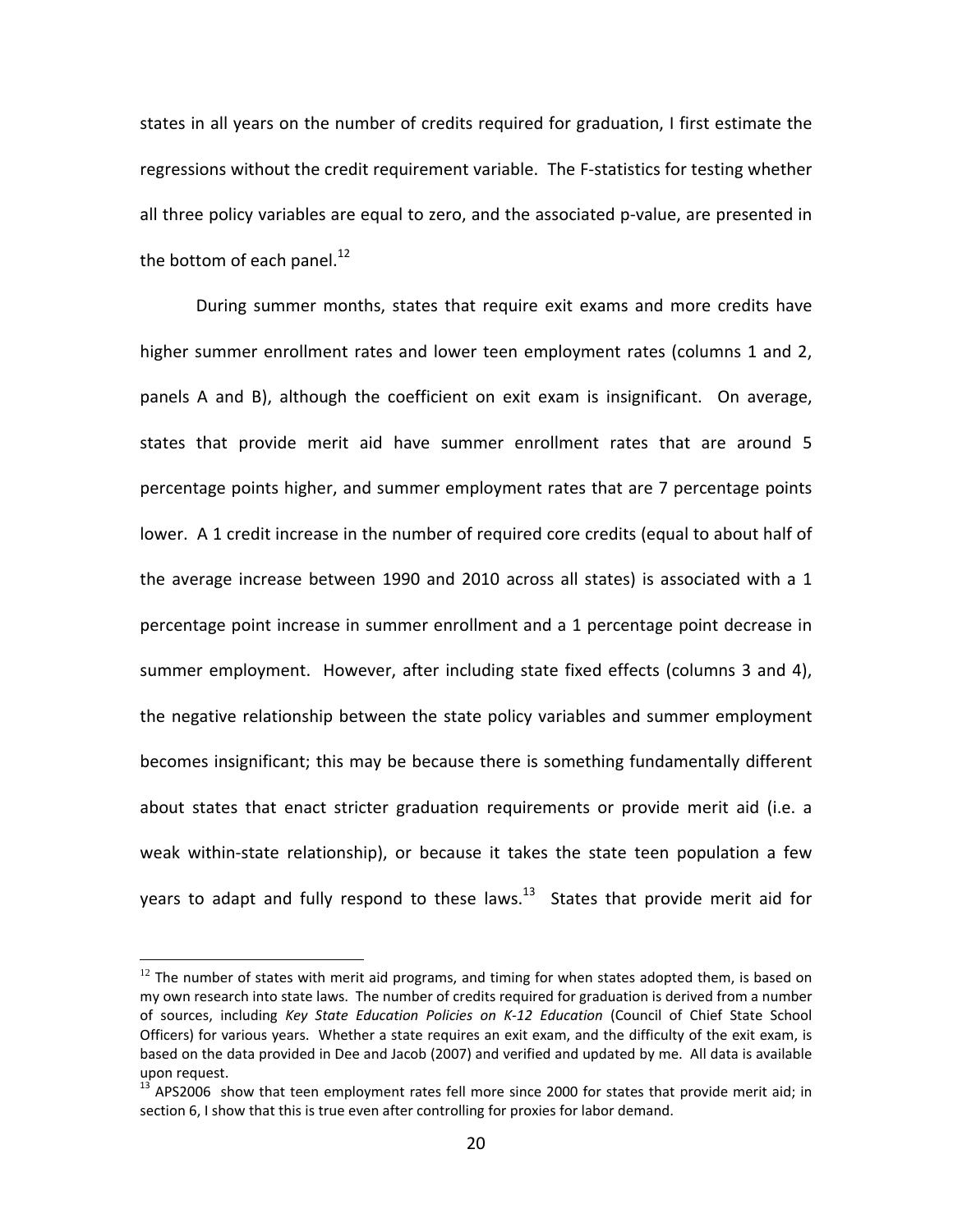college also have lower teen employment rates during the school year (columns 5 and 6), consistent with the summer results; these are also insignificant after state fixed effects are added (columns 7 and 8). In general, these education policies are positively associated with log median wages (panel C), consistent with a shift in labor supply, though these results are rarely significant.

## *D. Are teens not working because family transfers have increased?*

Household income per child may have been increasing for two reasons. First, median household incomes are higher now than in the early 1980s (though they have fallen from their peak in the late 1990s). Second, the average number of children (age 18 and under) has fallen somewhat since the early 1980s.<sup>14</sup> As a result, median household income per child has risen about 20 percent over this period.<sup>15</sup> A number of studies document a negative relationship transfers from parents to their children and their children's labor supply (Pabilonia 2001; Gong 2009; Dustmann, Micklewright and van Soest 2009), though these studies acknowledge that teen labor supply and cash transfers from their parents are likely endogenous.

As a first pass at exploring the relationship between the growth in household income per child and declining teen employment, I include an estimate of the log median household income per child (18 years and younger) for each state‐year in the state-year level regressions that I ran in the above section. If anything, there is a *positive* relationship between the log of income per child and teen employment rates in

 $14$  Based on March CPS microdata, the number of children (18 and under) per household has fallen from around 2 in the early 1980s to around 1.9 in 2010.<br><sup>15</sup> Author's estimate from March CPS microdata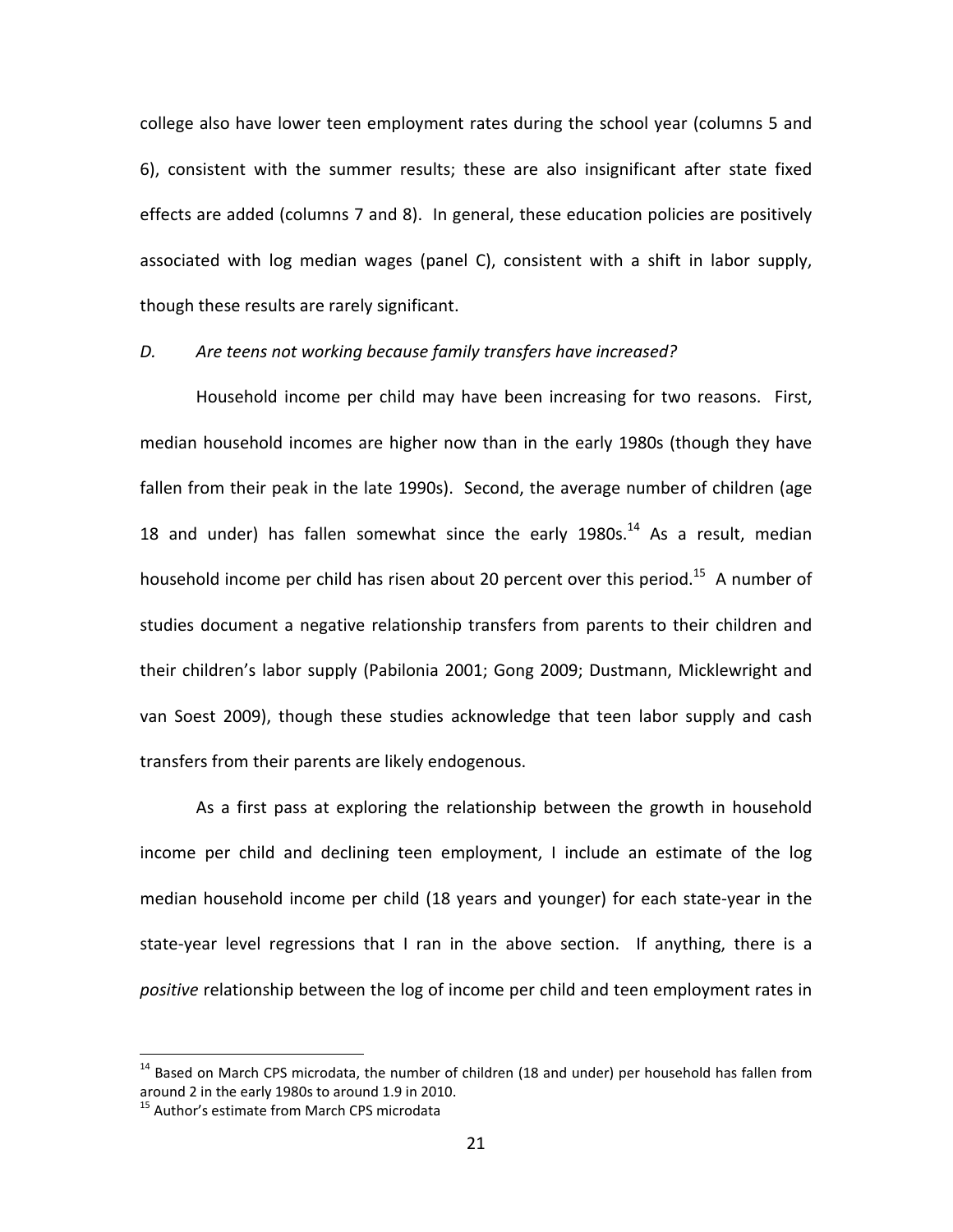the summer and school year<sup>16</sup>, though its causal interpretation is dubious because this relationship may reflect that states where incomes increased more had more strongly growing economies and may have had a greater relative increase in demand for youth labor as well. Without an independent instrument for household income, the causal link between rising household income and falling teen employment remains a topic open for further research.

### *E. Are teens not working because they're spending more times on video games?*

One common assertion is that teens are spending more time watching video games and television than ever before. In fact, the fraction of  $9^{th}$ -12<sup>th</sup> graders who used computers or played video games for three hours per day or more on an average school day increased from 22 percent to 25 percent between 2003 and 2009, though the fraction who watched television for three hours per day or more fell from 38 percent to 33 percent.17 And, as shown in figures 13 and 14, based in ATUS data the *average* amount of time spent playing games is no more than an hour and has increased only modestly since 2003.

Of course, an increase in the amount of time that teens spend on using the computer or playing video games does not imply that teen labor supply has fallen *because* video game playing is more common. An equally plausible story is that employment has become more scarce, so teens have spent more of their time playing

 $16$  When the dependent variable is annual employment, the coefficient on log income per child is 0.07 with a standard error of 0.02.<br><sup>17</sup> Author's calculations from the High School Youth Risk Behavior Survey. For females, the fraction

watching 3 hours of television or more fell from 35 percent to 32 percent, while the fraction using computers or playing games increased from 17 percent to 21 percent. For males, the fraction watching television fell from 39 to 34 percent, and the fraction playing games only increased slightly, from 27 percent to 28 percent.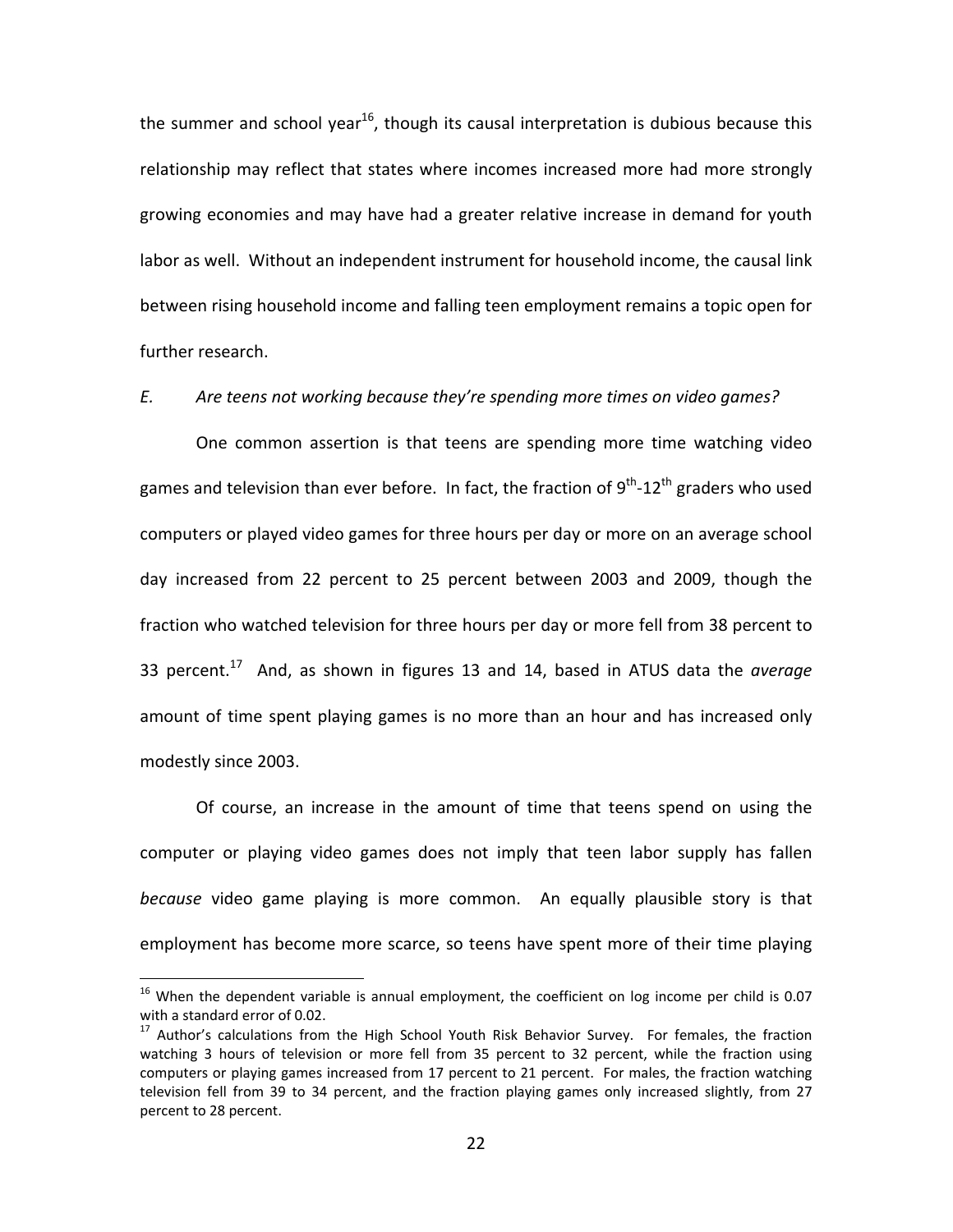games and watching television, and this sort of substitution may be more easily accomplished now than decades ago because household income per child has risen. Nevertheless, it is possible that some of the increase in video game playing may represent a shift in labor supply. If true, then one possible exogenous supply shifter is the introduction of new gaming systems. The popularity of recent video game systems follows a natural cycle (Clements and Ohashi 2005). Once the system is first introduced, there are few available games and the system is priced above the systems from the previous generation. After a few years, the flow of new games increases, the system price generally comes down, the quality of games improves (as game designers learn how to squeeze the most out of each system's processing capabilities), and sales accelerate. Towards the end of a system's lifecycle, interest diminishes as the graphics and performance quality of games plateau and gamers look forward to the introduction of the next generation of systems.

Consistent with this hypothesis, as shown in figure 18, the average amount of time spent on video games declined from 2005 to 2006 as the previous generation of systems neared the end of their cycles and new systems were announced (Sony Playstation 2, released in the U.S. in 2000; Nintendo Gamecube and Microsoft Xbox, which were released in the U.S. in at the end of 2001).<sup>18</sup> Game usage then picked up as the next round of systems were released in the subsequent years (end of 2005 for the

 $18$  These statistics are for males age 21-30. I focus on these ages in order to have sufficient sample size and because they likely have enough disposable income to most immediately respond to changes in the availability of games. Since each year, there are roughly 100 observations for 15‐17 year old males during the school year and school months, and since only one‐third of those report spending any time on games during the survey day, the sample size is much too small to obtain reliable annual estimates of average time spent on games.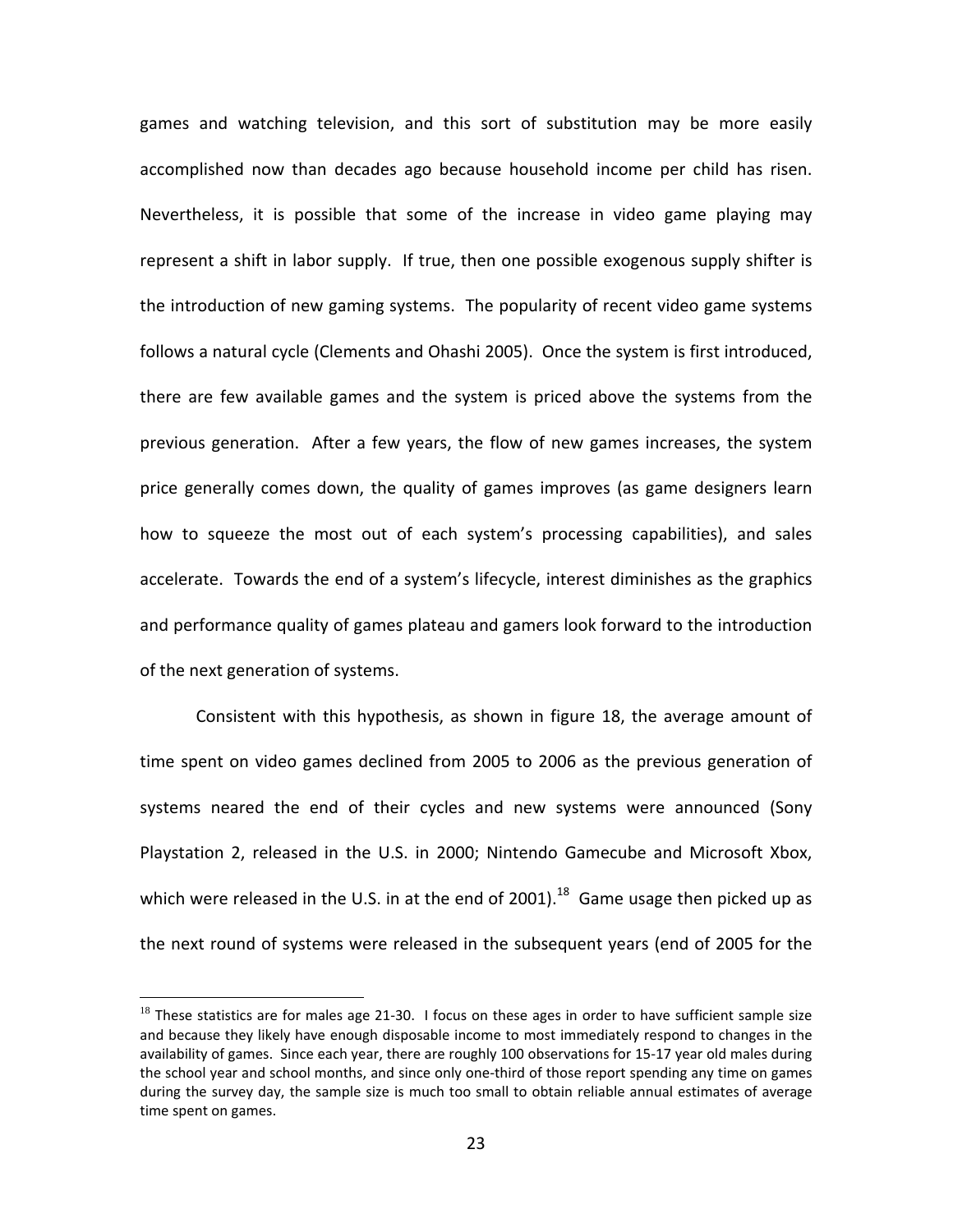Microsoft Xbox 360; end of 2006 for the Nintendo Wii and Sony Playstation 3). Although this pattern is suggestive evidence that the availability of videogames itself can influence time usage, the difference in videogame usage between employed and not employed males is too small to account for the difference in time spent on work‐related activities. For instance, for 15-17 year old males, the non-employed play about 25 more minutes of games per school day than the employed, about 30 percent of the difference in time spent on work‐related activities.

#### *F. Summary*

To conclude this section on labor supply, there is ample evidence that time spent on academic activities is increasing, especially in the summer months. It is likely that this is at least in part because graduation requirements have gotten stricter, and because a growing number of states now provide tuition subsidies to in‐state colleges for accomplished high school students—and there is suggestive evidence that these education policies may directly reduce the labor supply of teenagers. Rising household income per child also remains a potential labor supply related explanation that requires additional research.

## **5. Exploring labor demand explanations**

### *A. Decomposing growth in the share of adults in teen jobs*

As explained in section 1, the occupational distribution of the U.S. adult labor market has "polarized," with relative wages and employment growing for the highest and lowest paying occupations. The prevailing explanation is that declining costs of computerization and automation have reduced labor demand for jobs that specialize in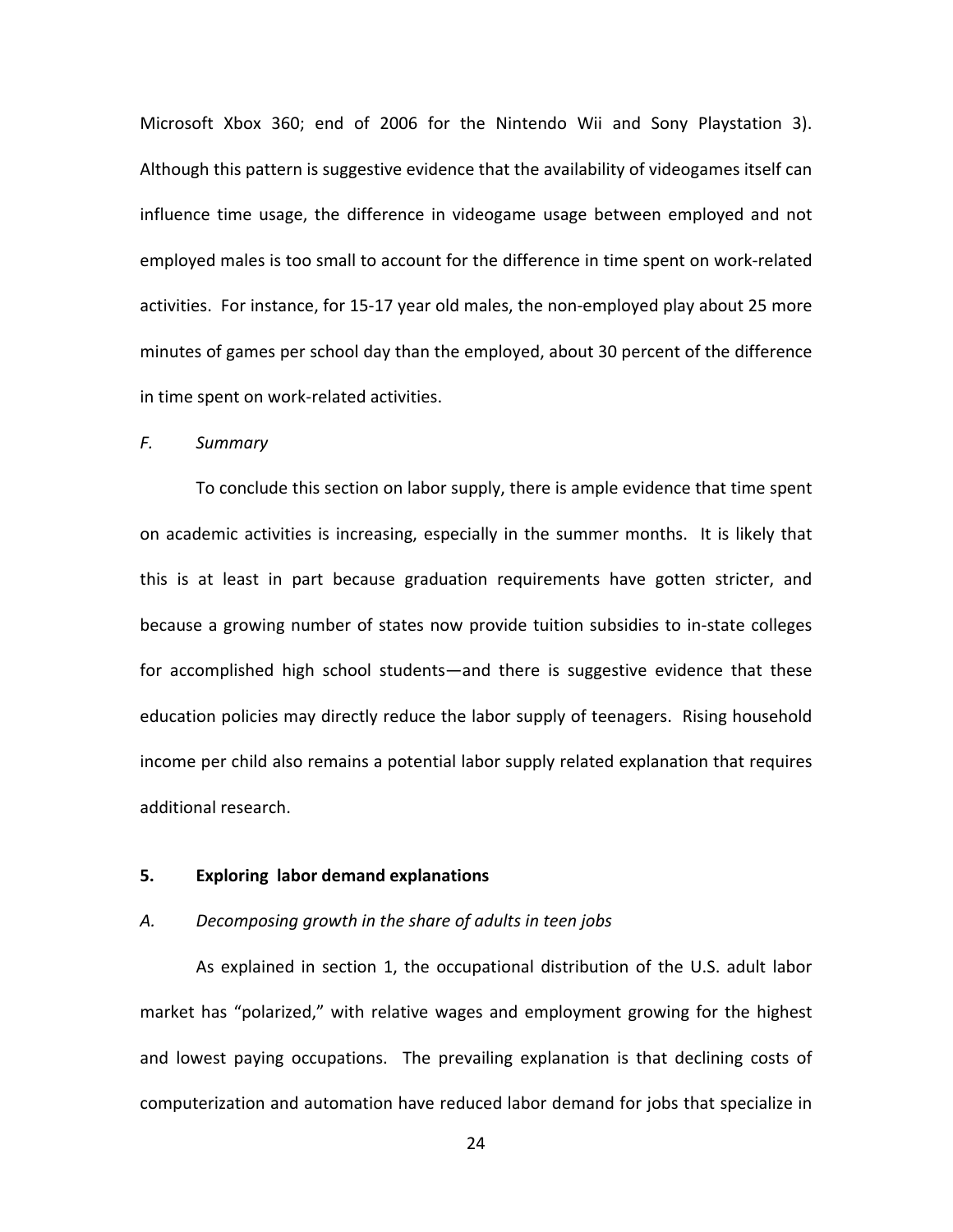routinized tasks (such as clerical and manufacturing labor, which were historically middle‐paying, "middle‐skill" jobs), increased labor demand for jobs that are made more productive by this technology (jobs that require abstract, creative, design‐based tasks, i.e. jobs requiring more education), and have had little direct effect on labor demand for jobs that require manual tasks (which are not routine and not easily automated, i.e. service sector jobs). One implication of the decline in labor demand for middle-skill jobs is that the people who were in these occupations, or future workers who *would* have been in them eventually, may be displaced to lower‐skill, lower‐paying service sector jobs. As argued in section 1, these jobs are the ones most commonly held by teens.

The bottom of table 4 shows that the percent of all adults (regardless of education, gender, or native status) in what I classify as teen jobs increased from 23.7 percent in 1995 to 24.4 percent in 2010.<sup>19</sup> The number of adults in teen jobs increased from around 27.5 million to 32.3 million, an increase of over 5 million, whereas the number of employed 16-17 year olds fell by nearly 1 million. $^{20}$  The modest increase in the overall share of adults employed in teen jobs masks important increases within education, gender, and nativity cells. For instance, the share of native adult males without a college education in teen jobs increased by 3.5 percentage points over this period. However, the aggregate share of all adults in teen jobs increased by less than this amount because the employment‐to‐population ratio for non‐college adults fell

 $19$  "Teen jobs" are: everything in the retail, food service, and other personal services industries, in addition to janitor, cashier, child care worker, farm laborer, gardener, usher, bellhop, stock handler, and construction laborer. I start this exercise in 1995 because it is the first year in the CPS that data on the nativity of the respondent is provided.<br><sup>20</sup> Because the number of adults in teen jobs increased by more than 5 times the amount that the number

of employed teens fell, declining teen employment cannot be the sole cause of the dramatic shift of working adults towards teen jobs.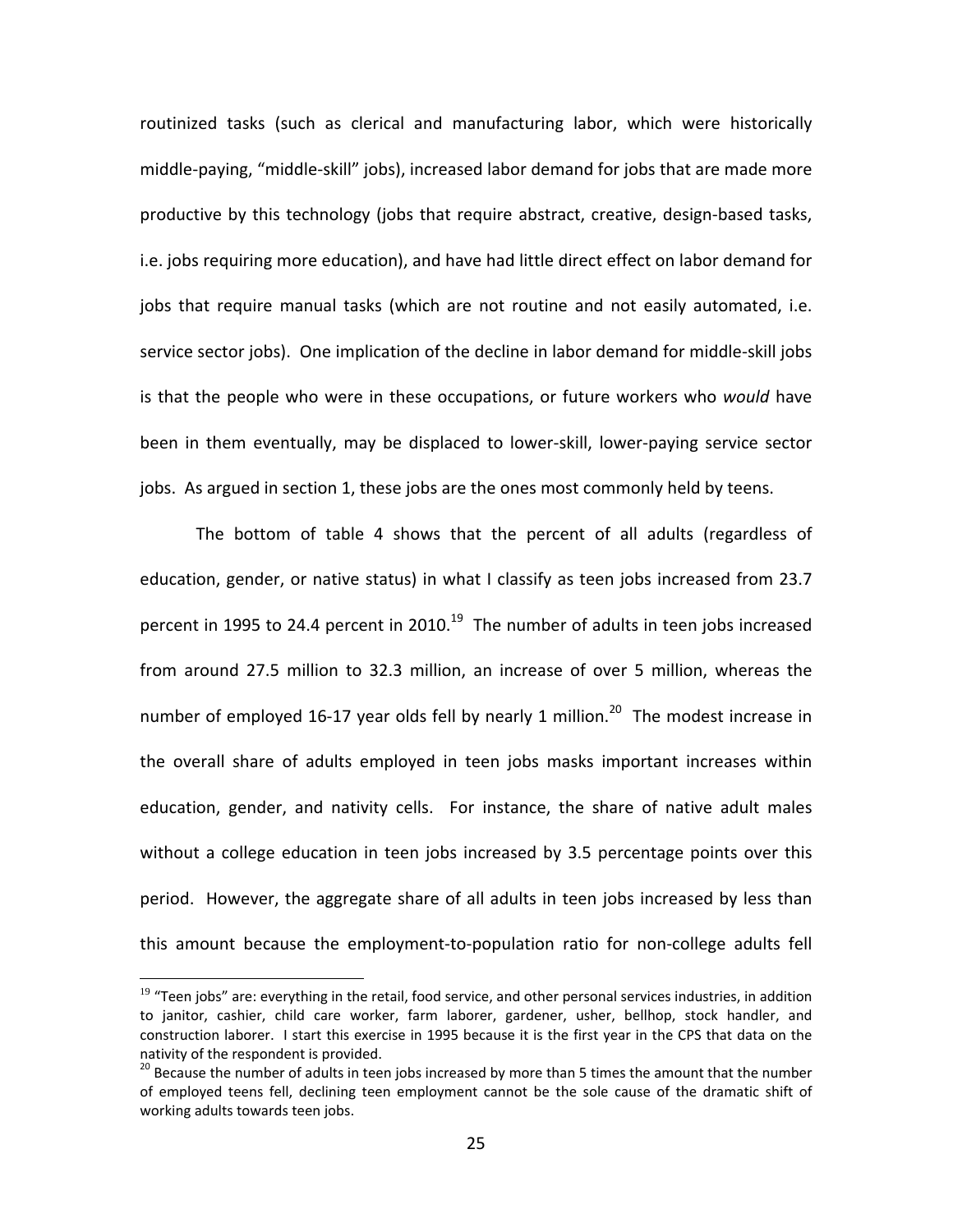(column 2), as did their population share (column 3). To assess the contribution of each group to the rise in the aggregate share of adults in teen jobs, I carry out the following calculation for each education/gender/nativity group *j*:

$$
C_j = \left(\frac{E_j^{TJ}}{E_j} \frac{E_j}{P_j} \frac{P_j}{P}\right) / (E/P)
$$

The first term inside the first parenthesis is the fraction of group *j* in teen jobs (conditional on being employed). The second term is the employment‐population rate for group *j*. The third term is the population share of group *j*. This expression is then divided by the employment‐population ratio for the entire population and is reported in column 4; with this normalization, *C*s for a year sum to the fraction of all adults in teen jobs.

From this exercise, it is clear that *more* than the entire increase in the share of all adults in teen jobs is attributable to an increase in immigration (i.e. the change in the *Cs* for immigrants, the first two panels of column 4, sum to 2.3), as a greater share of immigrants work in teen jobs and their population share increased dramatically over the 15 year period. Although the share of natives in teen jobs has increased over this period, the composition of the native population shifted from less- to more-educated, thus (in an accounting sense) offsetting the upward influence of immigration on the aggregate share. In other words, the share of native adults in teen jobs has been increasing more within education classes than in the aggregate, while the composition of the native population has been shifting towards groups that are less likely to work in teen jobs. Nonetheless, even though the population share and employment rates of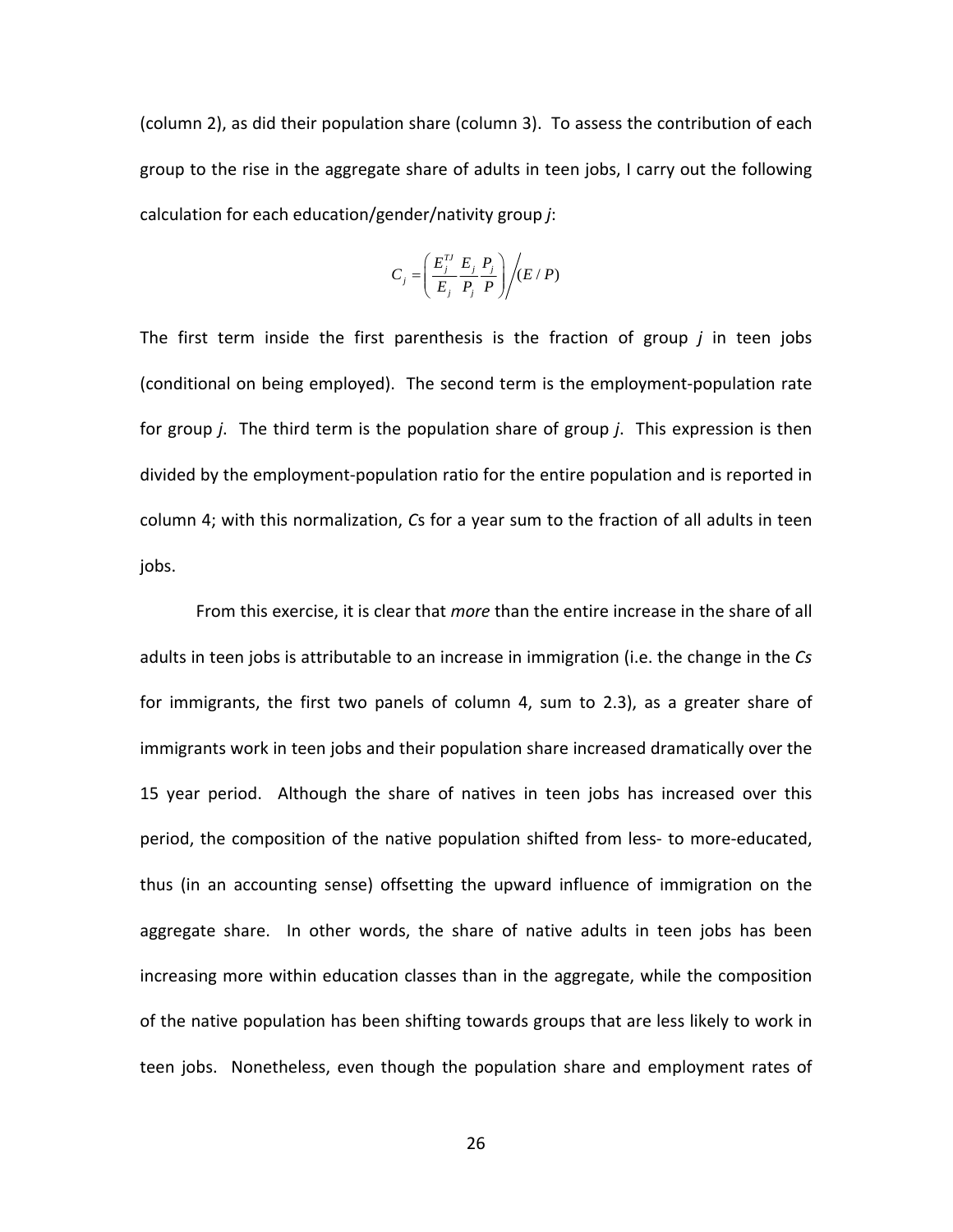non‐college native adults fell over this period, had the share employed in teen jobs not increased as it did, then the aggregate share in teen jobs would likely not have increased as much; hence, the movement of less‐educated adults into teen jobs may still be a significant explanation for why teens are less likely to work.

### *B. Estimation strategy*

 $\overline{a}$ 

Next, I turn to my primary findings, which are estimates of the relationship between the share of adults in teen jobs (or in lower-paying jobs, or in service sector jobs) and teen employment. The share of all adults in teen jobs may be viewed as a proxy for increasing labor market competition from a number of sources, including growth in the number of low‐skilled immigrants, polarization of the adult labor market for natives, increasing labor force participation for those near retirement age, and increasing labor force participation for less-educated, single mothers (due to welfare reform or the EITC).<sup>21</sup> I show this more directly in table 5. This table displays regression coefficients from state‐year level regressions of the share of all employed adults in teen jobs (or all employed adults without college education, in columns 5 and 6) on the covariates listed in the table as well as state and year fixed effects. As shown in column 1, the aggregate share is positively related to the share of non‐college and college adults in teen jobs. Somewhat surprisingly, the results in columns 2 and 3 suggest that, if anything, the employment rate for those post‐retirement age is *negatively* related to

 $21$  The averaged national share of adults 64 years and older (unconditional on education) in teen jobs in the 2000s is 27 percent, well above the rate for all adults; the employment rate for this group has increased from 13 percent in 1990 to 18 percent in 2010. The average national share of single mothers with no more than a high school degree working in teen jobs in the 2000s is 43 percent, also well above the rate for all women; the employment rate for this group increased from 39 percent in 1990 to 47 percent in 2010.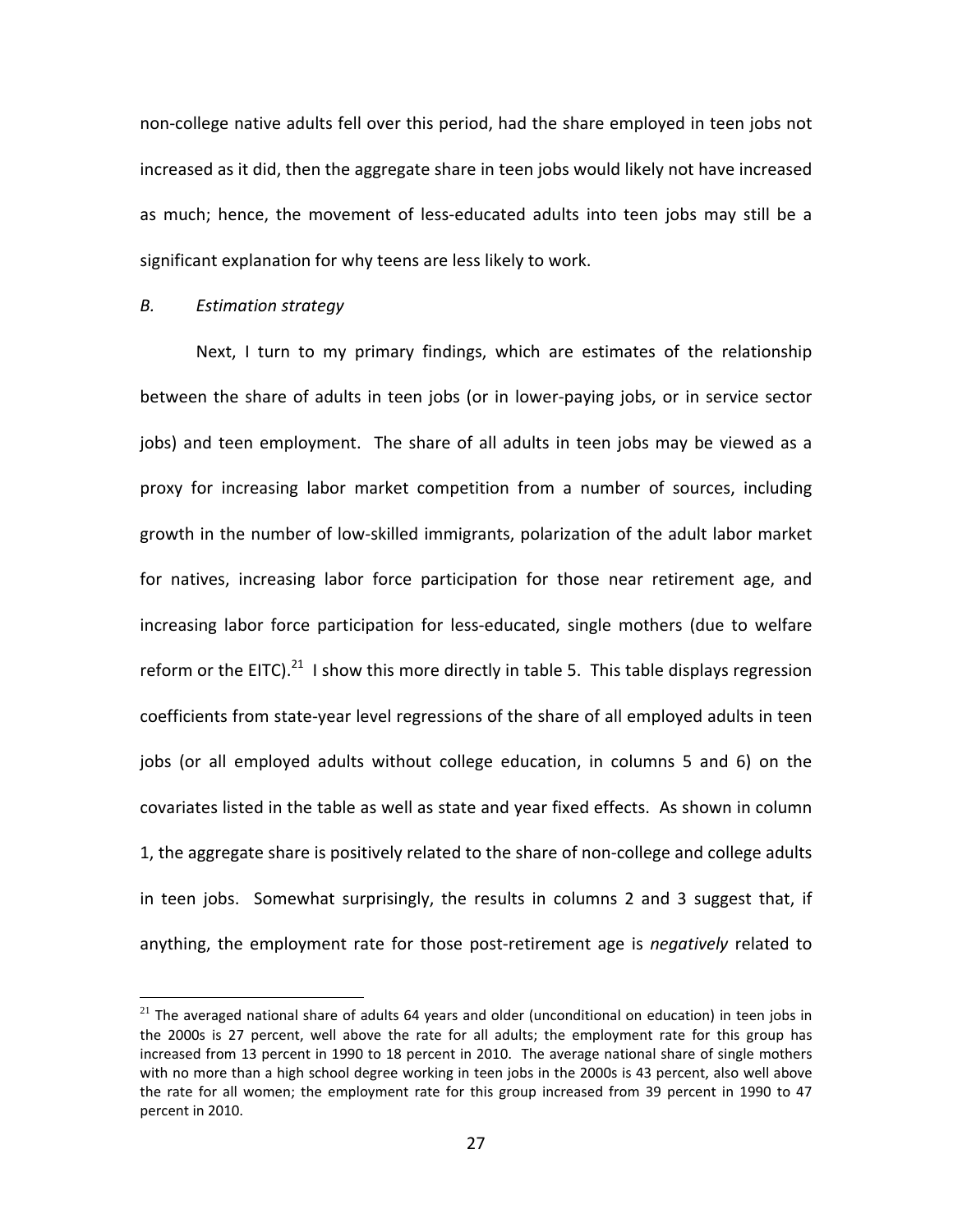the overall share of adults in teen jobs. These results also demonstrate that immigration is not the only thing pushing up the aggregate share (the share of native adults in teen jobs remains strongly related to the aggregate share after controlling for immigration).

I view the OLS relationship between teen employment and the share of adults in teen jobs, after controlling for state and year fixed effects and the controls listed at the bottom of table 7, as probably capturing much of the causal impact of adult crowd‐out. There are a number of natural concerns to this interpretation. One is reverse causality, that is, if teen labor supply declined exogenously, then there would be increased demand for *adult* workers for teen jobs. I address this concern in a number of ways. First, the decline in teen employment is only a small fraction of the increase in the number of adults in teen jobs, suggesting that the importance of reverse causality is likely minimal.<sup>22</sup> Second, I use a Bartik (1991) style instrument to isolate the variation in the share that is driven by national trends in polarization interacted with the state's scope for polarization in 1980; if anything, the 2SLS relationship between teen employment and the adult share in teen jobs is more negative (though less precise). Third, I show that the adult share variable is negatively related to teen wages and positively related to teen unemployment, consistent with this relationship capturing the effects of a shift in demand for teen labor. Finally, I also show that the share of adults in

 $^{22}$  Assuming teen employment did not fall by the 1 million that it did between 1995 and 2009, and hence 1 million fewer adults moved in to teen jobs, then the number of adults in teen jobs still would have increased by 4 million (80 percent of the actual increase).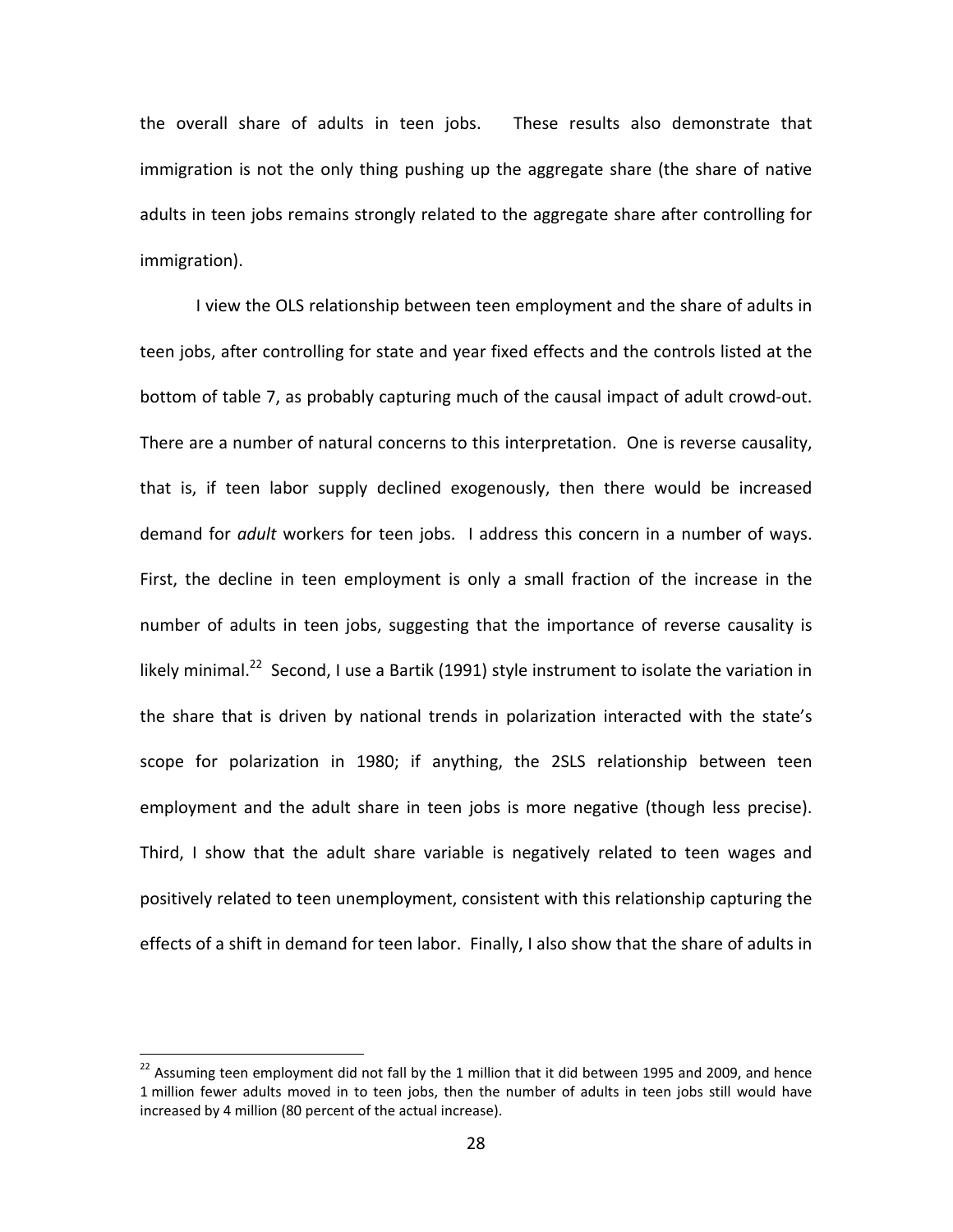teen jobs is largely unrelated to shifters of teen labor supply that are related to education.

Another concern is that there may be other state‐specific shocks that both increase the number of adults in these jobs while directly reducing the number of employed teens. In fact, most plausible biases imply that the true causal effects are more negative than OLS estimates suggest. For instance, if immigrants tend to settle in areas with more favorable labor markets, then this type of endogenous immigration would bias OLS towards less negative effects. Similarly, , if less-educated adults tend to move out of labor markets that become more polarized, then the true causal effects of polarization on teen employment would be more negative than the OLS relationship suggests.<sup>23</sup>

To further address this and other endogeneity concerns, my primary specification uses an IV-strategy to directly instrument for the share of adults in teen jobs, based on the share of adults in teen jobs in the state in 1985 interacted with the average share across all states in each year. The motivation behind this instrument comes from a recent paper by Autor and Dorn (2009), which provides a structural model of polarization.<sup>24</sup> The model predicts areas that most heavily utilized routinized labor prior to the acceleration in polarization in the 1980s and 1990s (i.e. areas that employed a greater share of workers in occupations that specialize in routine tasks, like

 $23$  One final concern is that some areas may be hit with industry-specific demand shocks that result in more adults working in lower-paying (teen) jobs and lower overall employment rates for everyone. However, I show that the general relationship between teen employment and the share of adults in teen jobs remains even after including adult employment rates as an additional control.<br><sup>24</sup> I use "polarization" to refer to shifting relative labor demand towards the lower and higher paying

occupations, and away from middle‐paying occupations.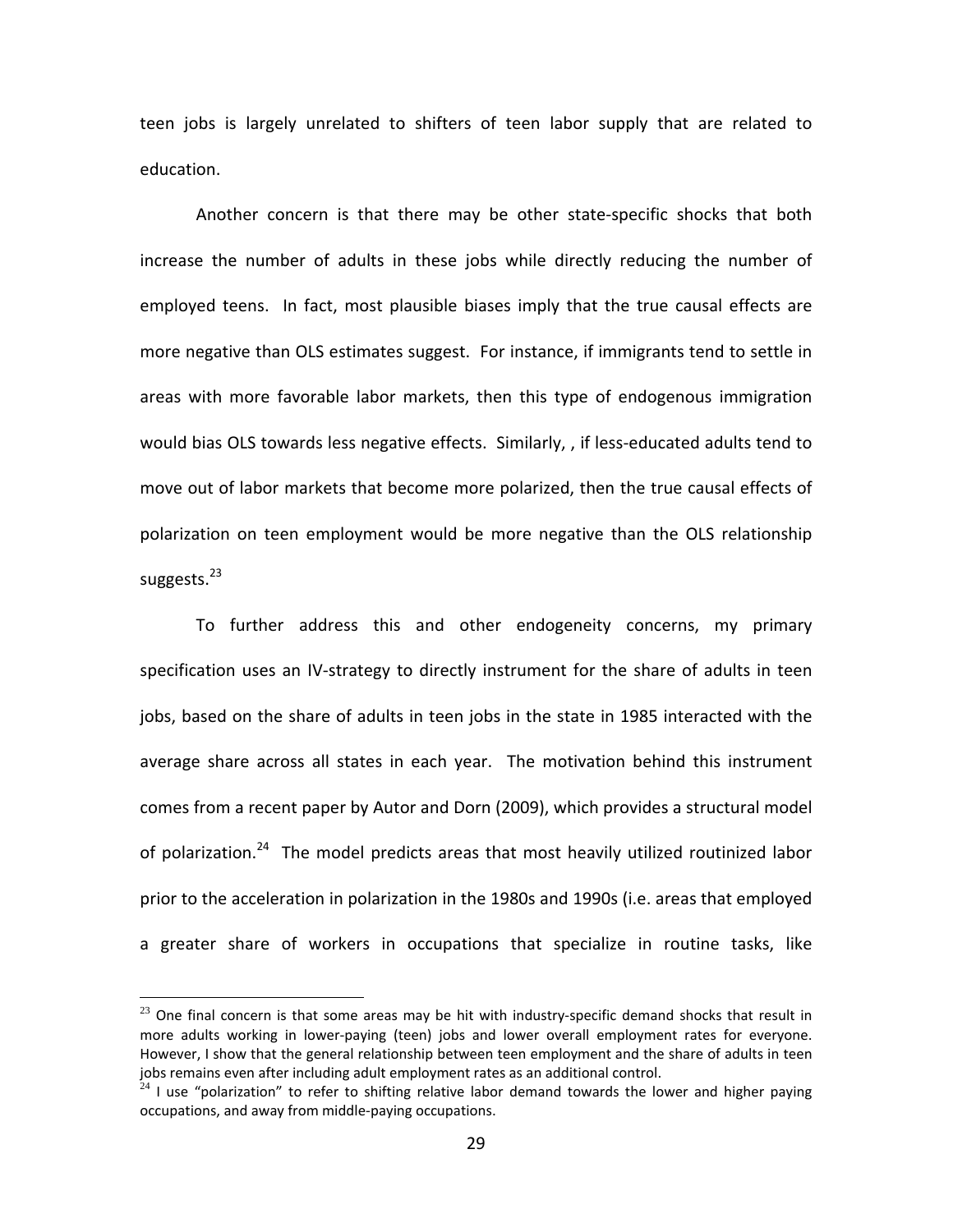manufacturing and clerical work) have the most scope for polarization, will respond most strongly to improving automation and declining computer costs, and will therefore have shown the most polarization over time. Hence, if cross-state differences in the share of adults in teen jobs reflect underlying polarization, rather than the endogenous response to shifts in teen labor supply, then labor markets should have polarized more—and teen employment should also have fallen more—in labor markets for which routinized tasks were more important in the production process.

Table 6 verifies this using microdata from the Census and American Community Survey. The dependent variable in panel A is the change in the fraction of native adults in teen jobs (between 1980 and 2007). The two covariates of interest are the degree to which routine tasks are used in the state (or commuting zone) in 1980 $^{25}$ , and the share of adults in production occupations in 1980.<sup>26</sup> The theory outlined above suggests that areas for which occupations specializing in routine tasks were more prevalent in 1980 should have experienced greater subsequent increases in polarization; partially, though not entirely, this is because areas that with more "routinized occupations" were also

<u>.</u>

 $25$  Following Autor and Dorn (2009), I use the U.S. Department of Labor's Dictionary of Occupational Titles to compute the importance of routine manual and cognitive tasks (more subject to automation) relative to non‐routine manual tasks (less subject to automation) for each occupation. Following Autor, Levy, and Murnane 2003, I define an occupation's routine-manual task requirement by the 0-10 ranking for "finger dexterity," and routine‐cognitive requirement by the ranking for "limits, tolerances, and standards." Examples of tasks ranking high in this last measure, quoting Autor, Levy, and Murnane 2003: "operates a billing machine to transcribe from office records data…measuring dimensions of a bottle…prepares and verifies voter lists from official registration records." I define an occupation's non‐routine manual task by its ranking on eye‐hand‐foot coordination (examples of which include "attends to beef cattle on stock ranch…drives bus to transport passengers…prunes and treats ornamental and share trees"). I calculate each job's use of routine tasks relative to non-routine manual tasks by taking the sum of the two routine task measures and diving by the non-routine manual task measure, and average this measure for each area. Properly normalized, this measure is equivalent to the routine-task input measure (RTI) used in

Autor and Dorn (2009). I then take the average of this within an area.<br><sup>26</sup> To make these coefficients comparable in magnitude, I standardize the routine task intensiveness and production share variables to have mean 0 and standard deviation 1.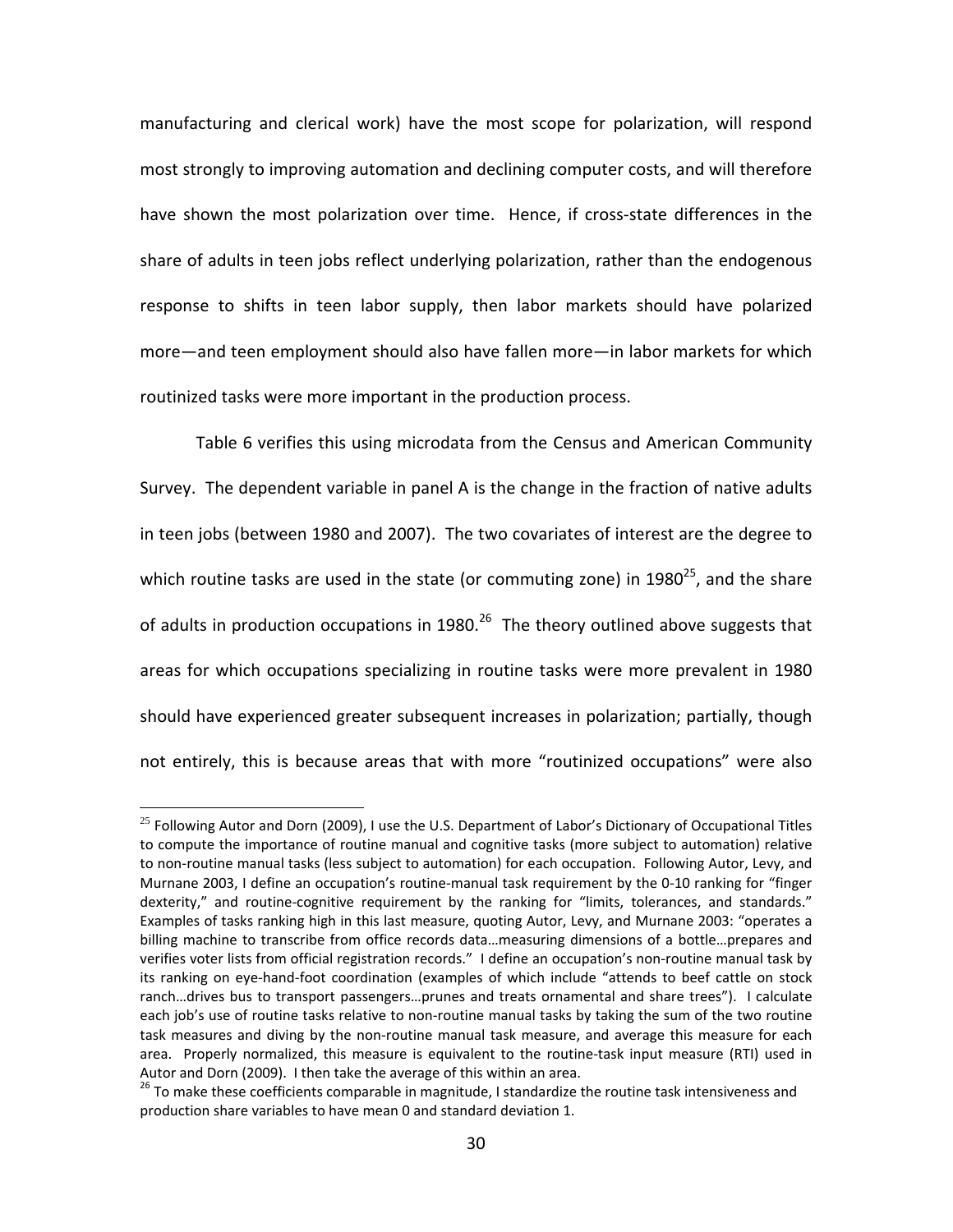more heavily specialized in manufacturing and production. Indeed, there is a strongly positive relationship between the routine task intensiveness of an area in 1980 or the share of adults in production occupations in 1980 and subsequent polarization. This relationship remains reasonably strong whether these summary statistics for the 1980 occupational distribution are entered separately or together, and whether the analysis is done at the state or commuting zone level. $^{27}$  Consistent with adults crowding out teens, teen employment (panel B) also fell more in areas that were more heavily routinized in 1980 (though not for areas that concentrated in production occupations).

These findings suggest using a Bartik‐style (Bartik 1991) instrumental variable, which I construct by interacting the share of adults in teen jobs in 1985 (the start of the analysis) with a national summary measure of the share of adults in teen jobs (I use the unweighted average share across states in each year). This instrument isolates variation in the share of adults in teen jobs that comes from polarization of the adult labor market, rather than the reverse channel of falling teen employment or endogenous immigration. The relationship between the share of adults in teen jobs in a year and this instrument is very strong and negative, that is, areas that had a larger share of adult in teen jobs in 1985 experienced smaller increases in the share over the next 30 years (from a first‐stage regression of the share of adults in teen jobs on this instrument, state and year fixed effects, and the host of controls listed in the bottom of table 2, the coefficient on the instrumental variable is ‐18.3 and the standard error is 2.4).

 $27$  Commuting zones as a unit of local labor markets has been recently re-introduced in Autor and Dorn (2009). In my data, there are 741 commuting zones, which encompass the entire U.S.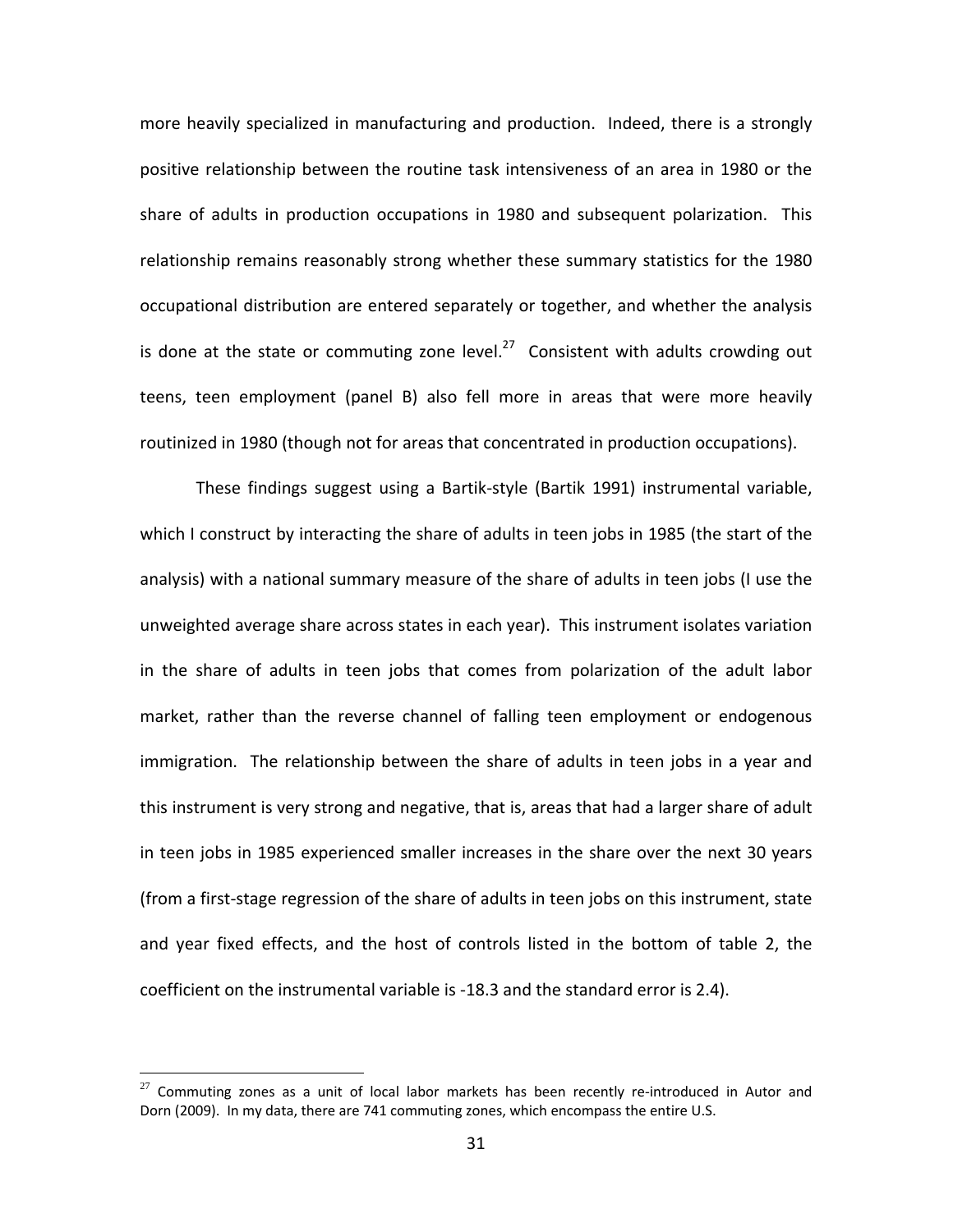# *C. Estimates of the impact of increases in the share of adults in teen jobs on teen employment*

The first column of table 7 shows the coefficient from a regression of teen employment rates on the share of employed adults without college experience, controlling for state and year fixed effects and a host of other controls (as indicated in the note to the table). The dependent variable and the share variable are calculated each as fractions, so the interpretation of the coefficient in column 1 is that a one percentage point increase in the share of non‐college adults in teen jobs is associated with a 0.4 percentage point decrease in teen employment rates. In column 2, I instrument the share variable with the share in 1985 for each state interacted with the national average share in each year. The coefficient, though less precise, is *larger* in magnitude, suggesting that reverse causality is not driving the relationship (and in fact the other forms of endogeneity discussed above, such as immigrant locational choice and native out‐migration may negatively bias the OLS results).

In columns 3 and 4, the share variable is estimated over the entire adult population (unconditional on education). Although the coefficient is larger in magnitude, the change in the share over the sample is smaller, and the overall "impact" of polarization on teen employment over this period (the product of the coefficient and the actual change) is also somewhat smaller. In columns 5 and 6, share is defined as the share of non-college adults in lower paying jobs (jobs in the bottom quarter of the wage distribution in 1985), and in columns 7 and 8, the share is defined as the share of adults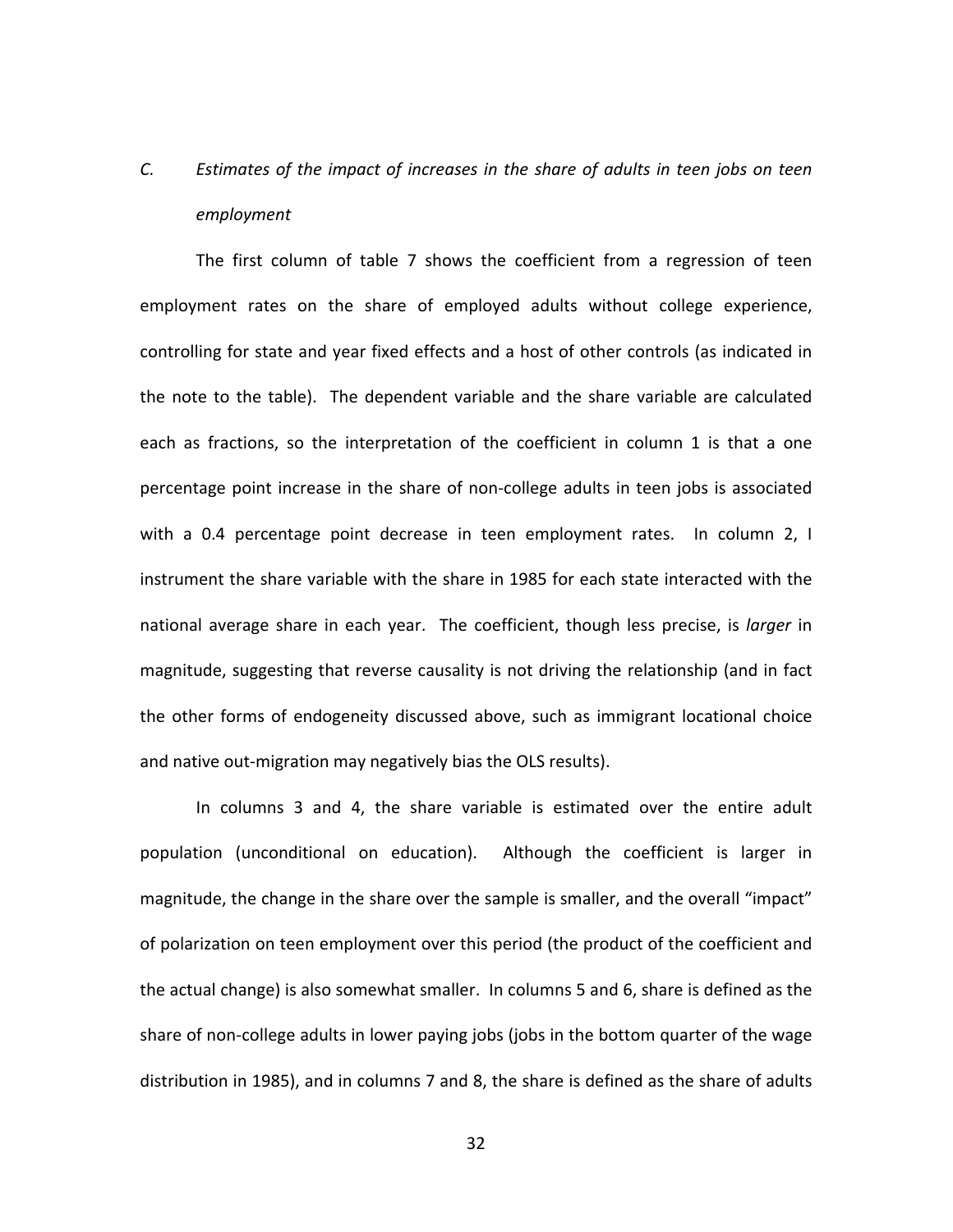in retail or service jobs. These are all analogous methods of describing the impact of polarization on the lower tail of the occupational skill‐distribution, and all are negatively (and significantly) associated with teen employment; as before, IV estimates are larger in magnitude, though in some cases, very imprecise.<sup>28</sup> Finally, in columns 9 and 10, the share variable is defined as the share of adults in production or office jobs, which tend to be in the middle of the skill or wage distribution, and which lost employment share over these periods (i.e. the "hollowing out" of the middle, as seen in figure 5). An increase in this share is associated with an *increase* in teen employment, consistent with the notion of a negative relationship between the share of adults in these jobs and the share in service, retail, lower paying, or teen jobs. Given the magnitude of these coefficients and the change in the share between 1985 and 2010, and giving preference to the IV estimates, these results imply that polarization in the adult labor market can explain between 1 percentage point (column 4) to 9 percentage points (column 6) of the 18 percentage point decline in youth employment over this period. I more carefully estimate counterfactual changes in teen employment in the final section of this paper.

The rest of the table presents estimates from additional robustness checks. In column 11, I include state time trends. The coefficient is somewhat *larger* in magnitude than the baseline, though here the relationship is extremely imprecise. In column 12, I limit the time period to 1995‐2009 and the relationship is in fact much stronger than baseline (although again, imprecise). In column 13, I limit calculation of the share variable to the native population, and the implied impact is somewhat smaller (which is

 $28$  The instrument is constructed analogously, using the share of the specified variable in 1985 for each state interacted with the national average across states in all subsequent years.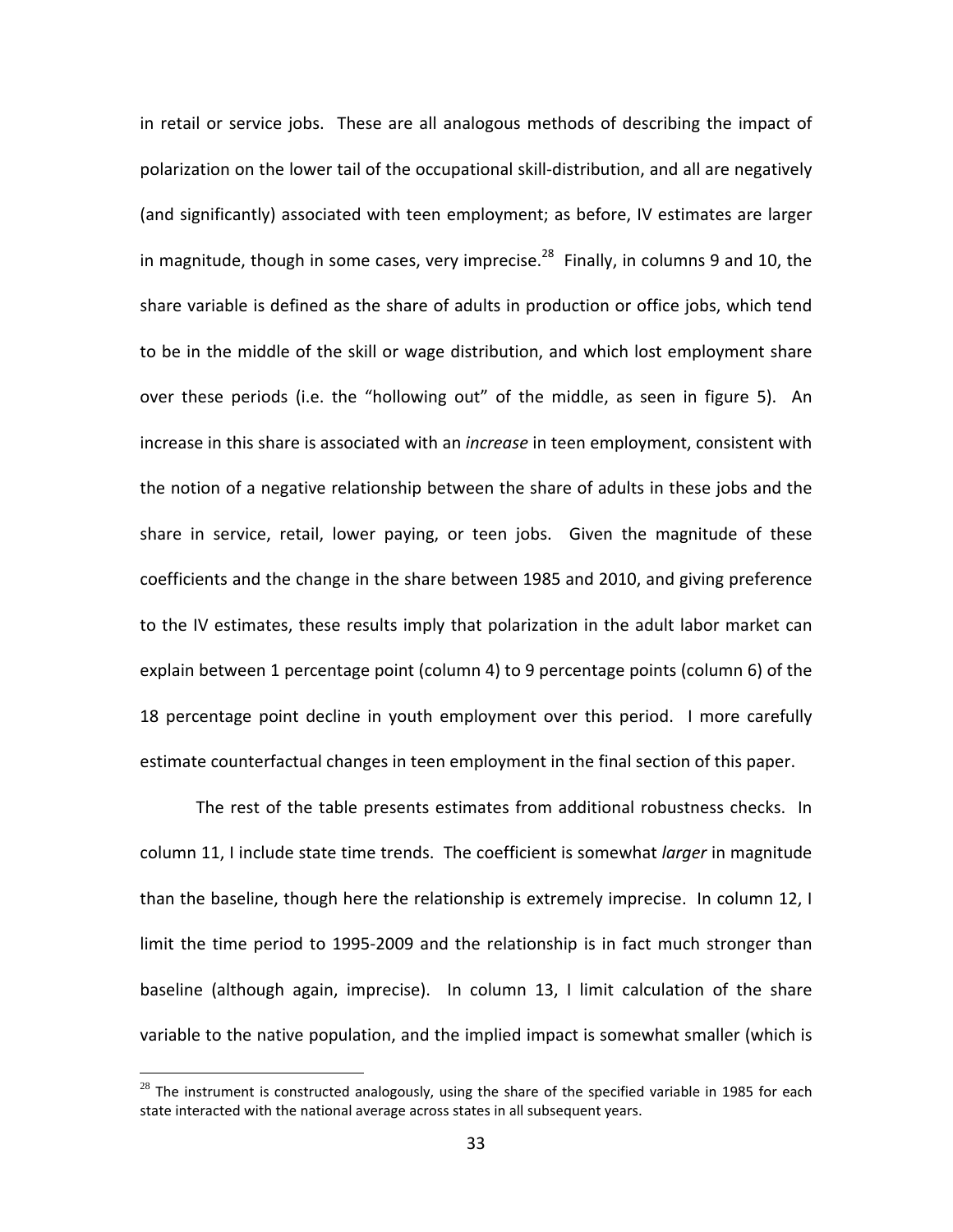to be expected, since available evidence suggests that immigration negatively affects teen employment and, as shown earlier, is responsible for part of the increase in the share of adults in teen jobs). Finally, in column 14 I also include the employment rate for adults, and this has almost no effect on the magnitude of the coefficient for the share of adults in teen jobs, suggesting that negative labor market shocks (correlated with changes in relative labor demand across skill-type of job) are not driving these findings.

Table 8 estimates the same sort of regressions with the teen log median hourly wage as the dependent variable. The coefficient on the share variable is always of the same sign as in the previous table (positive in columns 9 and 10, and negative in the others) albeit often imprecisely estimated, suggesting that an increase in the share of adults in teen jobs indeed represents a decline in demand for teen.

In table 9, I take concerns about the endogeneity of immigrant concentrations more seriously. The share variable in the regressions presented in this table is estimated only for native adults, and is estimated from Census data for 1980, 1990, and 2000, and American Community Survey data for 2009. These regressions are differenced versions of those presented in earlier tables, with similar controls, except that state fixed effects are not included (because the results are differenced). The share of the non‐college population that is immigrant also enters as a separate variable. I use a differenced equation because, as discussed in Smith (2012), the IV strategy as defined below predicts *changes* in immigrant concentrations.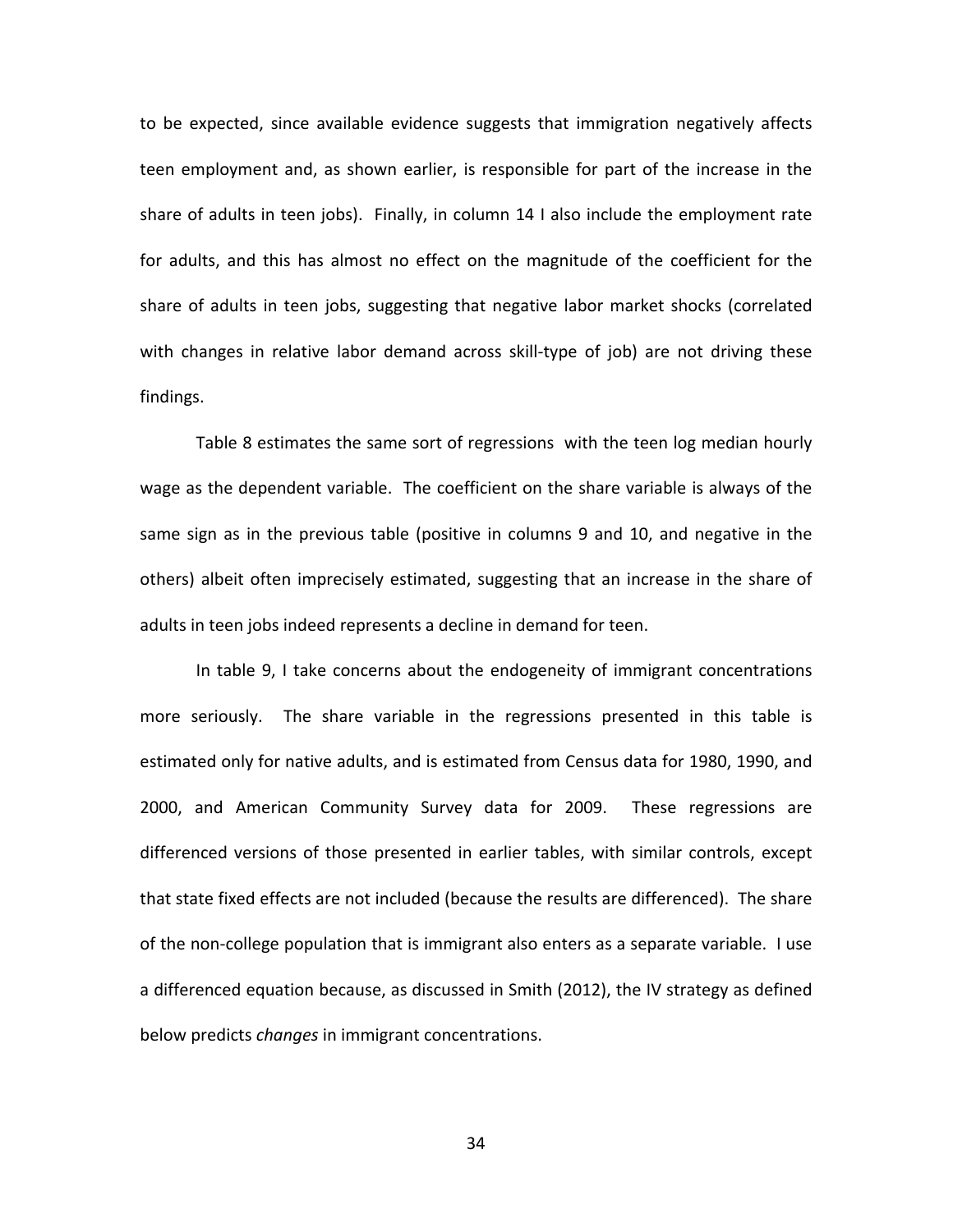In column 1, teen employment rates (the dependent variable) are estimated from CPS data. The share of native adults in teen jobs is negatively associated with teen employment, although not significantly so. In column 2, I instrument for immigrant shares using two instruments. One is based on the idea that immigrants of a certain ethnicity tend to settle in areas where that ethnicity has settled in the past, regardless of current labor market conditions. The second is based on a state's distance to Mexico, interacted with national trends in the immigration of Mexicans, since Mexican immigrants tend to settle closer to the border, regardless of current labor market conditions. Further detail on the construction of these instruments is provided in Smith  $(2012).^{29}$ 

After instrumenting for immigrant shares (column 2), the coefficient on immigrant share becomes negative, suggesting that selective immigration into areas with more positive labor market conditions may bias OLS coefficients towards zero. However, estimates are still imprecise. One possibility is that, due to small sample sizes in the CPS data, state‐level estimates of employment rates are noisy, and differencing over time exacerbates this. I therefore move to estimating employment using Census and ACS microdata. Column 3 demonstrates that, after doing so, both the share of native adults in teen jobs and the immigrant share of the population are strongly negatively associated with teen employment rates. In column 4, I add an instrument for adult natives in teen jobs, motivated from the earlier analysis (interacting the share of

 $^{29}$  The reason that the distance-to-Mexico instrument has explanatory power is because a large share of annual immigration is from Mexico. For example, in the 2009 American Community Survey, nearly 20 percent of the foreign born who immigrated to the United States over the last year were from Mexico.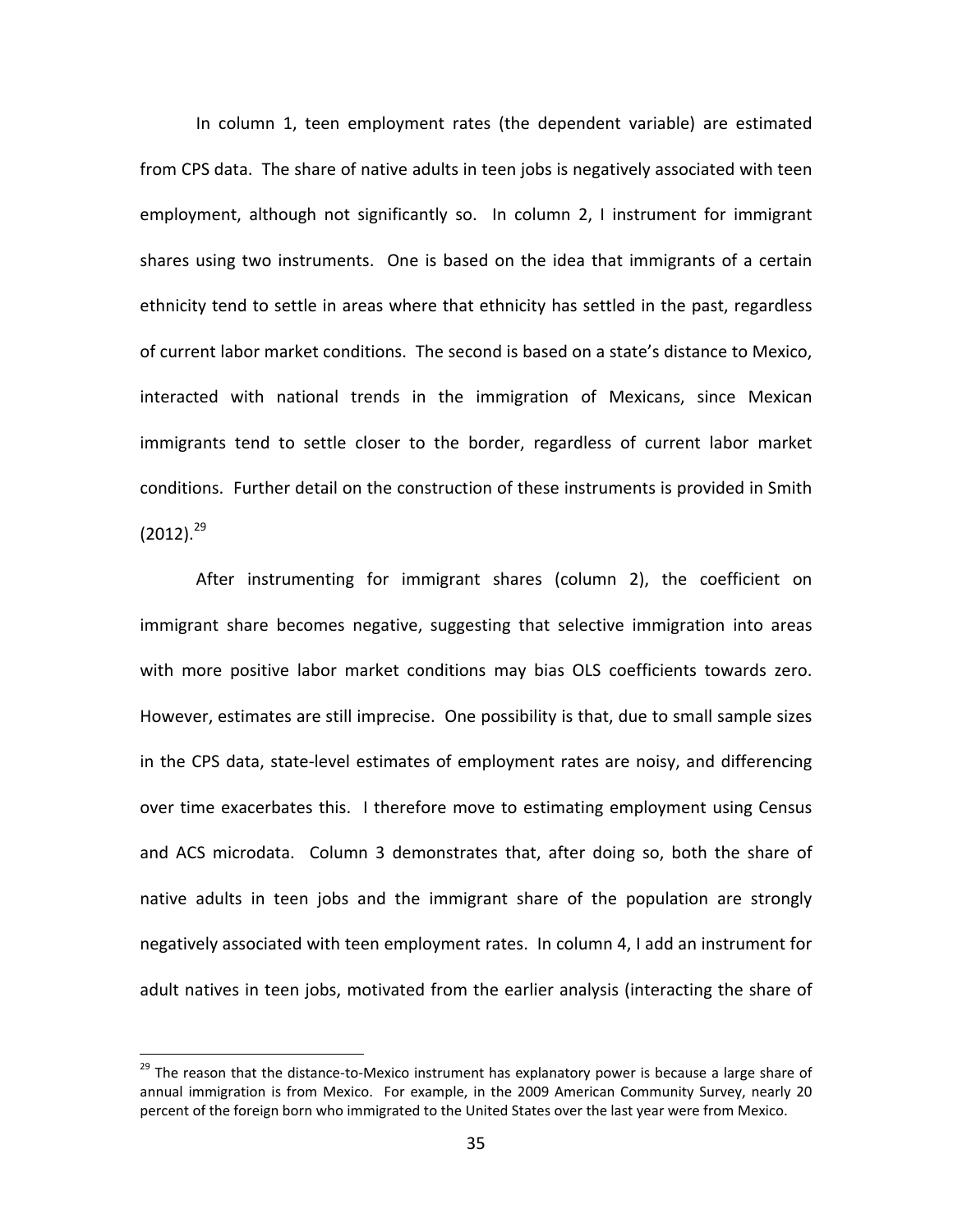native adults in teen jobs in 1980 with the average change in the share, across states, between 1980 and 1990, 1990 and 2000, and 2000 and 2009). This has no effect on estimates of the immigration effect, but boosts the measured impact of the share of adult natives in teen jobs (though it is now much less precise).

In columns 5 and 6, I estimate similar differenced regressions, except that the unit of analysis is a commuting zone rather than a state. These results also support the strongly negative association between the share of adults in teen jobs and immigrant shares, and teen employment, and reinforce that the relationship between the share of adults in teen jobs and teen employment as estimated in table 7 is not entirely because areas with greater immigrant concentrations will mechanically have a greater share of adults in teen jobs.

In summary, estimates from this section suggest that there is a strongly negative relationship between the share of adults in teen jobs, that this relationship is robust to the choice of time period and how the share variable is measured, and that this relationship appears as if it may be causal in nature. Based on estimates from table 7, anywhere between 1 to 9 percentage points of the 18 percentage point decline in teen employment rates between 1985 and 2010 may be explainable by these measures of adult employment in teen or lower-paying jobs. However, these estimates do not simultaneously control for supply measures; the next section puts all of the pieces together to consider the relative importance of both supply and demand in explaining recent movements in youth employment.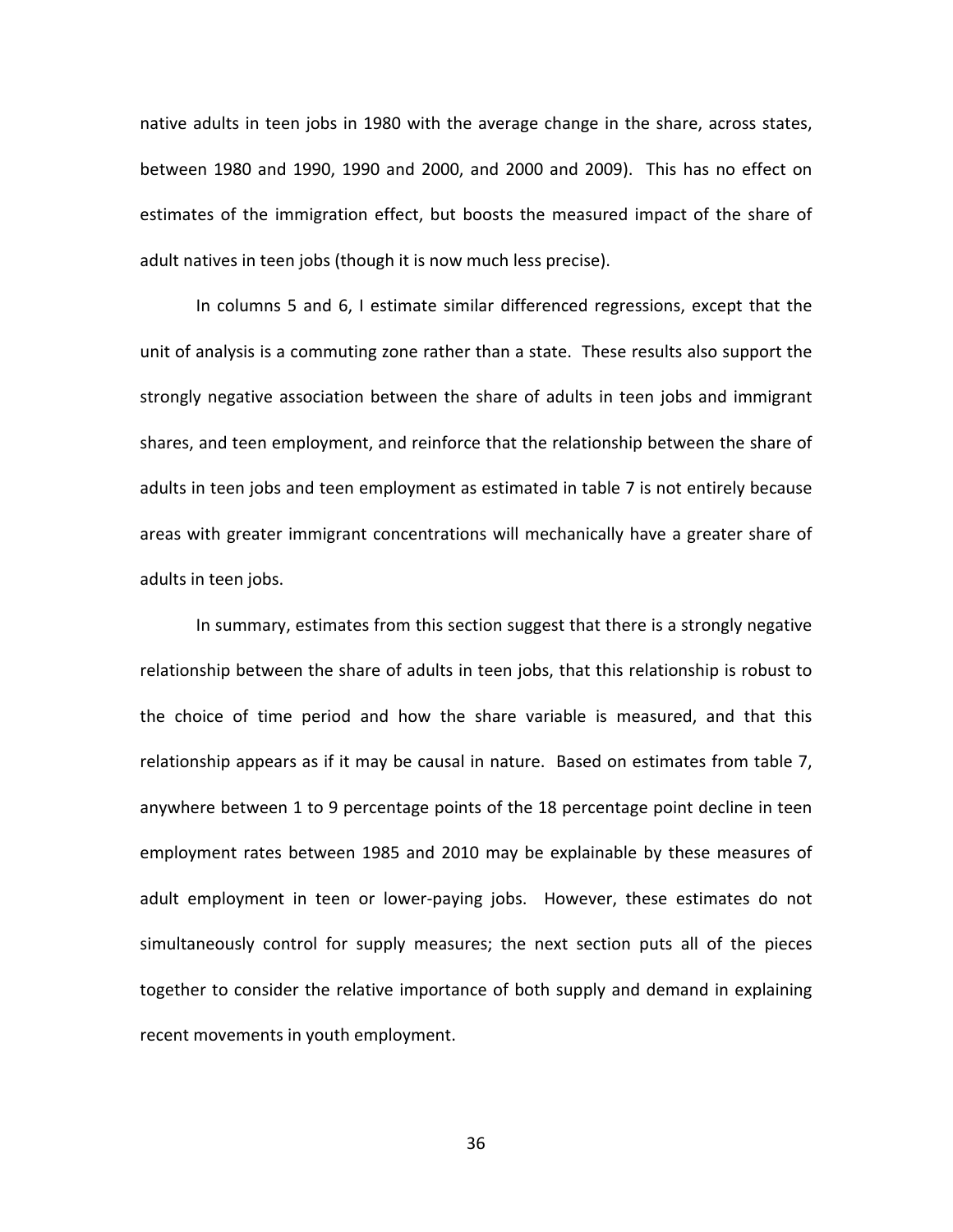# **6. Putting it together: demand, supply, or both?**

The analysis in sections 4 and 5 demonstrate that both supply (schooling decisions and state education policy) and demand (the supply of *adults* to teen jobs) appear to be driving much of the observed decline in youth employment. This section concludes by considering the degree to which each is responsible.

To begin, table 10 estimates OLS and 2SLS regressions of teen labor market outcomes (estimated during the school year) on the fraction of adults in teen jobs (instrumented as described in section 5), the fraction of teens who report being enrolled in June, July, *and* August using matched CPS data (a proxy for labor supply), the fraction of 19‐21 year olds in college (a proxy for a state's intensity of college attendance and hence also a proxy for teen labor supply), whether the state provides merit aid scholarships (a policy variable that should influence supply, based the findings from section 4), the log of the minimum wage, state and year fixed effects, and other controls listed in the bottom of the table.

Turning first to the demand variable, an increase in the share of adults in teen jobs is negatively associated with teen employment, participation, and log median wages (note that the OLS relationship is significant, while the 2SLS coefficient is generally larger in magnitude but often very imprecise). It is positively associated with the unemployment rate in the OLS specification (again, 2SLS estimates are very imprecise). Finally, there is no strong evidence that more adults are working in teen jobs in areas where teen employment is lower for labor supply reasons: there is only a weak (albeit positive) relationship between the share of adults in teen jobs and the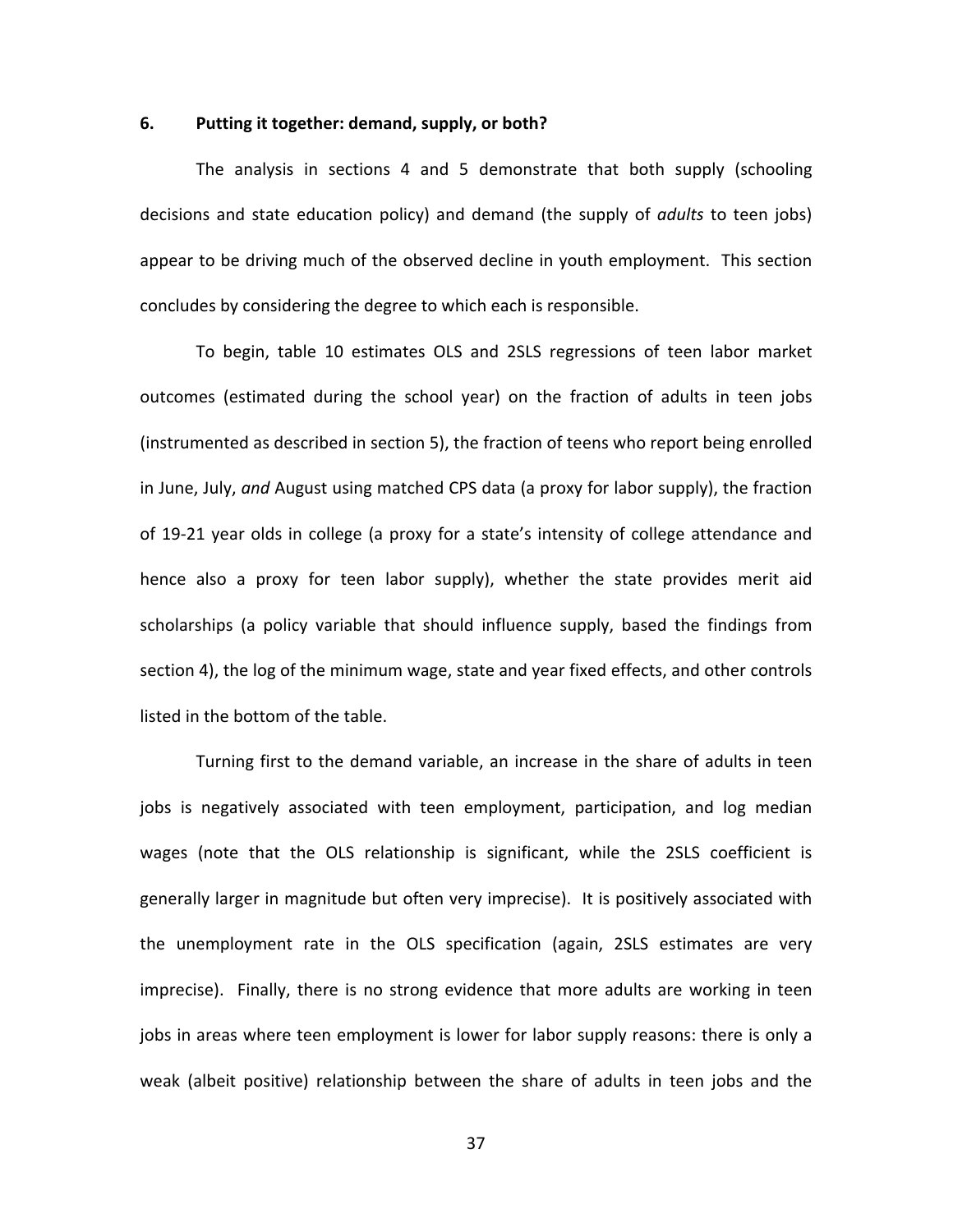fraction of teens enrolled in all summer months (columns 11 and 12). This, along with the negative relationship between the share variable and teen wages, and the positive relationship between the share variable and the teen unemployment rate, is further suggestive evidence that the negative correlation between adult employment in teen jobs and teen employment is due to adults crowding out teens, rather than because an exogenous decline in teen supply draws adults into the market. Regarding the variables that proxy for labor supply, they are generally negatively associated with teen employment outcomes, although never statistically different from zero.

Table 11 estimates employment effects for various sub‐groups of the teen population, separating teens by gender, race, parental education, and whether the teen reports being enrolled during the school year or not. Due to smaller sample sizes, the results for many cells are imprecise. Nevertheless, a few consistent findings stand out. First, the labor demand variable is negatively associated with employment for almost all groups, and the magnitude is greater for females and for those from families with less education. Second, supply measures are also negatively associated with teen employment rates; the coefficients are of roughly the same magnitude for all groups, though rarely are these estimates significant and they are never precise enough to be statistically different from each other. On the whole, these estimates suggest that supply and demand factors appear to jointly affect teen employment, and that the decline in labor demand for teens might have even greater effects on employment for the most at risk populations such as those with less‐educated parents.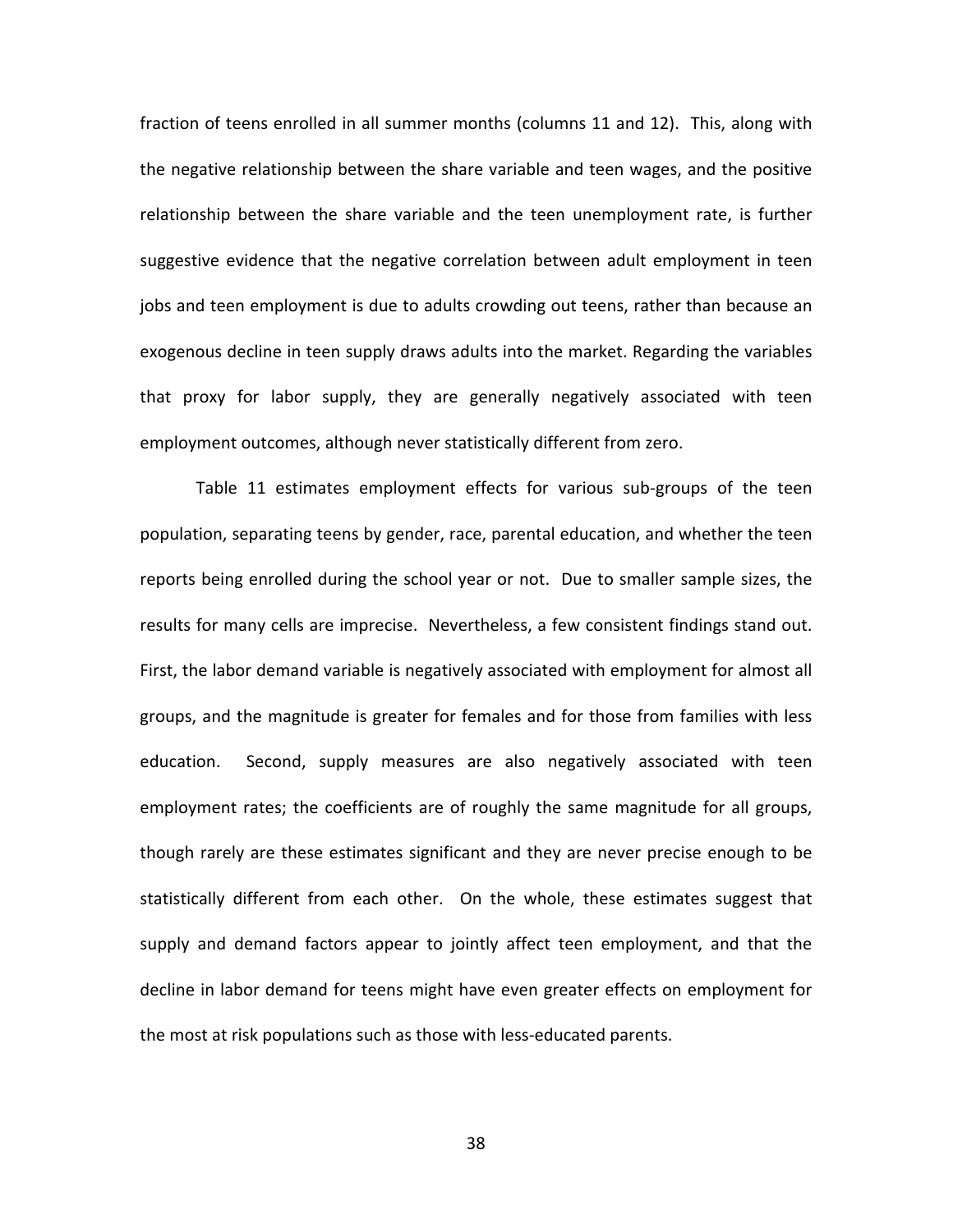APS2006 show that teen employment rates fell over the 2000s more for states that provided merit aid scholarships. One interpretation of this is that there is an interaction between trends in labor demand (either cyclic or more persistent) and the ability and desire for teens to substitute time towards schooling; that is, if competition in the teen labor market increases, as it did over the 2000s, teens may be more likely to drop out of the labor force if the opportunity costs to working are greater and if the substitutes for their time (i.e. academic activities) are more attractive. To assess this further, I first estimate a time trend for teen employment in each state between 2000 and 2010. I then regress this time trend on four state characteristics, measured in 2000. To proxy for the state of labor demand for teens in 2000, I include the share of adults in teen jobs and the immigrant share of the population. To proxy for the attractiveness of academic pursuits and the willingness of the state's youth population to focus on academics, I include the fraction of teens enrolled in school during the school year (in 2000). Following APS I include the merit aid dummy as well. Column 1 includes only demand measures; teen employment actually fell *less* for states in which more adults were employed in teen jobs in 2000. This is consistent with the earlier findings from table 6 that showed polarization tends to be greater in areas that begin as less polarized. Column 2 includes only supply measures, and teen employment rates fell much more in areas that had higher enrollment rates or offered merit aid scholarships in 2000. Column 3 includes all measures, and the magnitude and statistical significance of the coefficients remain largely unchanged. In sum, the results from this table present suggestive evidence that declines in demand (from polarization and the cyclical relative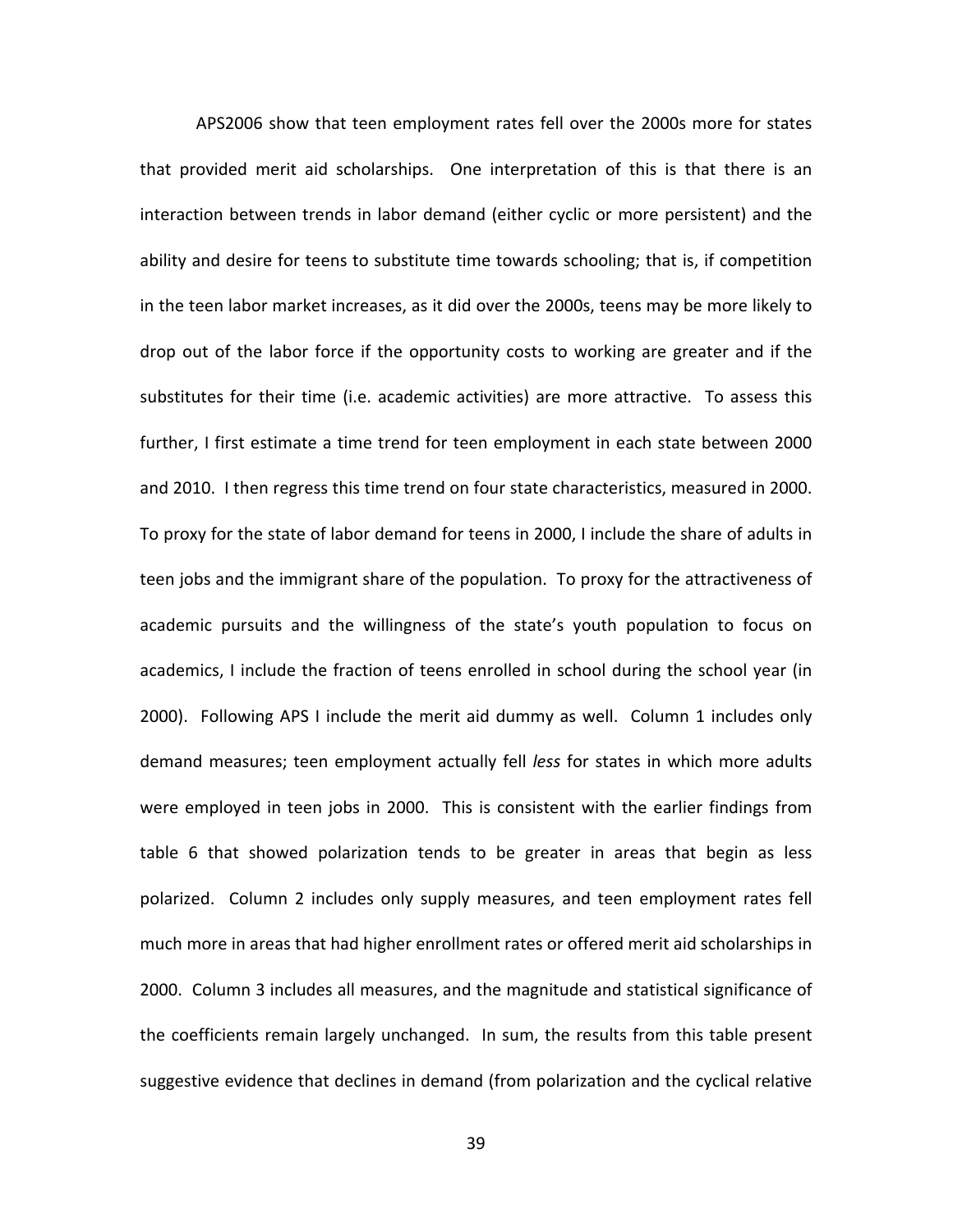declines in demand for teen labor due to the weak labor markets in the 2000s) may interact with state education policies that affect youths' willingness to substitute time away from work and towards academics.

Supply and demand both evidently matter for explaining much of the decline in youth employment. But how much of the decline can be attributed to each? To address this, I construct counterfactual teen employment and participation rates, holding supply and/or demand factors at their 1985 level. To begin, I again estimate a state‐year level 2SLS regression of the teen employment rate (this time, using annual averages) on the log minimum wage, the share of non-college adults in teen jobs (demand factor), and the following supply factors: the fraction of teens enrolled in the summer, the fraction of teens enrolled in the school year, the college enrollment rate for 19‐21 year olds two years later, and whether the state offers merit aid scholarships or requires an exit exam.<sup>30</sup> To form a counterfactual estimate of the teen employment rate had supply or demand factors not changed over the last 25 years, I hold these factors at their 1985 level and use the estimated coefficients from the regression to adjust each state's teen employment or participation rate to this counterfactual level. I then aggregate to the national level to form counterfactual rates holding either supply factors, demand factors, or both fixed at 1985 levels. For this exercise to be meaningful, I also compute a baseline counterfactual employment rate, which is the predicted teen employment or participation rate if it were to respond to the cycle (the CBO's estimate of the GDP gap)

 $\overline{a}$ 

 $30$  I also include state and year fixed effects, state time trends in some specifications, and the controls listed in the bottom of tables 13 and 14.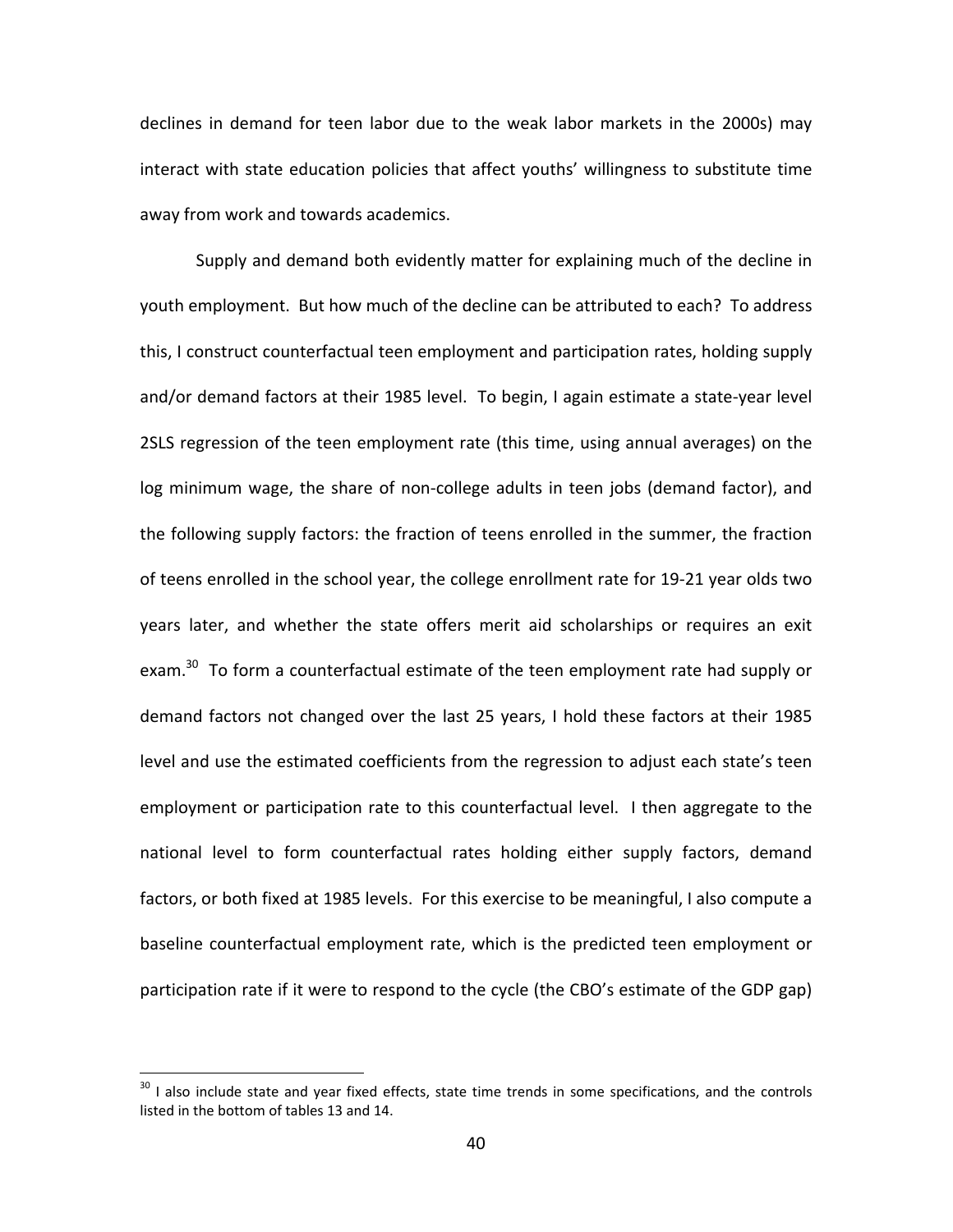and the employment‐population ratio for prime‐age for adults in its "historical manner."<sup>31</sup>

Table 13 (employment rates) and table 14 (participation rates) display the results of this exercise. The first line in the top panel shows the actual change in the (annual average) employment or participation rate between 1985 and 2010. The second line shows the projected change had changes to the rate responded to changes in the GDP gap and changes in adult employment (or participation) rates in its usual fashion. Hence, the amount "explained" by the cycle (the combination of movements in the GDP gap and adult employment or participation) is the decline predicted in the second line. The goal of this exercise is to see how much of the remaining decline can be explained by the supply and demand factors considered previously.<sup>32</sup> Changes in the GDP gap and the adult employment (or participation) rate can explain 60 percent of the decline in teen employment and 50 percent of the decline in teen participation (the third column of line 2).

The third, fourth, and fifth lines of the table adjust for supply and demand factors (and the minimum wage), independently, as well as in concert. Supply factors matter: Holding the supply factors (summer enrollment rates for 16‐17 year olds, exit exams, merit aid scholarships, college enrollment rates) at their 1985 level, teen

 $\overline{a}$ 

<sup>&</sup>lt;sup>31</sup> Where "historical" is based on national, quarterly regressions of teen employment on the GDP gap and two lags, and the employment‐population rate for 25‐54 year olds in that quarter, as described in section 2 and in the notes for figure 4.<br> $32$  The inclusion of the adult employment-population rate is very important here; excluding it, the cyclical

model explain a much smaller amount of the recent decline. For instance, excluding adult employment, the model would have expected the teen employment‐population rate to have fallen only by around 6 percentage points; accounting for the relationship between the teen and adult employment rates accounts for the additional 5 percentage points as stated in the text.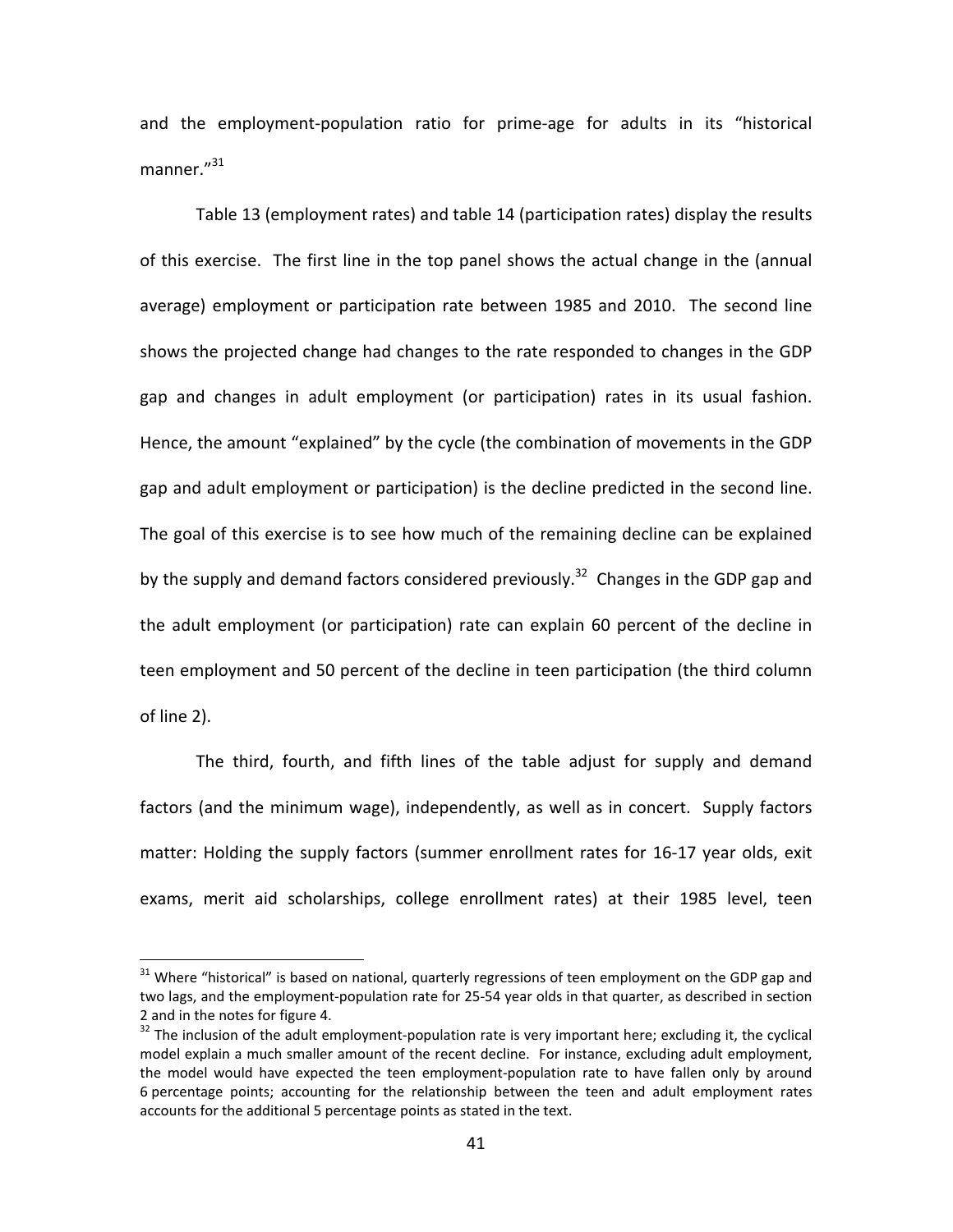employment would have fallen 17 percentage points, and so supply factors can "explain" an additional 1 percentage point of the total decline or 6 percent of the total decline (or about 16 percent of the decline not explained by the cycle, column 4). Similarly, supply factors can explain an additional 3 percentage points of the decline in participation (35 percent of the remaining decline). In contrast, the teen employment rate would be about 4 percentage points higher if the demand for teen labor remained at its 1985 level, and the participation rate would be about 2 percentage points higher. In total, these supply and demand factors (and the minimum wage) can "explain" most of the decline in the teen employment and participation rates that is unexplained by the cycle variables (80 percent of the remaining decline in teen employment, 75 percent of the remaining decline in teen participation).

The next panels of each table explore the robustness of these findings to the inclusion of some additional variables. To control for other factors that may influence encourage teens to focus on education, in panel B I also include returns to college, estimated as the difference between log median earnings for college graduates and non‐college graduates in the state/year. It is debatable whether this should count as a supply or demand factor; assuming that it is unrelated to polarization and the rise in the share of adults in teen jobs, and that it proxies for other omitted variables related to benefits from education, then it may reasonably be included as a factor affecting labor supply. However, to the extent that polarization increases the college premium and also pushes some less‐educated adults into teen jobs, counting this factor as a supply‐related variable will *overestimate* the contributions of supply and *underestimate* the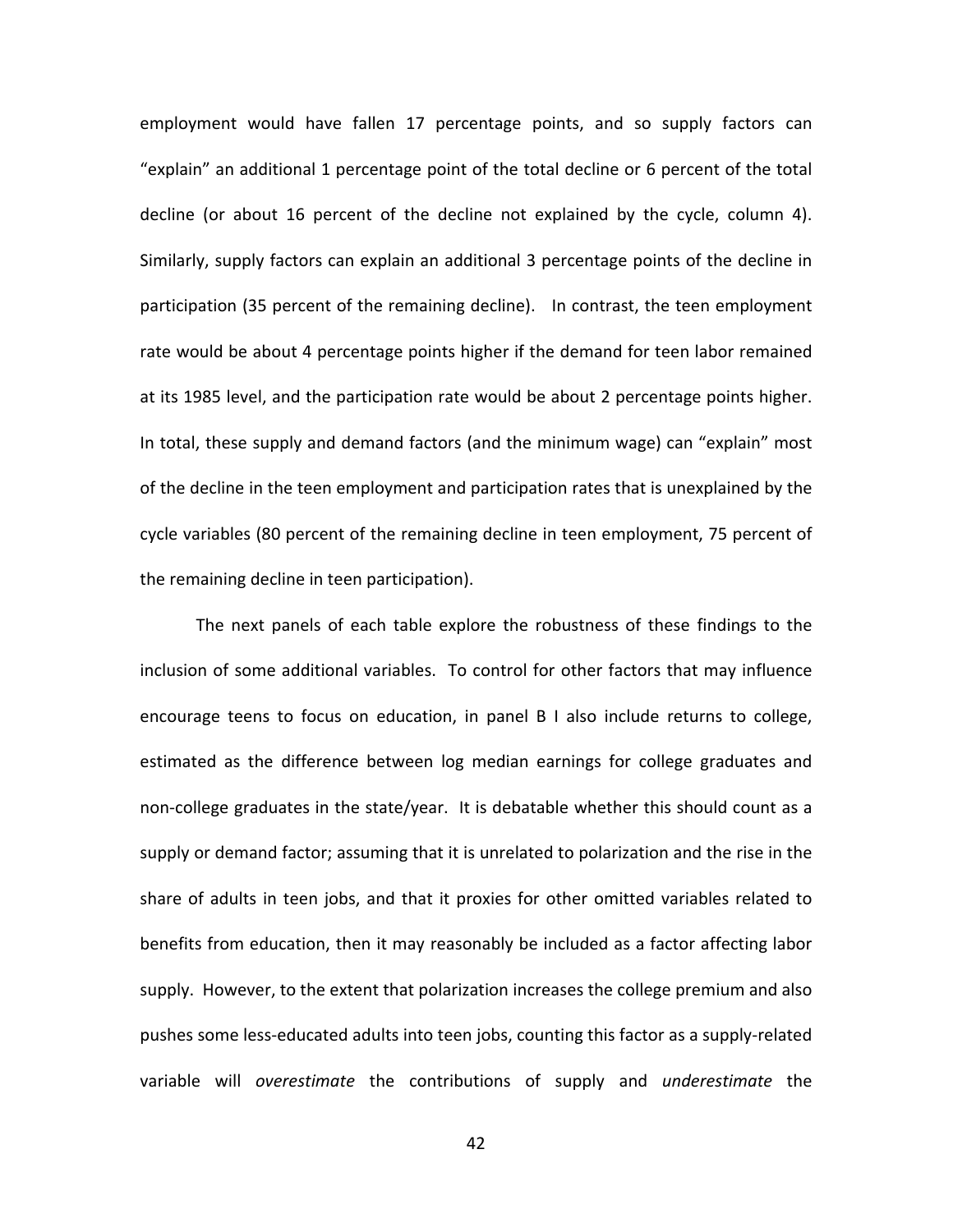contributions of demand. Nevertheless, I include it in this analysis to be as complete as possible, and tentatively classify it as a supply factor, recognizing that its inclusion and classification may be disputable.

Focusing first on employment rate counterfactuals, including this measure of returns to education as a supply factor raises the contribution of supply factors to about 17 percent of the total decline in teen employment (or 43 percent of the unexplained decline), and lowers the contribution of demand factors slightly. However, once state time trends are included in the regressions, the contribution of supply factors is reduced back to the baseline, and the contribution of demand factors increases; in this specification, supply factors and demand factors respectively explain around 17 percent and 70 percent of the decline unexplained by the cycle.

Turning back to participation in table 14, including returns to education as a supply variable (panel B) raises the contribution of supply factors substantially and lowers the contribution of demand factors somewhat; now, supply factors explain 22.5 percent of the total decline or 60 percent of the decline unexplained by the cycle, while the demand factor explains less than 10 percent of the total decline, or just over 20 percent of the unexplained decline. Again, including state time trends (panel C) reduces the contribution of supply and boosts the contribution of demand; in this specification, supply and demand factors explain around 30 percent and 60 percent of the unexplained decline in teen participation, respectively.

To summarize the findings of this exercise, both supply and demand factors evidently matter in explaining why teen employment and participation rates have fallen.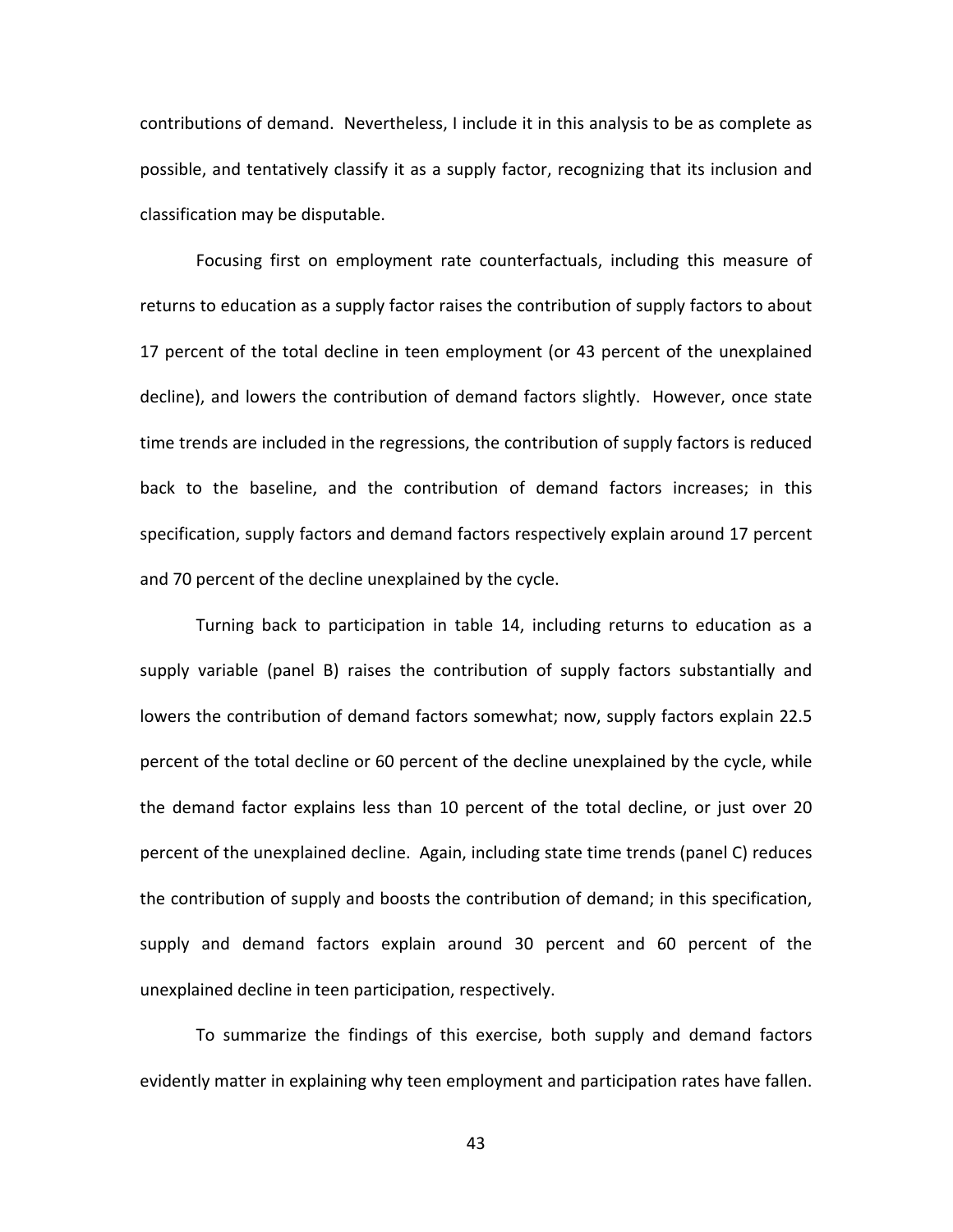However, across most specifications (except for labor force participation in panel B), the labor demand factor explains at least as much as the supply factors do, and in some specifications, labor demand explains a lot more. Of course, the outcome of this exercise is also dependent on what proxies for labor demand and supply are included; to the extent that key proxies for labor supply or demand are missing, these estimates are potentially underestimates of the true contributions of each factor. $^{33}$ 

# **7. Conclusion**

 $\overline{a}$ 

Employment rates for high school age youth has fallen nearly 20 percentage points over the last 25 years. Over this period, the share of adults employed in teen jobs has risen due to various reasons, including immigration and polarization in the adult labor market. At the same time, the share of teens involved in educational activities over the summer and enrolled during the school year has risen, likely reflecting the rising returns to college, as well as state education policies (stricter graduation requirements, merit aid scholarships) and possibly also reflecting an endogenous response to increasing labor market competition.

This paper represents the latest and most comprehensive attempt to address these factors in combination. Based on the proxies for labor demand and supply included in this analysis, teen employment rates would be at least 3½ percentage points

 $33$  Note that as estimated above, controls for the cycle cannot be included in the state-year regressions (since those regressions include year fixed effects, the national cycle measures would drop out). Further, the counterfactuals for the cycle are estimated from differenced, national‐level regressions, but the state‐ level regressions are estimated using the level of teen employment, not the change. The reason for using changes for the cycle regressions is that there is a strong relationship between changes in teen employment and changes in the cycle, but essentially no relationship between the level of teen employment and the level of the GDP gap and adult employment.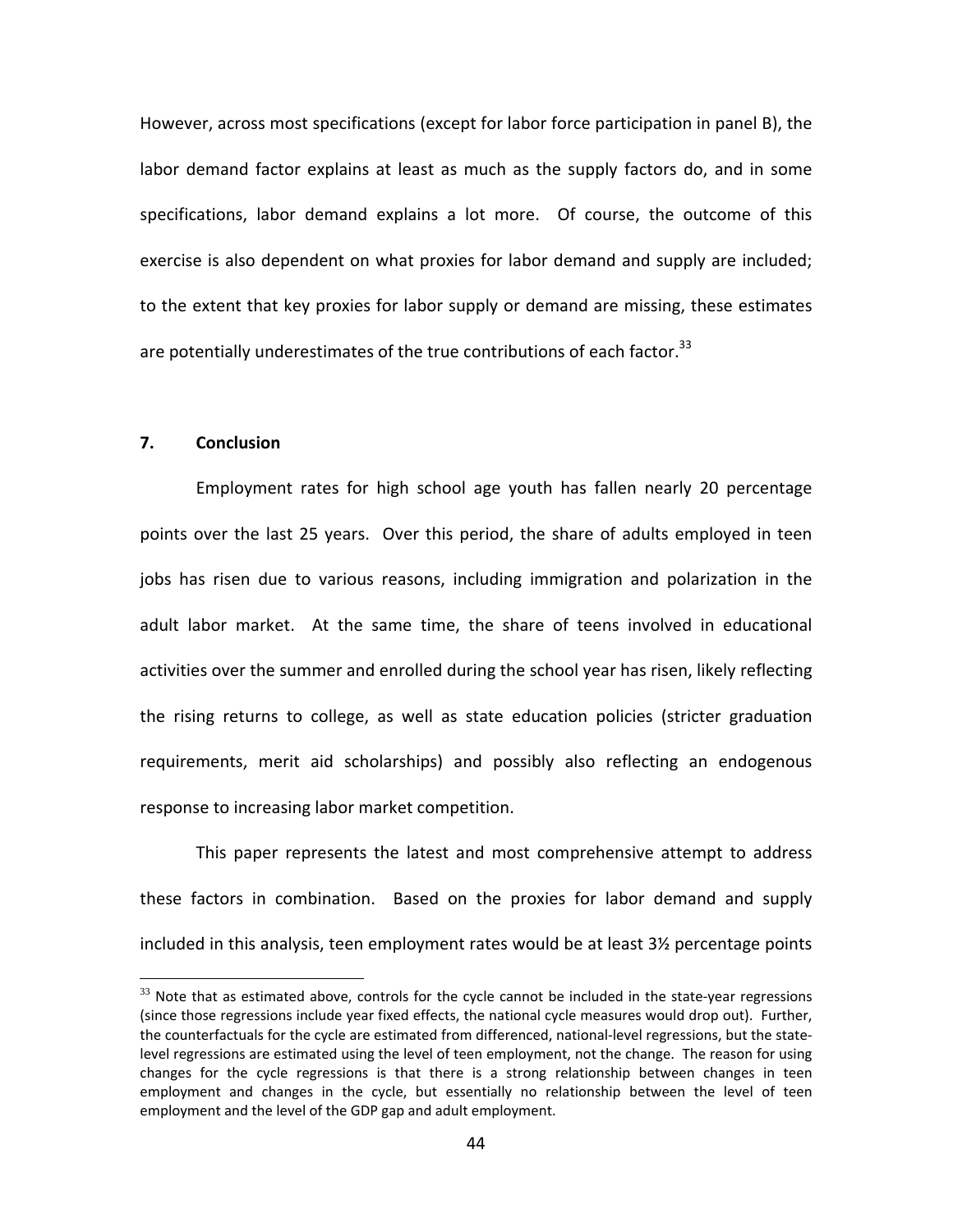higher in 2010 (and up to 5 percentage points higher, depending on the specification) if not for declining labor demand due to increasing competition in the low‐skilled labor market (i.e. crowd out by adults). Labor supply explanations can each explain at most another 3 percentage points or so of the decline in teen employment (the contribution of supply factors are somewhat more significant for counterfactual estimates of labor force participation rates). Much of the crowd-out from adults is likely due to polarization of the adult labor market, driven by the declining costs of computerization and automation which have displaced some less‐educated adult workers into service sector jobs that teens tend to do. This finding is the first evidence, to my knowledge, regarding how occupational polarization in the labor market for prime‐age adults also indirectly affects other labor markets. Related questions for future research include how this trend in low‐skill adult employment has affected employment outcomes and occupational choice for other traditional participants in the lower‐skill, service‐sector labor markets (i.e. immigrants, natives near retirement age).

One interpretation of these findings is that the decline in teen employment has potentially troubling long‐term consequences, since a significant fraction of it appears due to shifts in labor demand. Nevertheless, it appears that teens are substituting more formal forms of human capital (i.e. summer school and college prep) for work experience, which may mitigate some of the negative effects. This is especially true if teens were previously spending inefficiently low amounts of time on academics. Although analyses of time use data, like the one presented here, start to fill in our knowledge about what non‐employed teens are doing with their extra time, bringing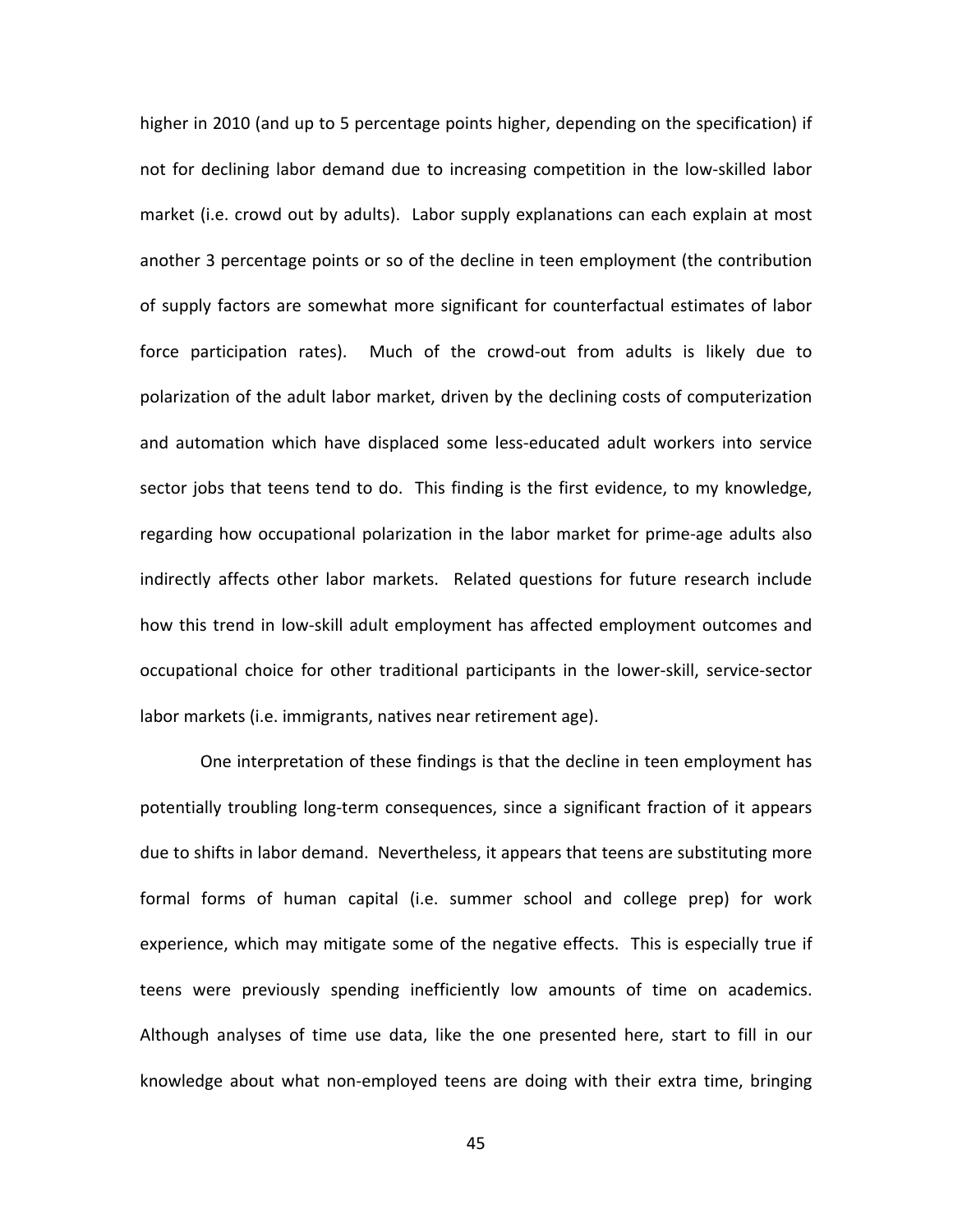additional data to bear on the question, with longer sample periods and larger samples, will be valuable for describing what non-employed teens are doing with their time, how time use has changed over the years, and ultimately what the long-run ramifications may be. At the moment, we do not know enough about the returns to working while in high school (relative to the returns to alternative time uses) to make definite conclusions about welfare costs; future research might address this question by using the supply and demand shifters presented in this paper to explore how youth non‐ employment affects later life outcomes. At a minimum, these results are strongly suggestive that the on‐going decline in teen employment is at least not *entirely* due to a shift in labor supply.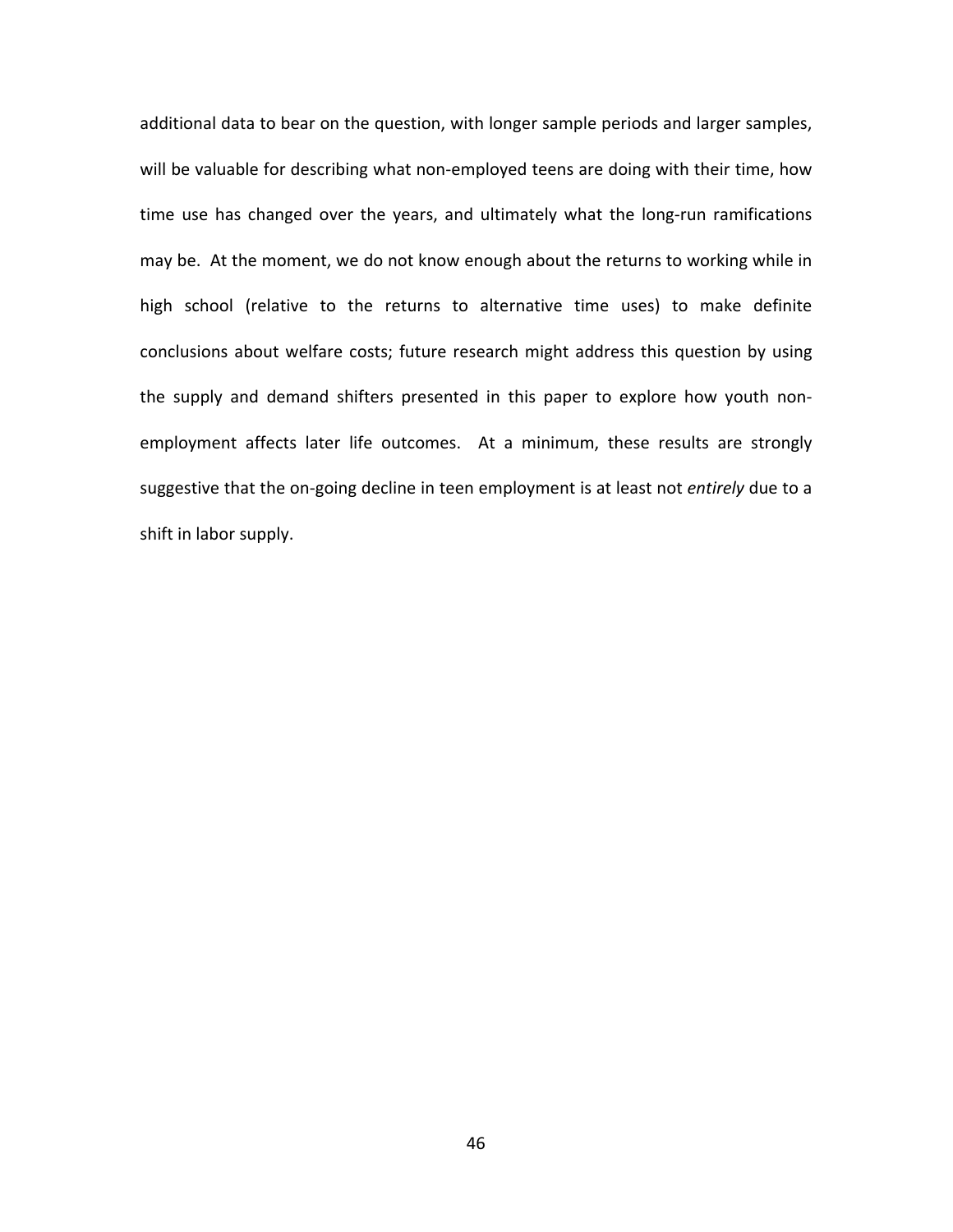### **References**

- Aaronson, Daniel, Kyung‐Hong Park, and Daniel Sullivan. 2006. The decline in teen labor force participation. *Economic Perspectives* (2006 Q1): 2‐18.
- Aaronson, Stephanie, Bruce Fallick, Andrew Figura, Jonathan Pingle, and William Wascher. 2006. The recent decline in the labor force participation rate and its implications for potential labor supply. *Brookings Papers on Economic Activity* 2006:1, 69‐134.
- Arano, Kathleen and Carl Parker. 2008. How does employment affect academic performance among college students? *Journal of Economics* 34(2).
- Autor, David H. 2010. The polarization of job opportunities in the U.S. labor market: Implications for employment and earnings. *Center for American Progress and the Hamilton Project*, May 2010.
- Autor, David H. and David Dorn. 2009. The growth of low‐skill service jobs and the polarization of the U.S. labor market. *National Bureau of Economic Research,* working paper 15150.
- Autor, David H., Frank Levy and Richard J. Murnane. 2003. The skill content of recent technological change: An empirical investigation. *Quarterly Journal of Economics* 188, no.3 : 1279‐1333.
- Bartik, Timothy J. 1991. Who benefits from state and local economic development policies. W.E. Upjohn Institute for Employment Research: Kalamazoo, Michigan.
- Bishop, John H. and Ferran Mane. 2001. The impacts of minimum competency exam graduation requirements on high school graduation, college attendance and early labor market success. *Labour Economics*, 8: 203‐222.
- Camarota, Steven A. and Karen Jensenius. 2010. A drought of summer jobs: Immigration and the long-term decline in employment among U.S.-born teenagers. Backgrounder, May 2010. Center for Immigration Studies. In Adam Gamoran, ed., Will No Child Left Behind Help Close the Poverty Gap? Washington, D.C.: Brookings University Press.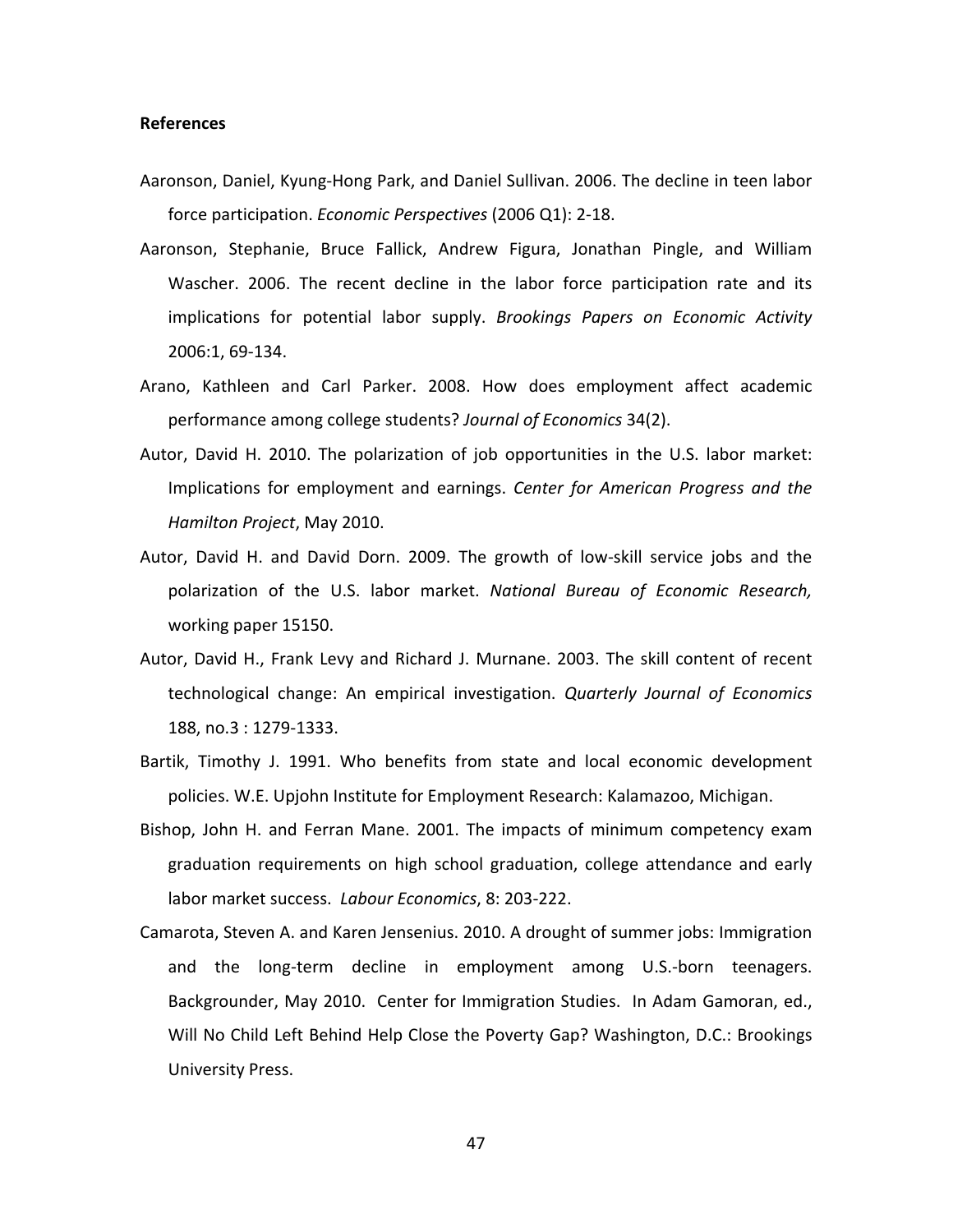- Clements, Matthew T. and Hiroshi Ohashi. 2005. Indirect network effects and the product cycle: Video games in the U.S., 1994‐2002. *Journal of Industrial Economics*, 53(5): 515‐542.
- Council of Chief State Officers. Various years. Key state education policies on K‐12 education: Standards, Graduation, Assessment, Teacher Licensure, Time and Attendance. State Education Assessment Center, Washington DC.
- Dee, Thomas S. and Brian A. Jacob. 2007. Do high school exit exams influence educational attainment or labor market performance?
- DeSimone, Jeff. 2006. Academic performance and part‐time employment among high school seniors. *Topics in Economic Analysis and Policy* 6(1).
- Dustmann, Christian, John Mickleweight, and Arthur van Soest. 2009. In‐school labour supply, parental transfers, and wages. Empirical Economics, 37:201‐218.
- Gong, Tao. 2009. Do parental transfers reduce youths' incentives to work? Labour, 23(4).
- Hotz, Joseph V., Lixin Colin Xu, Marta Tienda, and Avner Ahituv. 2002. *Review of Economics and Statistics* 84(2).
- Kahn, Lisa. 2010. The long‐term labor market consequences of graduating from college in a bad economy. *Labour Economics*, 17(1).
- Kalenkowski, Charlene Marie and Sabrina Wulff Pabilonia. 2009. Time to work or time to play: The effect of student employment on homework, housework, screen time, and sleep. BLS working paper no. 423.
- Kalenkowski, Charlene Marie and Sabrina Wulff Pabilonia. 2010. Parental transfers, student achievements, and the labor supply of college students. *Journal of Population Economics* 23.
- Light, Audrey. 2001. In‐school work experience and the returns to schooling. *Journal of Labor Economics* 19(1).
- Lillard, Dean R. and Philip DeCicca. 2001. Higher standards, more dropouts? Evidence within and across time. *Economics of Education Review,* 20 : 459‐473.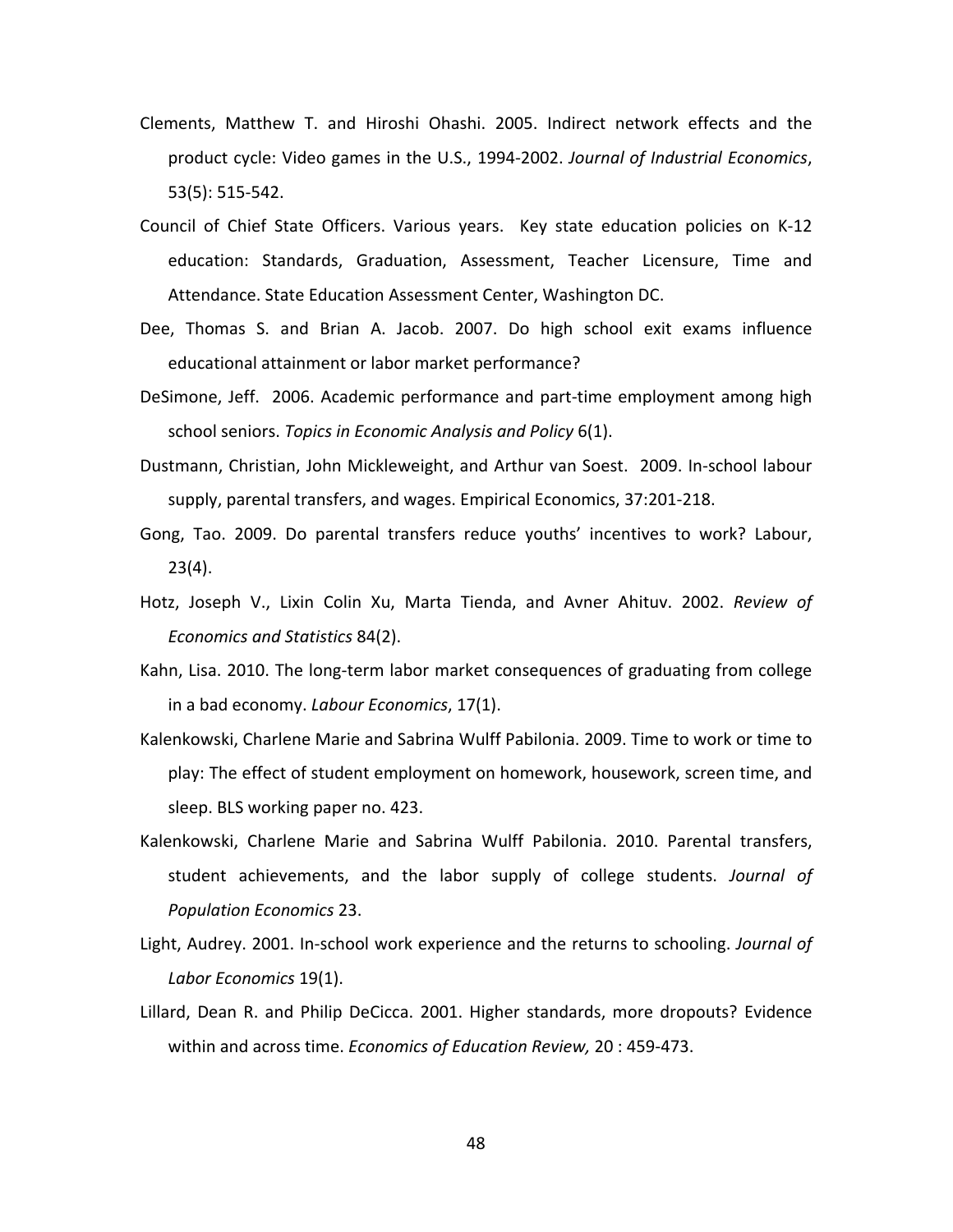- Manning, Alan, Maarten Goos, and Anna Salomons. Job polarization in Europe. *American Economic Review: Papers and Proceedings* 99:58‐63.
- Morisi, Teresa L. 2008. Youth enrollment and employment during the school year. *Monthly Labor Review*, February 2008: 51‐63.
- Morisi, Teresa K. 2010. The early 2000s: a period of declining teen summer employment rates. *Monthly Labor Review*, May 2010: 23‐35.
- Mroz, Thomas A. and Timothy H. Savage. 2006. The Long‐term effects of youth unemployment. *Journal of Human Resources*, 41 (Spring):259‐293.
- National Association of Year‐round Education. Statistical Summary of YRE 2007. http://www.nayre.org/STATISTICAL%20SUMMARIES%20OF%20YRE%202007.pdf. Accessed on 8/19/2011.
- Neumark, David. 2002. Youth labor markets in the United States: Shopping around vs. staying put. *Review of Economics and Statistics* 84(3), 462‐482.
- Newmark, David and William Wascher. 2007. Does a higher minimum wage enhance the effectiveness of the earned income tax credit? *National Bureau of Economic Research*, Working paper 12915.
- Oettinger, Gerald S. 1999. Does high school employment affect high school academic performance? *Industrial and Labor Relations Review*, 15(1).
- Oreopoulos, Philip. 2007. Do dropouts drop out too soon? Wealth, health and happiness from compulsory schooling. *Journal of Public Economics* 91(11‐12): 2213‐2229.
- Oreopoulos, Philip, Till Von Wachter and Andrew Heisz. 2006. The short‐ and long‐term career effects of graduating in a recession: Hysteresis and heterogeneity in the market for college graduates. *National Bureau of Economic Research*, working paper no. 12159.
- Pabilonia, Sabrina Wulff. 2001. Evidence on youth employment, earnings, and parental transfers in the National Longitudinal Survey of Youth 1997. *Journal of Human Resources*, 36(4): 795‐822.
- Ramey, Garey and Valerie A. Ramey. 2009. The rug rat race. *National Bureau of Economic Research*, working paper no. 15284.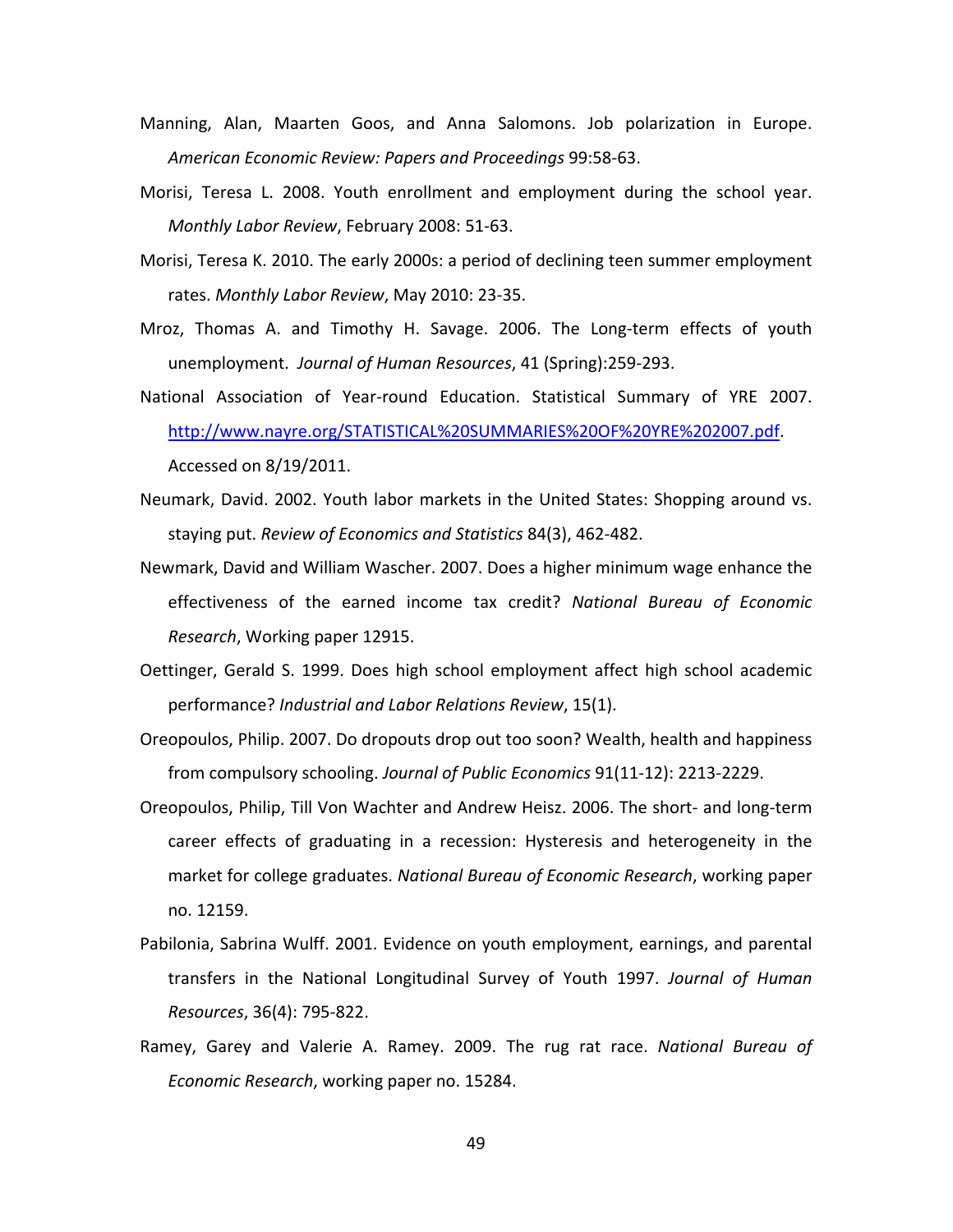- Rothstein, Donna S. 2007. High school employment and youths' academic achievement. *Journal of Human Resources*.
- Ruhm, Christopher. 1997. Is high school employment consumption or investment? *Journal of Labor Economics* 15(4).
- Smith, Christopher L. 2012 (forthcoming). The impact of low‐skilled immigration on the youth labor market. *Journal of Labor Economics*, January 2012.
- Stinebrickner, Ralph and Todd R. Stinebrickner. 2003. Work during school and academic performance. *Journal of Labor Economics*, 21(2).
- Sum, Andrew, Paul Garrington and Ishwar Khatiwada. 2006. The impact of new immigrants on young native‐born workers, 2000‐2005. Technical Report: Center for Immigration Studies.
- Tyler, John H. 2003. Using state child labor laws to identify the effect of school‐year work on high school achievement. *Journal of Labor Economics*, 21(2).
- von Hippel, Paul T. 2007. What happens to summer learning in year-round schools? Mimeo.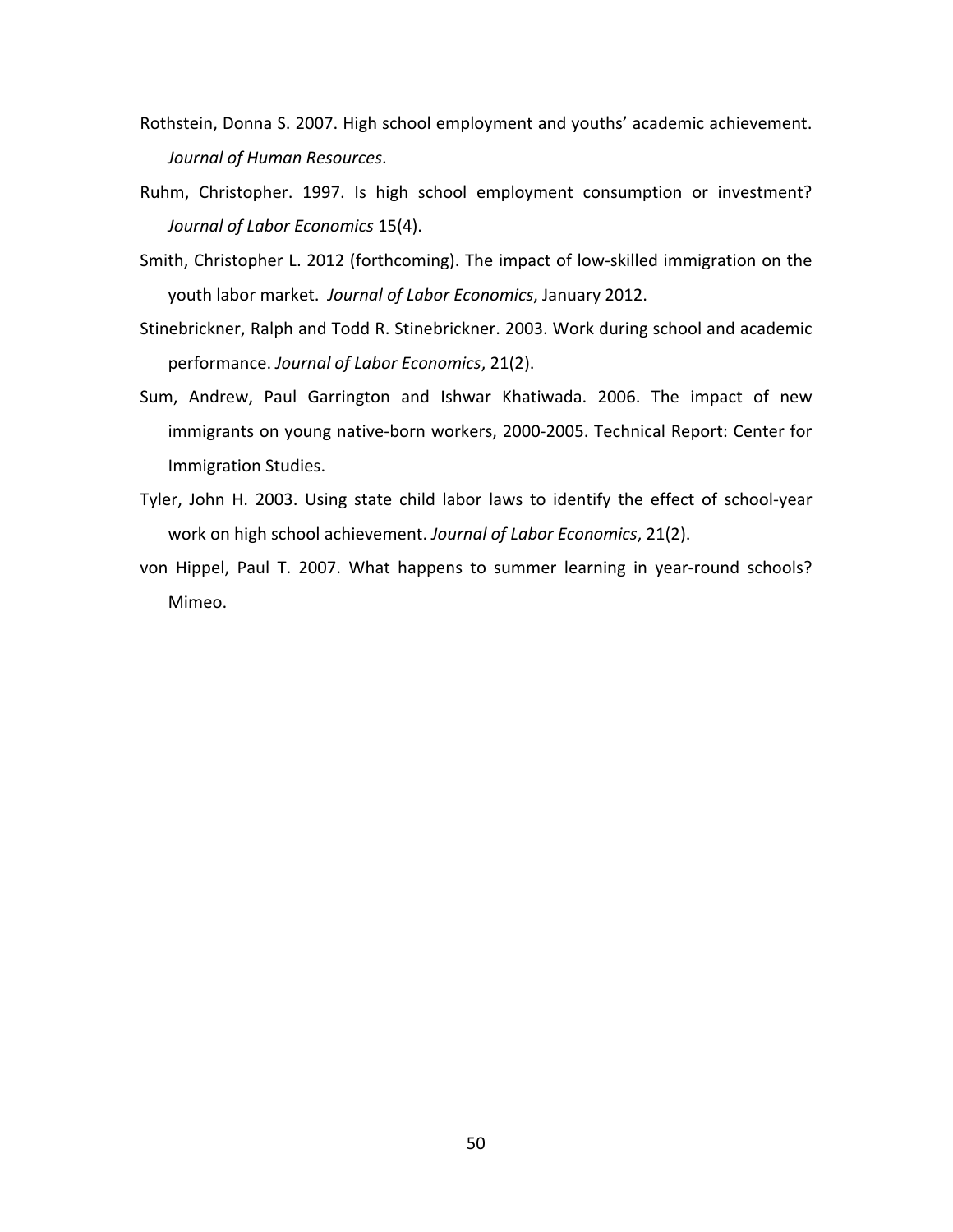

Note: Data are seasonally adjusted monthly employment‐population rates as published by the Bureau of Labor Statistics. Shaded regions indicate recessions as designated by the National Bureau of Economic Research.



Figure 2: Ratio of youth to adult employment‐population rates

See notes to figure 1. The figure plots the ratio of employment‐to‐population rates for 16‐17 year olds (of both sexes) to employment‐to‐ population rates for 25‐54 year olds of both sexes, and separately for 25‐54 males and females.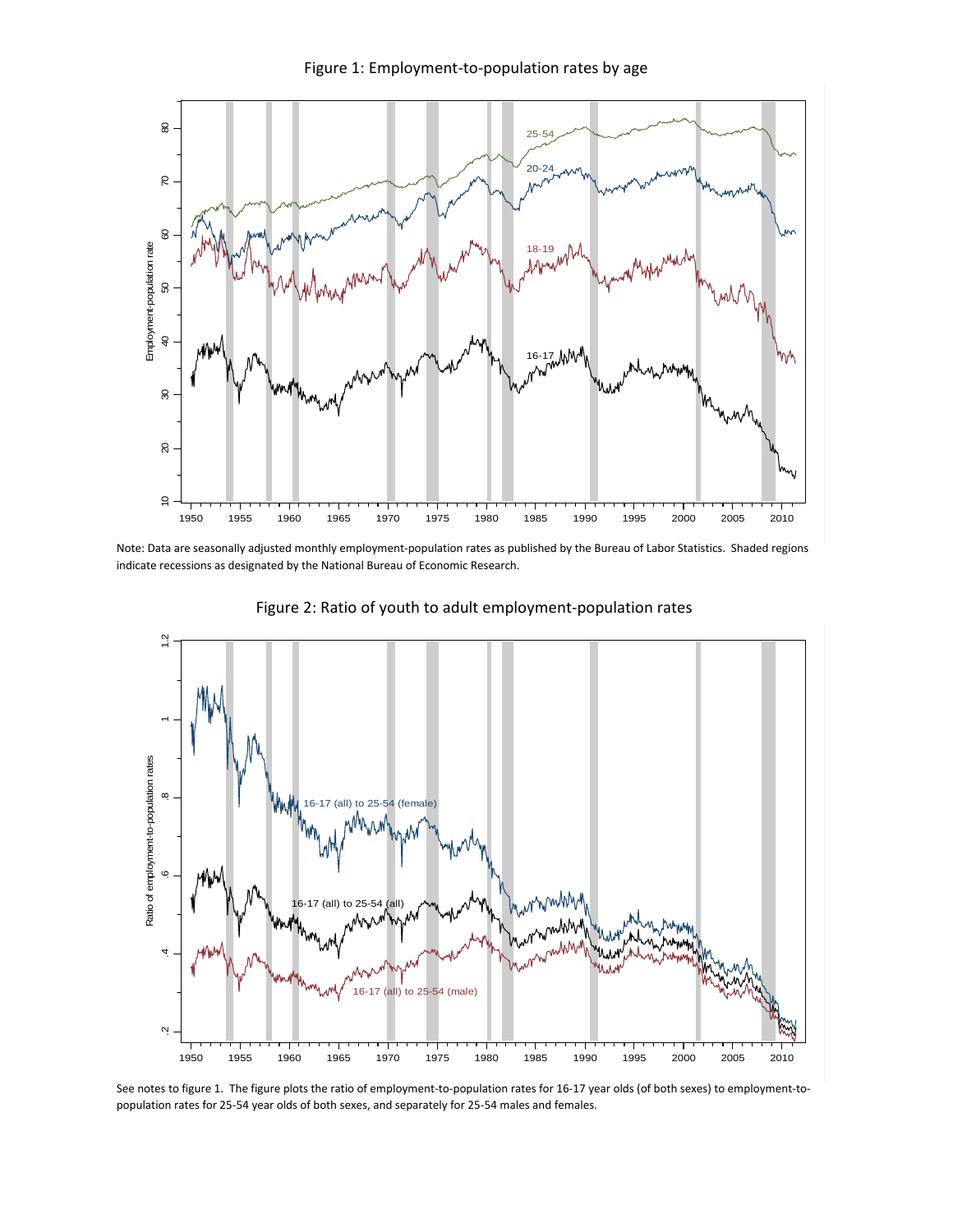

Figure 3: Labor force participation and unemployment rate (16‐17)

See notes to figure 1. Data are for 16‐17 year olds (male and female).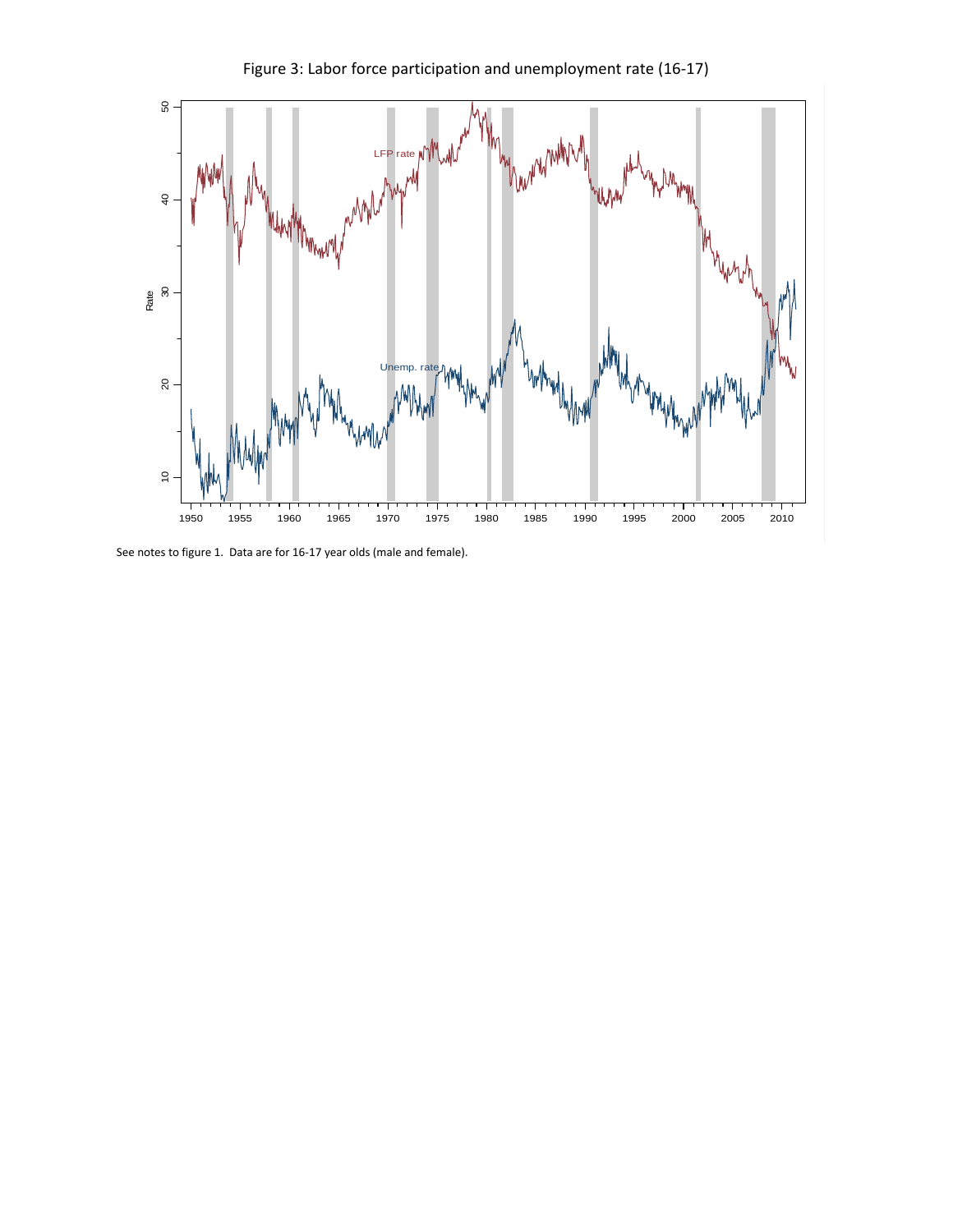

C. Fraction





B. Fraction of 19-21 attending college (school year)



D. Fraction of employed adults (21+, w/o college) in teen jobs



Notes: Data for all series in panels B and D come from CPS outgoing monthly rotation group microdata. Data for panel A comes from *all* CPS monthly microdata (NBER extracts). The dots in panel C are calculated from Census 5% microdata extract (from IPUMS). For panel A, the dotted line is the fraction of 16-17 year olds enrolled in June, July, and August, and the sample is only those who have observations in these three months that can be matched in the CPS; matching was not possible for 1985. For panel D, teen jobs are everything in the retail, food service, and other personal services industries, in addition to the following occupations: janitor, cashier, child care worker, farm laborer, gardener, usher, bellhop, stock handler, construction laborer.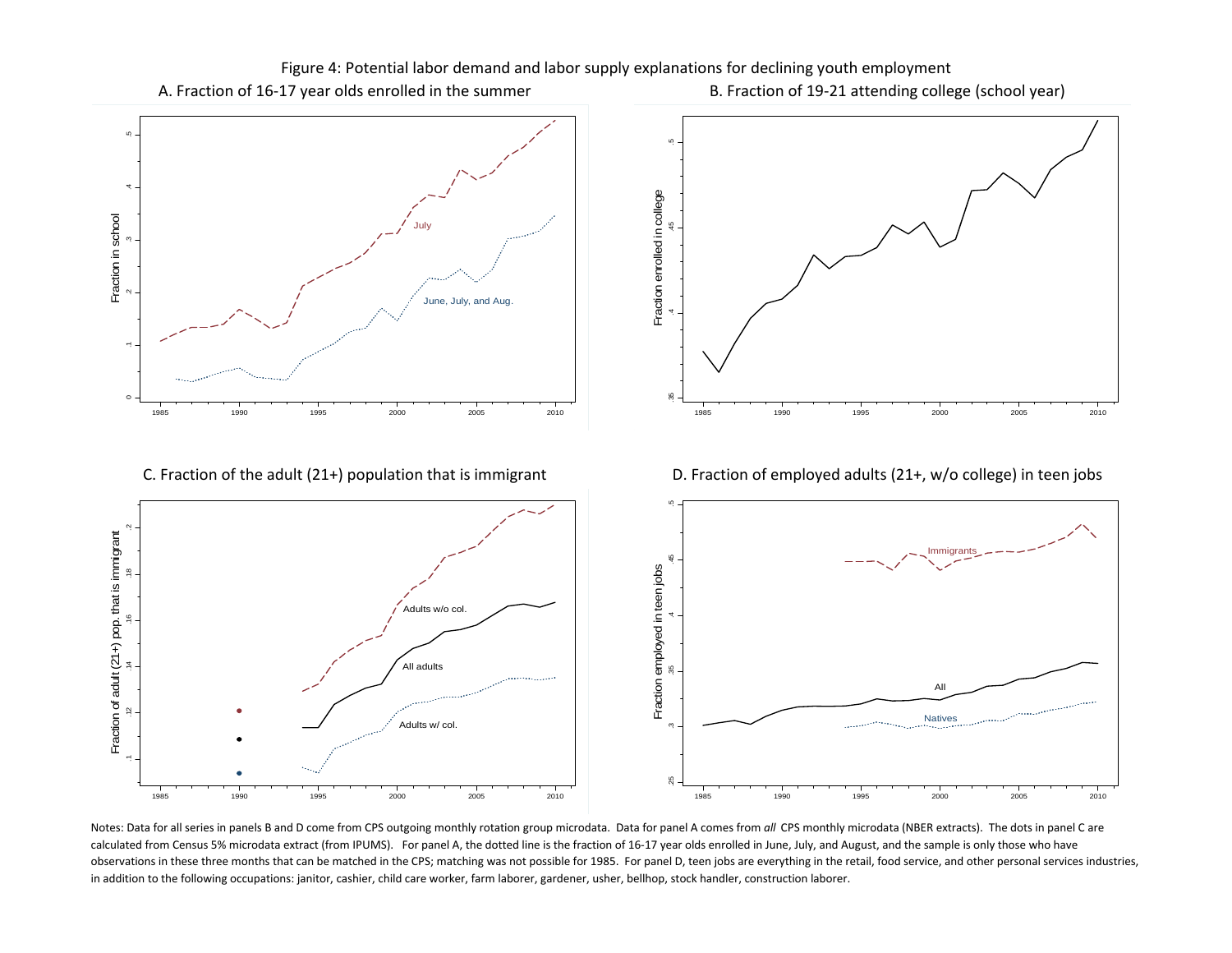



Note: Each line plots the change in the share of adults (25+) employed in occupations that were at the given percentile of the adult (25+) wage distribution in 1984‐1986. Lines are smoothed using the "lowess" function of Stata with a bandwidth of .8. All statistics are computed from CPS outgoing rotation group microdata.



Figure 6: CDFs of employment share (2008‐2010 average)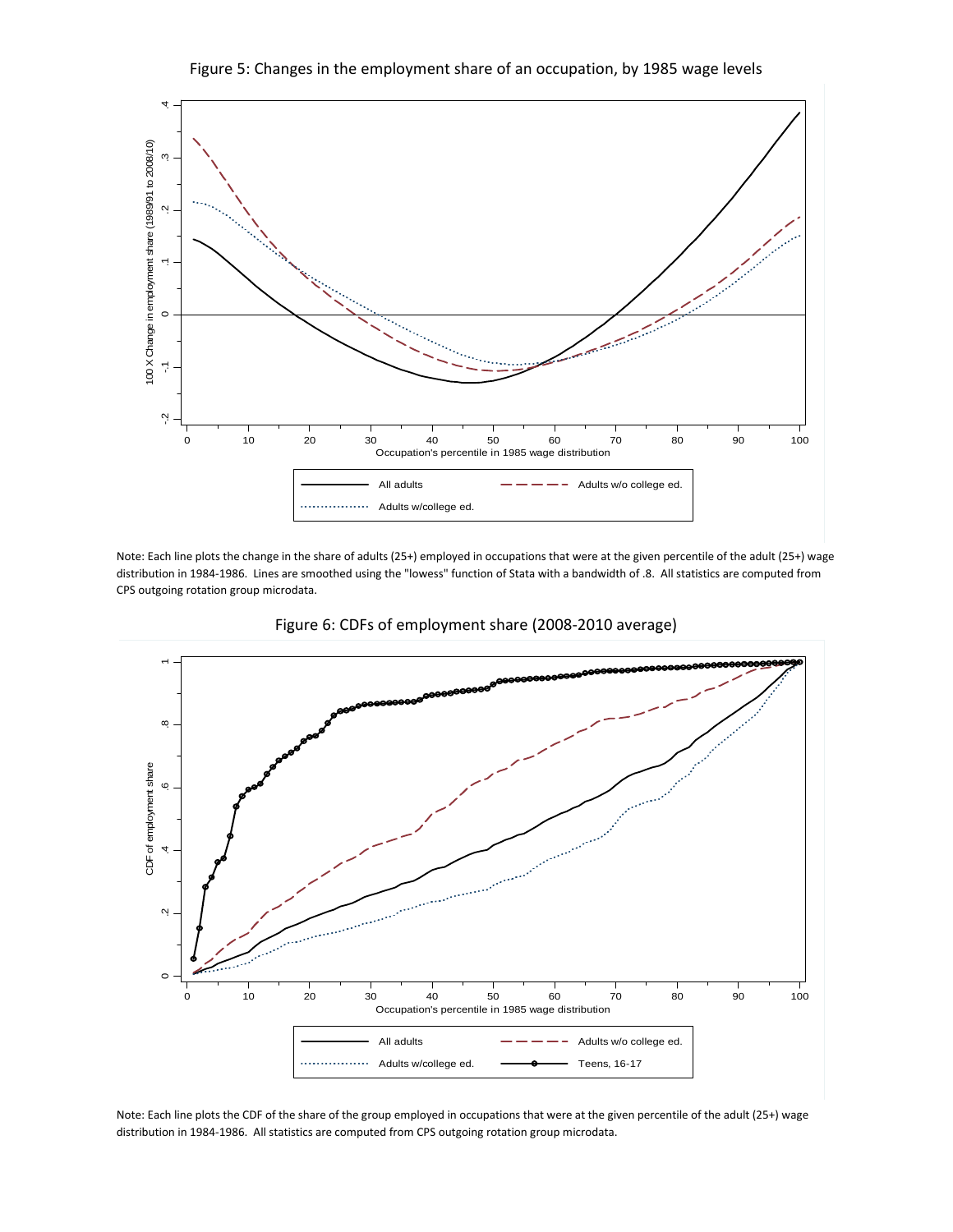

A. FractionB. Fraction of 19-21 attending college (school year) Figure 7: Relationship between changes in teen employment rates and changes in labor supply and demand measures



D. Fraction of native employed adults (21+, w/o college) in teen jobs

0 .05 .1 Change in fract. of native emp. adults (21+, no col.) in teen jobs, 1980 to 2010

C. Fraction

0 .05 .1 .15 .2 .25 .3 Change in fract. of adult pop. that is immig., 1980 to 2010

-.05



Notes: Fraction of teens employed is the average emp‐pop rate for the state from Jan. to Apr. and Oct. to Dec., and is estimated from CPS outgoing rotation group microdata. For 1980, the immigrant share of the adult population and share of emp. native adults in teen jobs are calculated from Census microdata; for 2010, they are calculated from CPS outgoing rotation group data.

-.05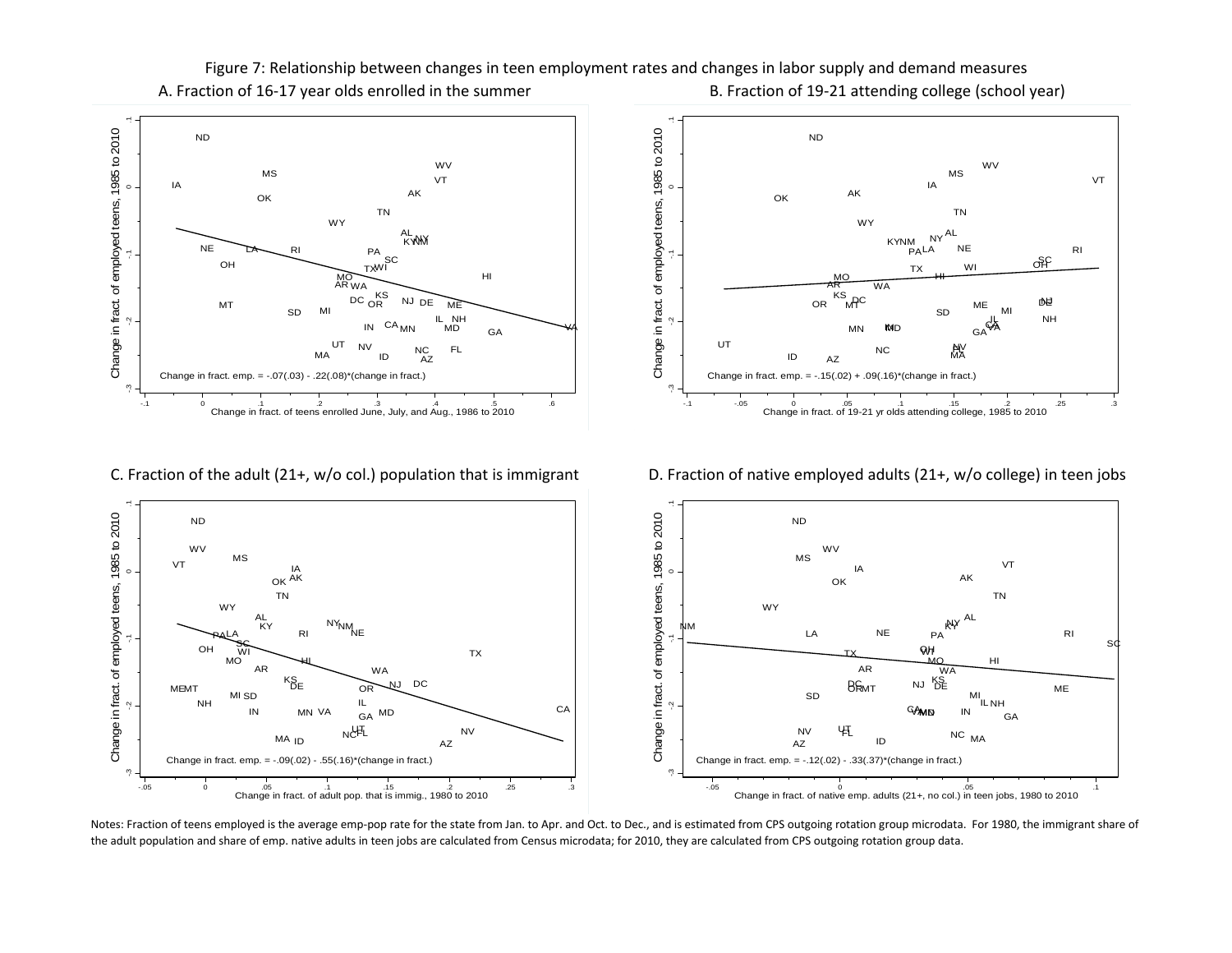

Figure 8: Counterfactual employment‐population rates

Note: Counterfactual employment-population rates predict the change in the emp-pop rate for 16-24 year olds from a regression of the change in emp‐pop on three lags of the change in the CBO's estimate of the GDP gap, the change in emp‐pop for 24‐54 year olds, and the interaction of the changes in the GDP gap and lags and the change in adult emp-pop. The predicted change in emp-pop for 16-24 year olds is applied to the level of the emp-pop in 1990 to form the counterfactual emp-pop. The counterfactual emp-pop for 16+ uses the counterfactual emp‐pop for 16‐24 and the actual emp‐pop for 25+.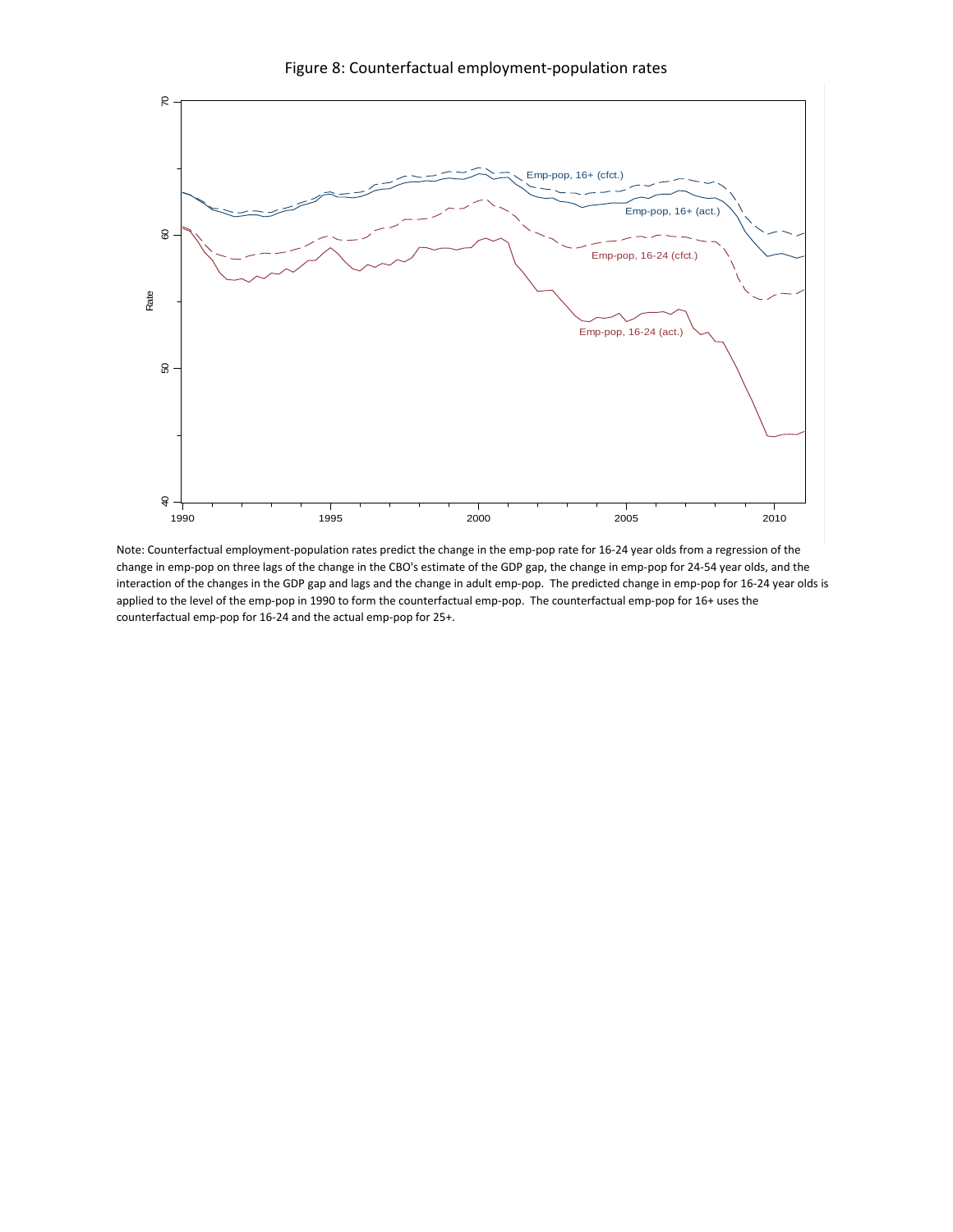

Notes: See notes to figure 4. All statistics are for 16‐17 year olds and calculated from CPS Monthly Outgoing Rotation Group microdata.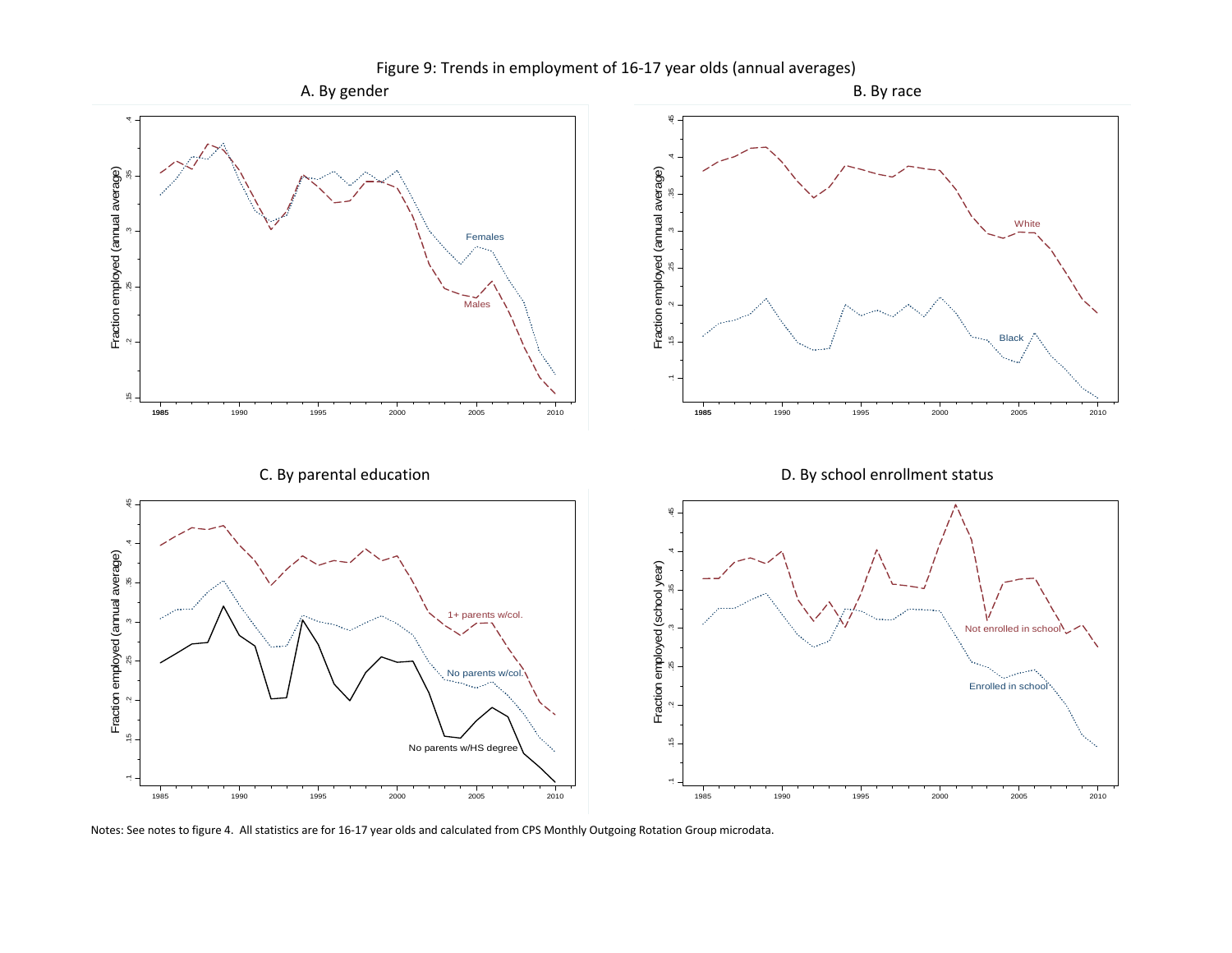

Figure 10: Enrollment and employment rates for 16‐17 year olds, annual average

Notes: All statistics are for 16‐17 year olds and calculated from CPS Monthly Outgoing Rotation Group microdata.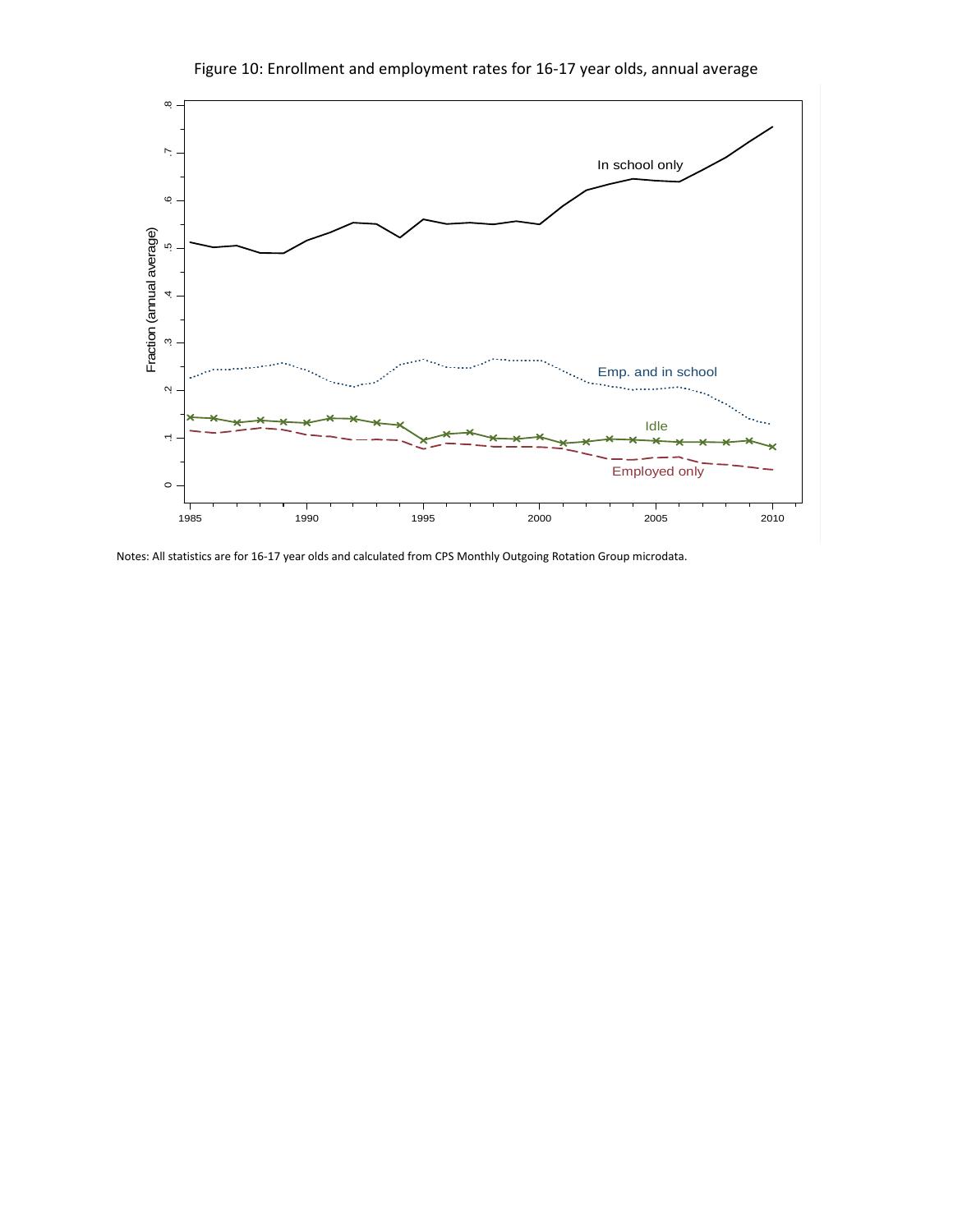

Notes: All statistics are for 16‐17 year olds and calculated from CPS Monthly Outgoing Rotation Group microdata. School year months are January‐April and October‐December.



Figure 12: Enrollment and employment rates for 16‐17 year olds, summer months

Notes: All statistics are for 16‐17 year olds and calculated from CPS Monthly Outgoing Rotation Group microdata. Summer months are June‐ August.

 $\overline{\phantom{a}}$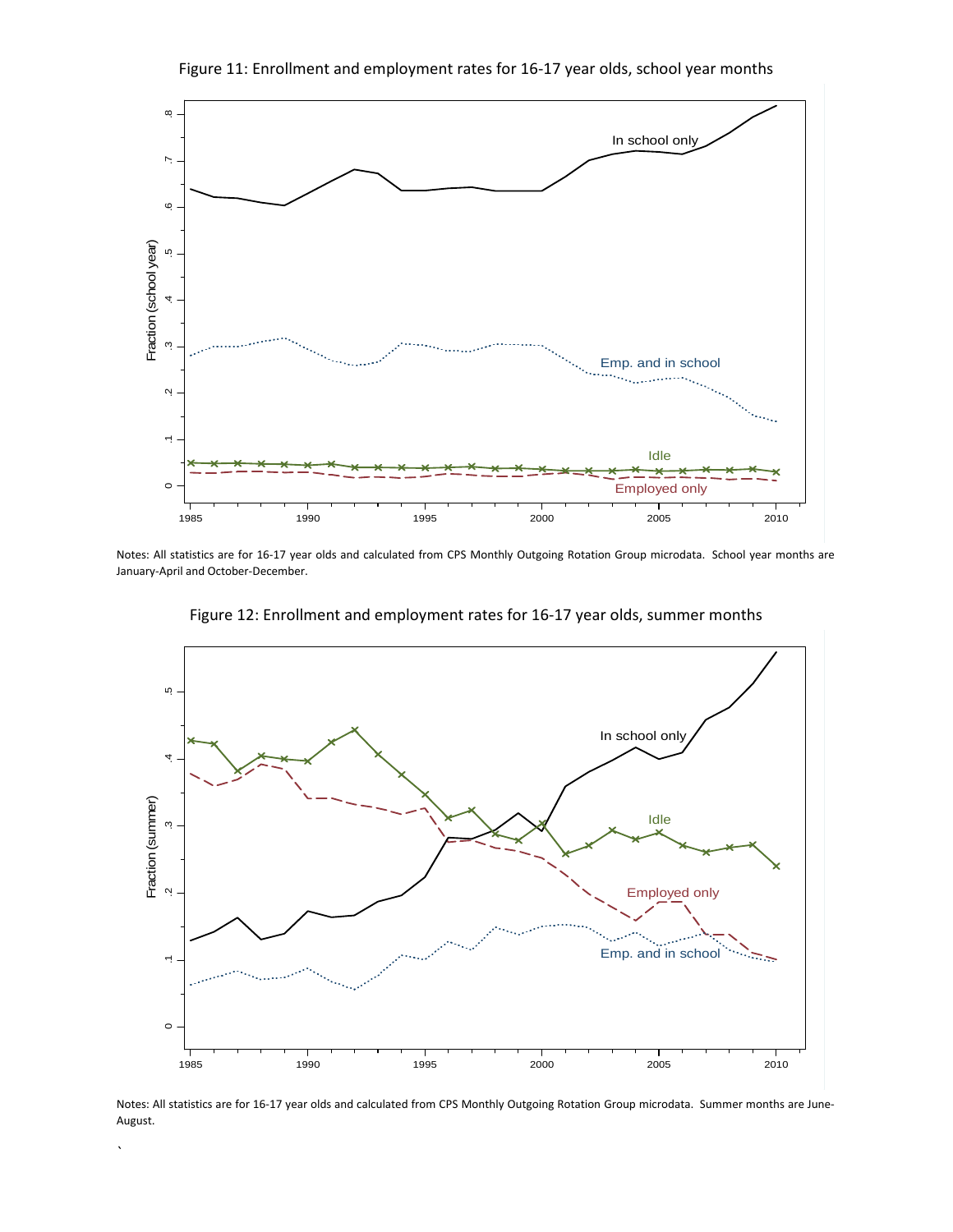



Notes: Statistics are calculated from American Time Use Survey microdata. School‐year months are January‐April and October‐December. Estiamtes include both weekend and non‐weekend days.



Figure 14: Time use of 15‐17 year olds, summer months

Notes: Statistics are calculated from American Time Use Survey microdata. Summer months are June, July, and August. Estimates include both weekend and non‐weekend days.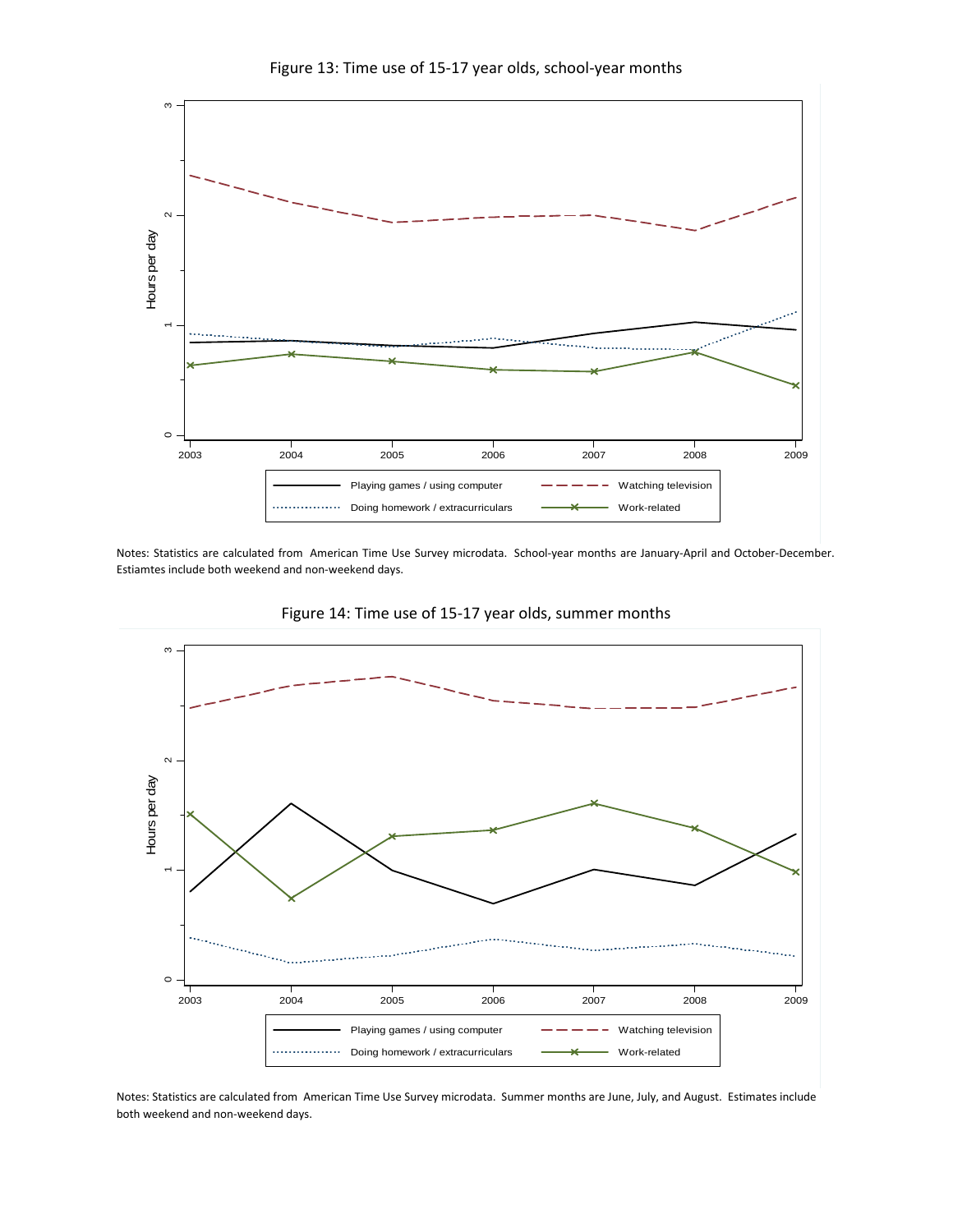

Figure 15: Reported school enrollment for 16‐17 year olds, school‐year months

Figure 16: Reported school enrollment for 16‐17 year olds, summer months



Notes: Statistics are calculated from American Time Use Survey microdata. School‐year months are January‐April and October‐December. Summer months are June‐August. CPS enrollment is calculated from CPS monthly outgoing rotation group microdata. SIPP enrollment is calculated from microdata from all waves of the 1996, 2001, 2004, and 2008 SIPP panels. ATUS enrollment is reported school enrollment at the time of the ATUS survey. The green hashed line is the fraction of respondents who reported spending any positive time on educational activities (sample limited to surveys for which the reference day is Monday‐Friday).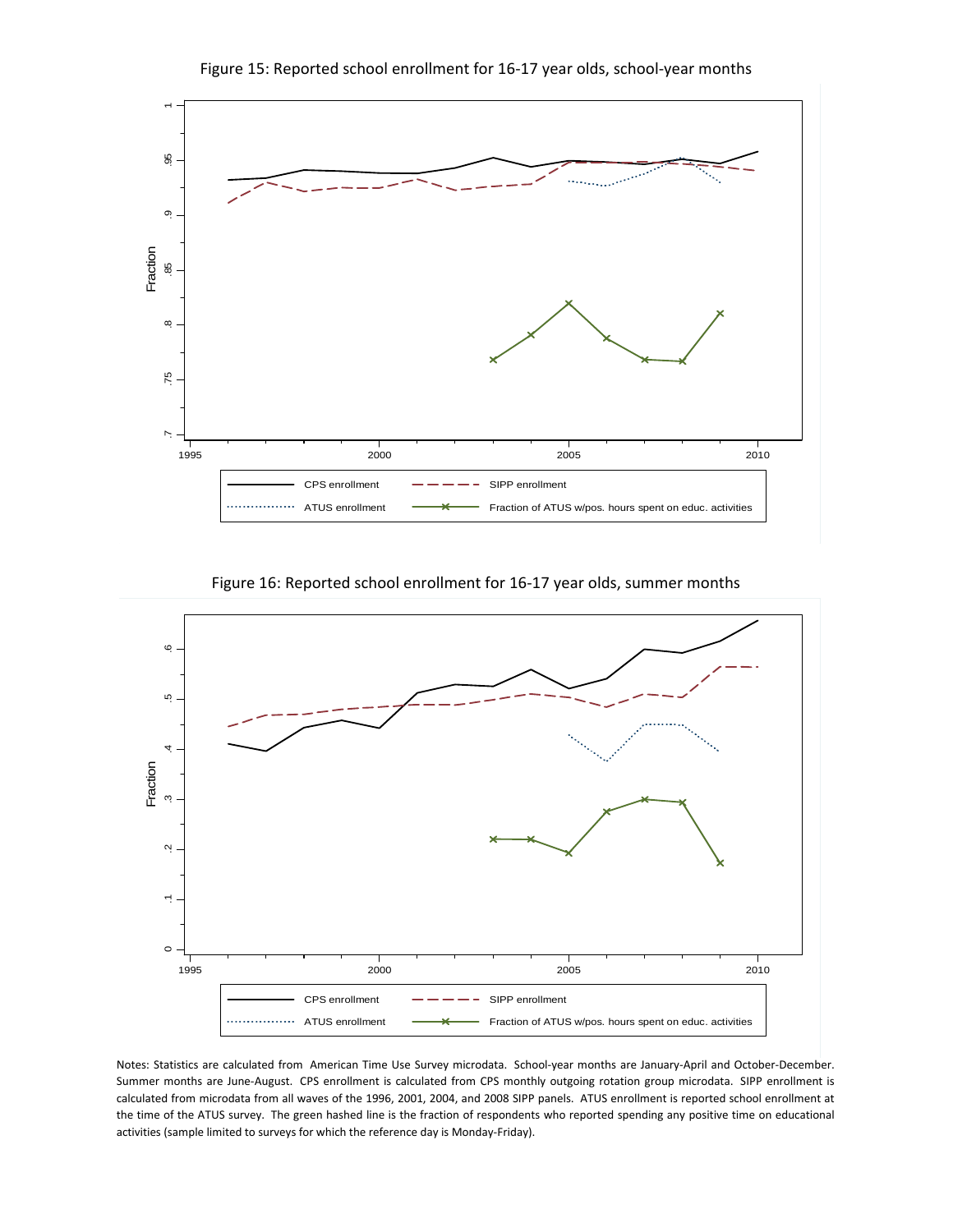

Figure 17: Fraction of teachers who are working as teachers in July

Notes: Statistics are calculated from CPS monthly outgoing rotation group microdata.





Notes: Statistics are calculated from American Time Use Survey microdata.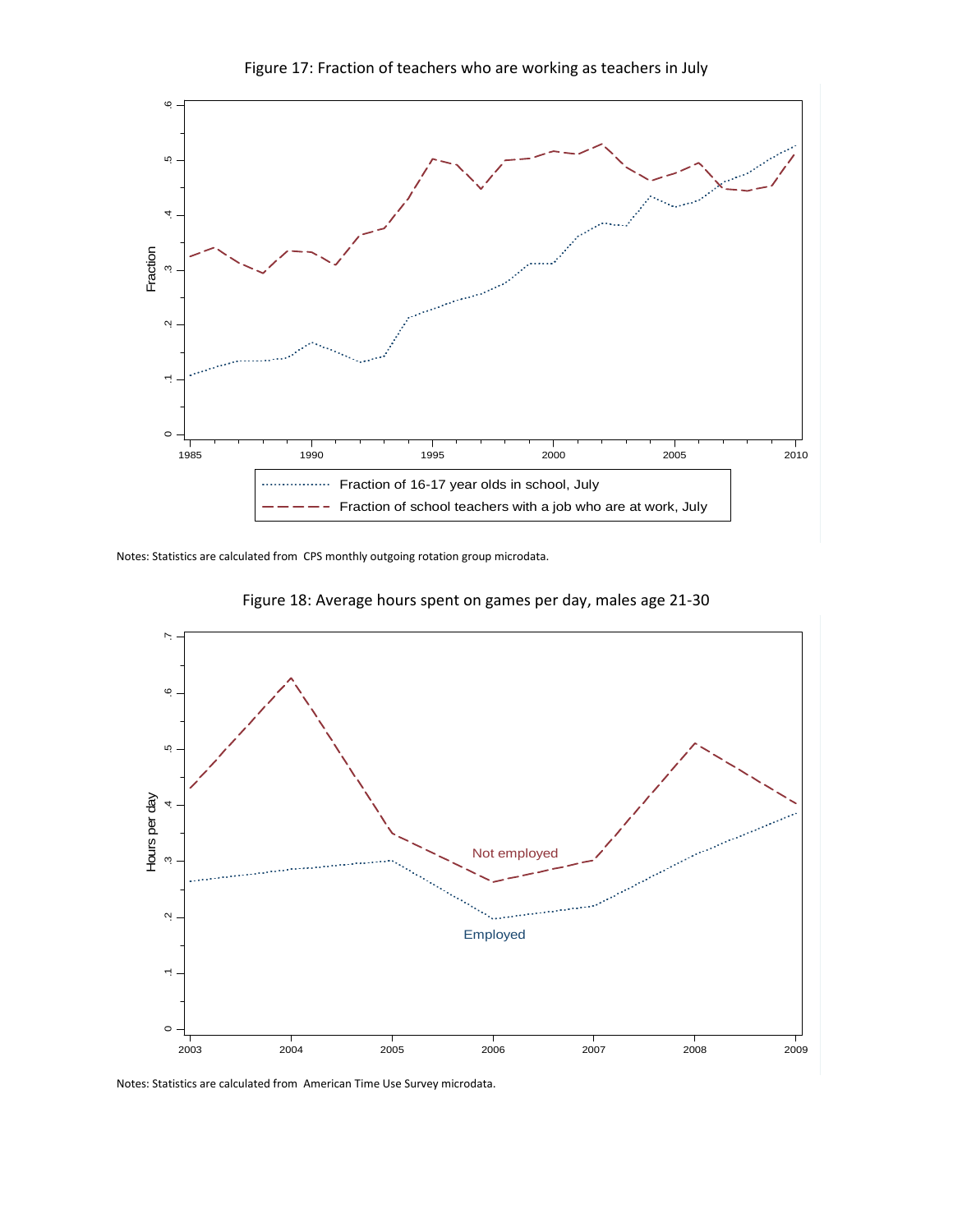|                                      |      | Avg. hrs /<br>week<br>(uncond.) | Avg. hrs /<br>week (cond.<br>on working) |      | Fraction<br>employed |      | Fraction<br>enrolled |      | Fraction only<br>in school |      | Fraction<br>employed<br>and in school |      | Fraction only Fraction idle<br>employed |      |      |      |
|--------------------------------------|------|---------------------------------|------------------------------------------|------|----------------------|------|----------------------|------|----------------------------|------|---------------------------------------|------|-----------------------------------------|------|------|------|
|                                      | 1985 | 2010                            | 1985                                     | 2010 | 1985                 | 2010 | 1985                 | 2010 | 1985                       | 2010 | 1985                                  | 2010 | 1985                                    | 2010 | 1985 | 2010 |
|                                      | (1)  | (2)                             | (3)                                      | (4)  | (5)                  | (6)  | (7)                  | (8)  | (9)                        | (10) | (11)                                  | (12) | (13)                                    | (14) | (15) | (16) |
|                                      |      |                                 |                                          |      |                      |      |                      |      | A. School year months      |      |                                       |      |                                         |      |      |      |
| All                                  | 5.2  | 2.2                             | 17.1                                     | 15.6 | 0.31                 | 0.15 | 0.92                 | 0.96 | 0.64                       | 0.82 | 0.28                                  | 0.14 | 0.03                                    | 0.01 | 0.05 | 0.03 |
| Males                                | 5.6  | 2.2                             | 17.8                                     | 16.2 | 0.32                 | 0.14 | 0.92                 | 0.95 | 0.64                       | 0.83 | 0.28                                  | 0.13 | 0.03                                    | 0.01 | 0.05 | 0.03 |
| Females                              | 4.8  | 2.3                             | 16.4                                     | 15.0 | 0.30                 | 0.16 | 0.92                 | 0.96 | 0.64                       | 0.81 | 0.28                                  | 0.15 | 0.02                                    | 0.01 | 0.05 | 0.03 |
| White                                | 5.8  | 2.5                             | 17.2                                     | 15.3 | 0.35                 | 0.18 | 0.92                 | 0.96 | 0.60                       | 0.80 | 0.32                                  | 0.16 | 0.03                                    | 0.01 | 0.05 | 0.03 |
| <b>Black</b>                         | 2.2  | 1.2                             | 17.3                                     | 19.0 | 0.13                 | 0.06 | 0.93                 | 0.95 | 0.82                       | 0.90 | 0.11                                  | 0.06 | 0.01                                    | 0.01 | 0.06 | 0.04 |
| At least one parent with college ed. | 5.6  | 2.3                             | 15.7                                     | 14.4 | 0.37                 | 0.17 | 0.96                 | 0.97 | 0.61                       | 0.81 | 0.35                                  | 0.16 | 0.02                                    | 0.01 | 0.02 | 0.02 |
| No parents with college ed.          | 4.8  | 2.0                             | 17.9                                     | 17.4 | 0.27                 | 0.12 | 0.91                 | 0.94 | 0.67                       | 0.84 | 0.24                                  | 0.10 | 0.03                                    | 0.02 | 0.06 | 0.04 |
| No parents with a high school degree | 3.8  | 1.6                             | 17.5                                     | 19.8 | 0.22                 | 0.08 | 0.88                 | 0.93 | 0.69                       | 0.86 | 0.19                                  | 0.07 | 0.03                                    | 0.01 | 0.09 | 0.06 |
| Enrolled in school                   | 4.7  | 2.0                             | 15.7                                     | 14.5 | 0.31                 | 0.15 | 1.00                 | 1.00 | 0.69                       | 0.85 | 0.31                                  | 0.15 | 0.00                                    | 0.00 | 0.00 | 0.00 |
| Not enrolled in school               | 11.2 | 7.4                             | 30.9                                     | 28.7 | 0.36                 | 0.28 | 0.00                 | 0.00 | 0.00                       | 0.00 | 0.00                                  | 0.00 | 0.36                                    | 0.28 | 0.64 | 0.72 |
|                                      |      |                                 |                                          |      |                      |      |                      |      | <b>B. Summer months</b>    |      |                                       |      |                                         |      |      |      |
| All                                  | 10.7 | 3.8                             | 25.5                                     | 20.6 | 0.44                 | 0.20 | 0.19                 | 0.66 | 0.13                       | 0.56 | 0.06                                  | 0.10 | 0.38                                    | 0.10 | 0.43 | 0.24 |
| <b>Males</b>                         | 12.0 | 4.2                             | 27.2                                     | 22.7 | 0.46                 | 0.19 | 0.20                 | 0.64 | 0.13                       | 0.55 | 0.07                                  | 0.09 | 0.40                                    | 0.11 | 0.41 | 0.26 |
| Females                              | 9.4  | 3.5                             | 23.5                                     | 18.5 | 0.42                 | 0.21 | 0.19                 | 0.68 | 0.13                       | 0.57 | 0.06                                  | 0.11 | 0.36                                    | 0.10 | 0.45 | 0.22 |
| White                                | 11.7 | 4.4                             | 25.5                                     | 20.6 | 0.48                 | 0.23 | 0.19                 | 0.64 | 0.12                       | 0.53 | 0.07                                  | 0.11 | 0.42                                    | 0.12 | 0.40 | 0.24 |
| <b>Black</b>                         | 6.2  | 2.2                             | 26.1                                     | 22.9 | 0.25                 | 0.10 | 0.22                 | 0.73 | 0.18                       | 0.66 | 0.04                                  | 0.06 | 0.21                                    | 0.04 | 0.58 | 0.23 |
| At least one parent with college ed. | 11.3 | 3.8                             | 24.0                                     | 19.1 | 0.50                 | 0.22 | 0.21                 | 0.66 | 0.12                       | 0.55 | 0.08                                  | 0.11 | 0.41                                    | 0.11 | 0.38 | 0.23 |
| No parents with college ed.          | 10.0 | 3.7                             | 26.0                                     | 22.6 | 0.40                 | 0.17 | 0.19                 | 0.65 | 0.14                       | 0.56 | 0.05                                  | 0.09 | 0.35                                    | 0.09 | 0.46 | 0.26 |
| No parents with a high school degree | 8.4  | 2.9                             | 26.2                                     | 23.5 | 0.33                 | 0.14 | 0.17                 | 0.68 | 0.13                       | 0.62 | 0.03                                  | 0.06 | 0.30                                    | 0.08 | 0.54 | 0.24 |
| Enrolled in school                   | 6.0  | 2.6                             | 18.7                                     | 18.2 | 0.33                 | 0.15 | 1.00                 | 1.00 | 0.67                       | 0.85 | 0.33                                  | 0.15 | 0.00                                    | 0.00 | 0.00 | 0.00 |
| Not enrolled in school               | 11.9 | 6.3                             | 26.6                                     | 23.0 | 0.47                 | 0.30 | 0.00                 | 0.00 | 0.00                       | 0.00 | 0.00                                  | 0.00 | 0.47                                    | 0.30 | 0.53 | 0.70 |

**Table 1: Summary statistics by demographic characteristics**

Source: Authors' calculations from CPS monthly outgoing rotation group microdata. Sample is for 16 and 17 year olds. School year months are January‐April and October‐December. Summer months are June‐August.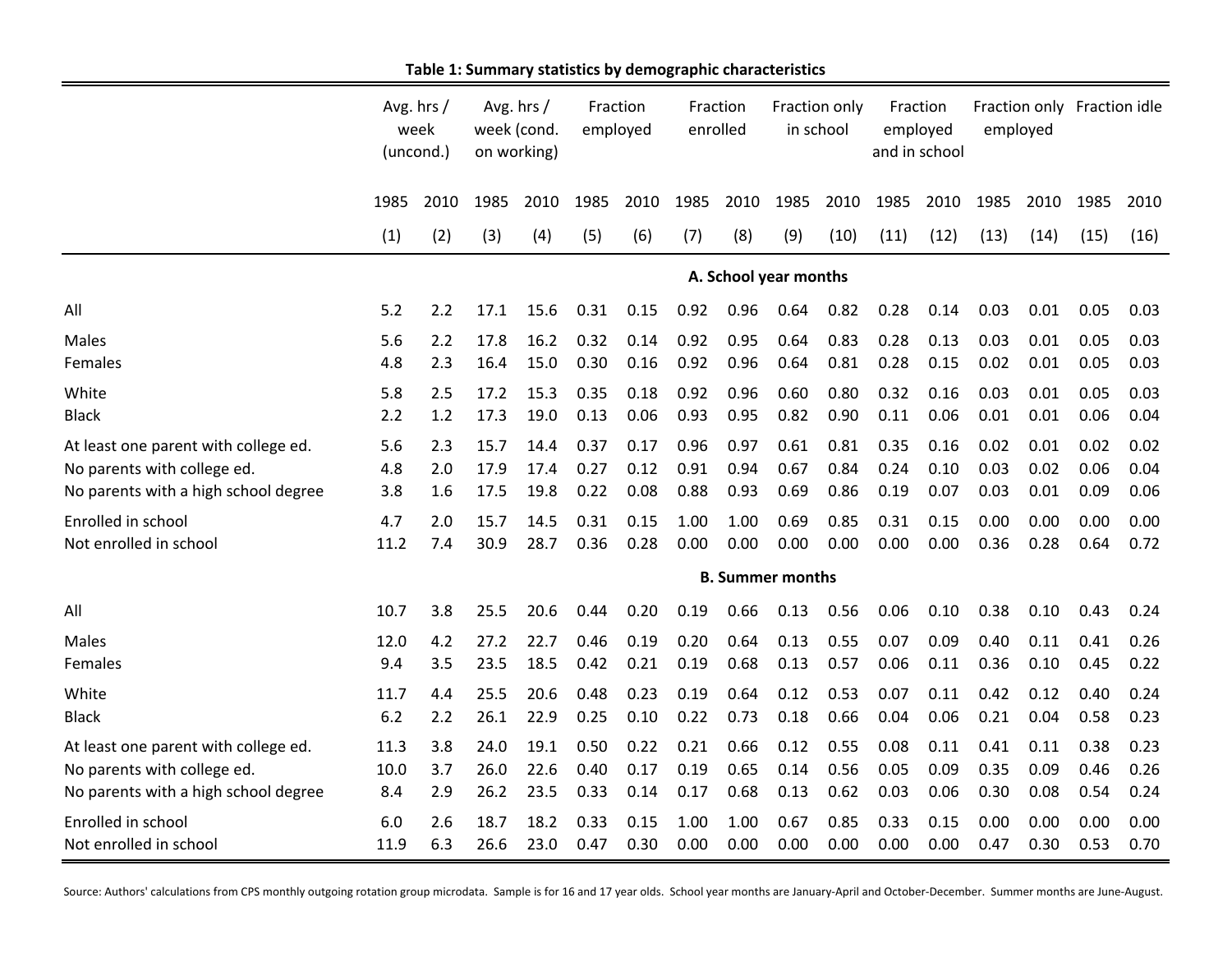|                                   |            |         | <b>Non-summer months</b> |         | <b>Summer months</b> |         |         |         |  |  |  |
|-----------------------------------|------------|---------|--------------------------|---------|----------------------|---------|---------|---------|--|--|--|
|                                   |            | Weekday |                          | Weekend |                      | Weekday |         | Weekend |  |  |  |
|                                   | <b>Not</b> | Emp.    | Not                      | Emp.    | <b>Not</b>           | Emp.    | Not     | Emp.    |  |  |  |
|                                   | emp.       |         | emp.                     |         | emp.                 |         | emp.    |         |  |  |  |
|                                   | (1)        | (2)     | (3)                      | (4)     | (5)                  | (6)     | (7)     | (8)     |  |  |  |
|                                   |            |         |                          |         | A. Males             |         |         |         |  |  |  |
| Employment-related                | 0.1        | 1.8     | 0.1                      | 3.3     | 0.4                  | 3.9     | 0.2     | 2.7     |  |  |  |
| Education-related                 | 5.7        | 5.5     | 0.7                      | 0.6     | 1.8                  | 0.9     | 0.2     | 0.1     |  |  |  |
| <b>Taking class</b>               | 4.9        | 4.9     | 0.1                      | 0.0     | 1.4                  | 0.6     | 0.0     | 0.0     |  |  |  |
| <b>Extracurricular activities</b> | 0.1        | 0.1     | 0.0                      | 0.1     | 0.1                  | 0.0     | 0.0     | 0.0     |  |  |  |
| Homework                          | 0.7        | 0.5     | 0.5                      | 0.5     | 0.3                  | 0.1     | 0.2     | 0.1     |  |  |  |
| Leisure                           | 5.8        | 4.6     | 7.7                      | 5.3     | 7.7                  | 6.1     | 8.7     | 5.9     |  |  |  |
| Sports                            | 1.0        | 0.8     | 1.2                      | 0.7     | 1.5                  | 1.3     | 1.7     | 1.2     |  |  |  |
| Games / computer                  | 1.3        | 0.6     | 1.5                      | 1.0     | 1.4                  | 0.9     | 1.4     | 1.0     |  |  |  |
| Television                        | 2.1        | 1.8     | 3.0                      | 2.2     | 3.1                  | 1.9     | 3.2     | 1.7     |  |  |  |
| Talking on phone                  | 0.2        | 0.1     | 0.2                      | 0.1     | 0.2                  | 0.2     | 0.2     | 0.1     |  |  |  |
| Volunteering                      | 0.1        | 0.3     | 0.1                      | 0.4     | 0.3                  | 0.1     | 0.1     | 0.4     |  |  |  |
| Personal care                     | 10.5       | 9.9     | 12.5                     | 11.6    | 11.7                 | 10.8    | 12.2    | 12.0    |  |  |  |
| Sleep                             | 9.0        | 8.3     | 10.9                     | 9.9     | 10.2                 | 9.2     | 10.5    | 10.5    |  |  |  |
| Household tasks                   | 0.5        | 0.5     | 0.8                      | 0.7     | 0.8                  | 0.7     | 0.7     | 0.9     |  |  |  |
| Other                             | 1.3        | 1.5     | 2.0                      | 2.1     | 1.4                  | 1.5     | 1.8     | 2.1     |  |  |  |
| N                                 | 284        | 171     | 299                      | 184     | 97                   | 78      | 111     | 88      |  |  |  |
|                                   |            |         |                          |         | <b>B.</b> Females    |         |         |         |  |  |  |
| Employment-related                | 0.1        | 1.8     | 0.2                      | 2.7     | 0.2                  | 3.2     | 0.1     | 3.5     |  |  |  |
| Education-related                 | 6.3        | 5.4     | 1.1                      | 1.2     | 1.9                  | 0.8     | 0.5     | 0.2     |  |  |  |
| <b>Taking class</b>               | 4.9        | 4.3     | 0.1                      | 0.1     | 1.5                  | 0.6     | 0.2     | 0.1     |  |  |  |
| <b>Extracurricular activities</b> | 0.1        | 0.1     | 0.1                      | 0.1     | 0.1                  | 0.0     | 0.0     | 0.0     |  |  |  |
| Homework                          | 1.2        | 0.9     | 0.8                      | 1.0     | 0.3                  | 0.1     | 0.3     | 0.1     |  |  |  |
| Leisure                           | 4.4        | 4.0     | 6.3                      | 4.9     | 6.5                  | 6.1     | 7.2     | 5.2     |  |  |  |
| Sports                            | 0.4        | 0.4     | 0.5                      | 0.6     | 0.7                  | $1.0\,$ | 0.8     | 0.6     |  |  |  |
| Games / computer                  | 0.5        | 0.3     | 0.6                      | 0.4     | 0.9                  | 0.4     | $1.0\,$ | 0.3     |  |  |  |
| Television                        | 1.8        | 1.6     | 2.8                      | 1.8     | 2.9                  | 2.0     | 2.6     | 2.1     |  |  |  |
| Talking on phone                  | 0.3        | 0.3     | 0.3                      | 0.2     | 0.4                  | 0.2     | 0.2     | 0.3     |  |  |  |
| Volunteering                      | 0.1        | 0.3     | 0.2                      | 0.2     | 0.1                  | 0.1     | 0.2     | 0.1     |  |  |  |
| Personal care                     | 10.7       | 10.3    | 12.6                     | 11.9    | 12.0                 | 11.3    | 12.7    | 11.6    |  |  |  |
| Sleep                             | 8.9        | 8.5     | 10.7                     | 9.9     | 10.3                 | 9.6     | 11.0    | 9.6     |  |  |  |
| Household tasks                   | 0.8        | 0.7     | 1.3                      | 0.8     | 1.2                  | 0.7     | 1.2     | 1.0     |  |  |  |
| Other                             | 1.6        | 1.6     | 2.4                      | 2.3     | 2.0                  | 1.7     | 2.1     | 2.5     |  |  |  |
| ${\sf N}$                         | 271        | 154     | 280                      | 166     | 93                   | 86      | 91      | 83      |  |  |  |

**Table 2: Time Use of Youth Age 15‐17**

Notes: Data are from American Time Use Survey for 2003‐2009. Summer months are June‐August. Non‐summer months are January‐April and October‐ December. Individual is classified as employed if they report being employed with job or absent from job at the time of the time use survey. Employmentrelated activities include time at work, searching for a job, engaging in other income‐related activities, or traveling to work‐ or job search‐related activities.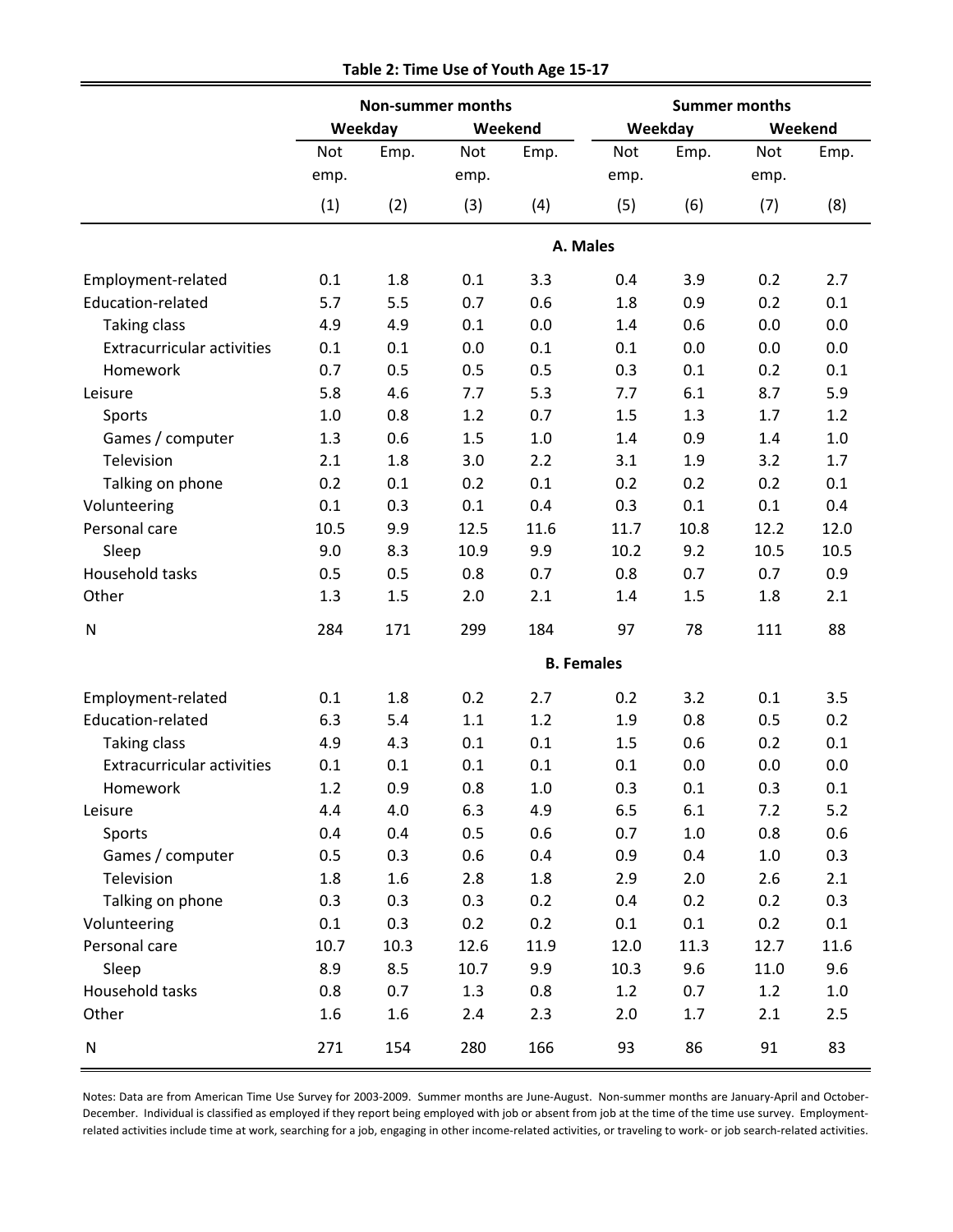|                             |                                                 | <b>Summer</b> |                            |                                          | <b>School year</b> |           |                   |            |  |  |
|-----------------------------|-------------------------------------------------|---------------|----------------------------|------------------------------------------|--------------------|-----------|-------------------|------------|--|--|
|                             | (1)                                             | (2)           | (3)                        | (4)                                      | (5)                | (6)       | (7)               | (8)        |  |  |
|                             |                                                 |               |                            | A. Dependent variable: Fraction enrolled |                    |           |                   |            |  |  |
| Exit exam requirement       | 0.02                                            | 0.01          | 0.02                       | 0.01                                     | 0.00               | 0.00      | 0.01              | 0.01       |  |  |
|                             | (0.03)                                          | (0.03)        | (0.02)                     | (0.02)                                   | (0.00)             | (0.00)    | (0.00)            | (0.00)     |  |  |
| Merit aid for college       | 0.05                                            | 0.04          | 0.06                       | 0.05                                     | $-0.01$            | $-0.01$   | 0.01              | 0.01       |  |  |
|                             | (0.02)                                          | (0.02)        | (0.02)                     | (0.02)                                   | (0.00)             | (0.00)    | (0.01)            | (0.01)     |  |  |
| Number of core credit requ. |                                                 | 0.012         |                            | 0.010                                    |                    | $-0.002$  |                   | 0.000      |  |  |
|                             |                                                 | (0.004)       |                            | (0.003)                                  |                    | (0.001)   |                   | (0.001)    |  |  |
| N                           | 1326                                            | 1058          | 1326                       | 1058                                     | 1326               | 1058      | 1326              | 1058       |  |  |
| F-Test                      | 3.32                                            | 5.00          | 3.31                       | 4.33                                     | 1.69               | 4.25      | 3.52              | 1.87       |  |  |
| P-value                     | (0.04)                                          | (0.00)        | (0.04)                     | (0.01)                                   | (0.19)             | (0.01)    | (0.04)            | (0.15)     |  |  |
|                             | <b>B. Dependent variable: Fraction employed</b> |               |                            |                                          |                    |           |                   |            |  |  |
|                             |                                                 |               |                            |                                          |                    |           |                   |            |  |  |
| Exit exam requirement       | $-0.02$                                         | $-0.04$       | 0.01                       | 0.01                                     | $-0.02$            | $-0.04$   | 0.01              | 0.01       |  |  |
|                             | (0.02)                                          | (0.02)        | (0.01)                     | (0.01)                                   | (0.02)             | (0.02)    | (0.01)            | (0.01)     |  |  |
| Merit aid for college       | $-0.07$                                         | $-0.08$       | 0.00                       | 0.00                                     | $-0.04$            | $-0.04$   | 0.00              | 0.01       |  |  |
|                             | (0.01)                                          | (0.02)        | (0.02)                     | (0.02)                                   | (0.01)             | (0.02)    | (0.01)            | (0.01)     |  |  |
| Number of core credit requ. |                                                 | $-0.009$      |                            | $-0.002$                                 |                    | $-0.006$  |                   | 0.001      |  |  |
|                             |                                                 | (0.004)       |                            | (0.003)                                  |                    | (0.003)   |                   | (0.002)    |  |  |
| N                           | 1326                                            | 1058          | 1326                       | 1058                                     | 1326               | 1058      | 1326              | 1058       |  |  |
| F-Test                      | 24.69                                           | 9.37          | 0.35                       | 0.63                                     | 10.97              | 7.00      | 0.33              | 1.07       |  |  |
| P-value                     | (0.00)                                          | (0.00)        | (0.71)                     | (0.60)                                   | (0.00)             | (0.00)    | (0.72)            | (0.37)     |  |  |
|                             |                                                 |               |                            | C. Dependent variable: Log median wage   |                    |           |                   |            |  |  |
| Exit exam requirement       | 0.01                                            | 0.00          | 0.01                       | 0.02                                     | 0.00               | 0.00      | 0.00              | 0.00       |  |  |
|                             | (0.01)                                          | (0.01)        | (0.01)                     | (0.01)                                   | (0.01)             | (0.01)    | (0.01)            | (0.01)     |  |  |
| Merit aid for college       | $-0.01$                                         | $-0.01$       | $-0.01$                    | 0.00                                     | $-0.01$            | $-0.01$   | 0.01              | 0.01       |  |  |
|                             | (0.01)                                          |               | $(0.01)$ $(0.01)$ $(0.01)$ |                                          | (0.01)             |           | $(0.01)$ $(0.01)$ | (0.01)     |  |  |
| Number of core credit requ. |                                                 | $-0.001$      |                            | 0.002                                    |                    | 0.000     |                   | 0.001      |  |  |
|                             |                                                 | (0.002)       |                            | (0.002)                                  |                    | (0.002)   |                   | (0.001)    |  |  |
| N                           | 1326                                            | 1058          | 1326                       | 1058                                     | 1326               | 1058      | 1326              | 1058       |  |  |
| F-Test                      | 1.14                                            | 0.46          | 0.94                       | 2.19                                     | 0.23               | 0.39      | 0.66              | 0.83       |  |  |
| P-value                     | (0.33)                                          | (0.71)        | (0.40)                     | (0.10)                                   | (0.79)             | (0.76)    | (0.52)            | (0.48)     |  |  |
| <b>State fixed effects</b>  | <b>NO</b>                                       | <b>NO</b>     | <b>YES</b>                 | <b>YES</b>                               | <b>NO</b>          | <b>NO</b> | <b>YES</b>        | <b>YES</b> |  |  |

# **Table 3: Relationship between labor market outcomes for 16‐17 year olds and state ed. laws**

Note: Table displays regression coefficients from state‐year level regressions for which the dependent variable is the fraction of teens employed or enrolled in the state/year, or log median hourly wages for teens in the state/year. Standard errors clustered at the state level are in parentheses. State-year observations are weighted by the number of individuals in each cell. "Exit exam" is a dummy variable that indicates whether the state requires students to pass an exam (or series of exams) before graduating high school. "Merit aid" is a dummy indicating whether the state provides a merit aid scholarship for graduating high school students who performed at a sufficient level in high school and enroll in college. Summer months are June‐August, and school year months are January‐April and October‐December. In addition to the variables in the table, each regression includes year fixed effects (and state fixed effects for the indicated columns), the share of the state/year population that is age 16‐17, the log number of 16-17 year olds, and the log of the minimum wage. Sample includes 1985-2010. For each regression that does not include the credit variable, the number of observations is 1,326 (50 states and DC, 25 years); information on credit requirements for the classes of 2010‐2012 are not available. F-Test is the F-statistic for testing whether the coefficient for the exit exam and merit aid dummies are jointly equal to zero; pvalue is the p-value associated with the F-test.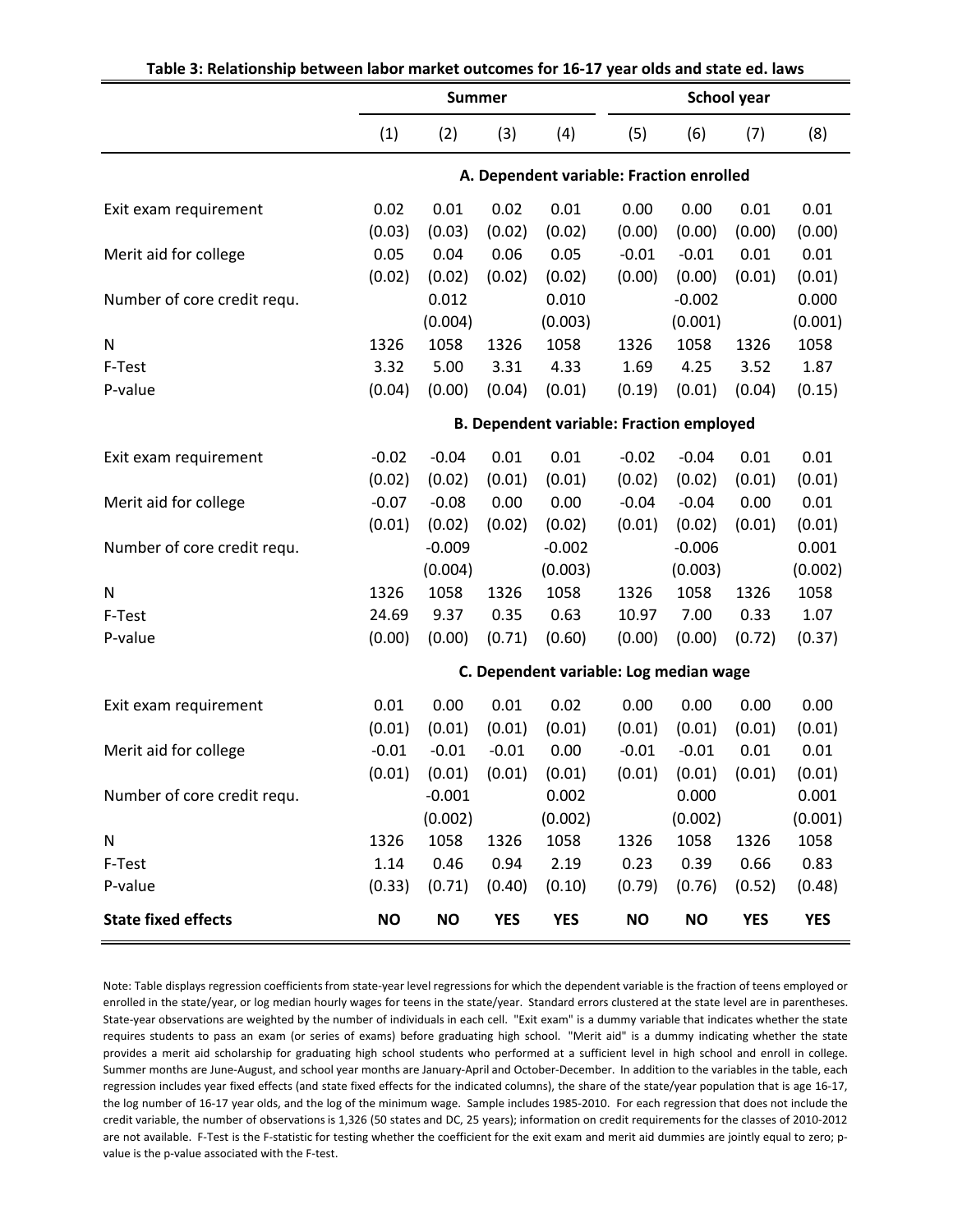|                                                | Percent in<br>teen jobs | Emp. to<br>pop. rate<br>(%) | Pop. share<br>(%) | Contrib. to<br>aggregate |
|------------------------------------------------|-------------------------|-----------------------------|-------------------|--------------------------|
|                                                | (1)                     | (2)                         | (3)               | (4)                      |
| Adult immigrants, no college ed.               |                         |                             |                   |                          |
| 1995                                           | 44.9                    | 54.2                        | 6.8               | 2.6                      |
| 2010                                           | 46.8                    | 57.8                        | 9.1               | 4.0                      |
| Change                                         | 2.0                     | 3.6                         | 2.4               | 1.5                      |
| Adult immigrants, college ed.                  |                         |                             |                   |                          |
| 1995                                           | 20.7                    | 71.0                        | 4.6               | 1.0                      |
| 2010                                           | 21.1                    | 68.9                        | 7.6               | 1.8                      |
| Change                                         | 0.4                     | $-2.1$                      | 3.1               | 0.8                      |
| Native males, no college ed.                   |                         |                             |                   |                          |
| 1995                                           | 25.7                    | 63.9                        | 20.5              | 5.2                      |
| 2010                                           | 29.2                    | 56.1                        | 16.9              | 4.5                      |
| Change                                         | 3.5                     | $-7.9$                      | $-3.6$            | $-0.7$                   |
| Native males, college ed.                      |                         |                             |                   |                          |
| 1995                                           | 16.6                    | 81.3                        | 21.7              | 4.5                      |
| 2010                                           | 17.5                    | 72.9                        | 22.9              | 4.8                      |
| Change                                         | 1.0                     | $-8.4$                      | 1.2               | 0.2                      |
| Native females, no college ed.                 |                         |                             |                   |                          |
| 1995                                           | 35.2                    | 45.7                        | 24.0              | 6.0                      |
| 2010                                           | 36.1                    | 42.7                        | 17.4              | 4.4                      |
| Change                                         | 0.8                     | $-3.0$                      | $-6.5$            | $-1.6$                   |
| Native females, college ed.                    |                         |                             |                   |                          |
| 1995                                           | 17.6                    | 70.1                        | 22.5              | 4.3                      |
| 2010                                           | 17.1                    | 66.5                        | 25.8              | 4.8                      |
| Change                                         | $-0.5$                  | $-3.5$                      | 3.3               | 0.5                      |
| Percent of all adults in teen jobs, 1995: 23.7 |                         |                             |                   |                          |
| Percent of all adults in teen jobs, 2010: 24.4 |                         |                             |                   |                          |

**Table 4: Contributions to the increase in the share of employed adults in teen jobs**

Note: Columns 1 X 2 X 3, divided by the aggregate adult employment to population ratio for the year, equals column 4 (all divided by 100). The aggregate emp‐pop rate in 1995 is 64.4 percent and in 2010 is 61.2 percent. (As an example: In 1995 for adult immigrant adults without a college education, .449 X .542 X .068 / .644 = .026, which is the contribution listed in column 4.) The sum of the contributions to the aggregate in each year is the percent of all adults in teen jobs for that year, as listed in the bottom of the table. See text for further details. Calculations are derived from CPS monthly outgoing rotation group microdata.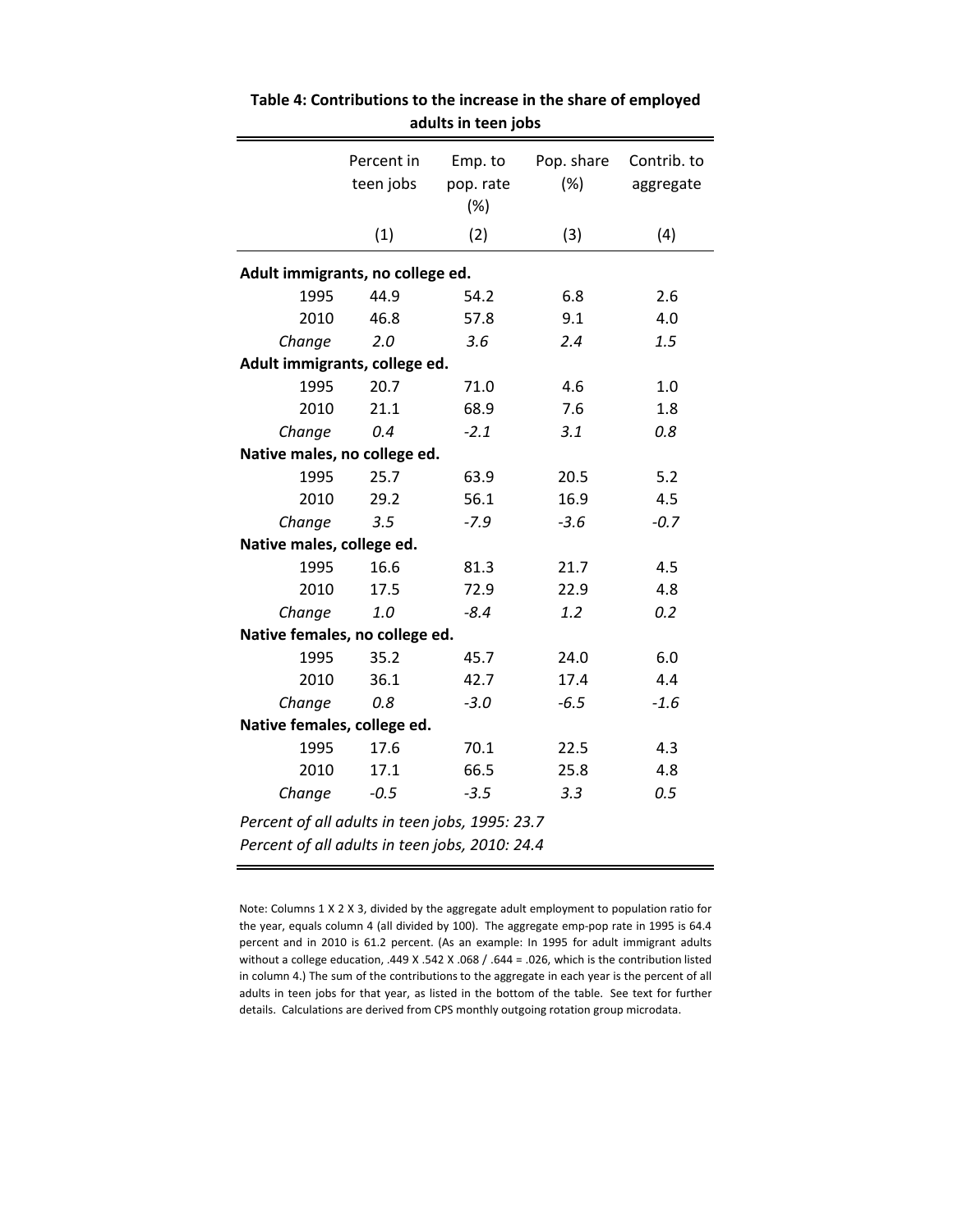|                                      | All<br>adults | All<br>adults | All<br>adults | All<br>adults | All<br>adults | Non-<br>college<br>adults | Non-<br>college<br>adults | Non-<br>college<br>adults |
|--------------------------------------|---------------|---------------|---------------|---------------|---------------|---------------------------|---------------------------|---------------------------|
|                                      | (1)           | (2)           | (3)           | (4)           | (5)           | (6)                       | (7)                       | (8)                       |
| Share of non-college adults in teen  | 0.41          |               | 0.41          |               |               |                           |                           |                           |
| jobs                                 | (0.02)        |               | (0.02)        |               |               |                           |                           |                           |
| Share of college adults in teen jobs | 0.55          |               | 0.55          |               |               |                           |                           |                           |
|                                      | (0.02)        |               | (0.02)        |               |               |                           |                           |                           |
| Share of non-college native adults   |               |               |               | 0.38          | 0.38          | 0.92                      |                           | 0.93                      |
| in teen jobs                         |               |               |               | (0.01)        | (0.01)        | (0.03)                    |                           | (0.03)                    |
| Share of college native adults in    |               |               |               | 0.57          | 0.57          |                           |                           |                           |
| teen jobs                            |               |               |               | (0.01)        | (0.01)        |                           |                           |                           |
| Immigrant share of the adult non-    |               |               |               | 0.28          | 0.28          | 0.39                      |                           | 0.39                      |
| college population                   |               |               |               | (0.03)        | (0.03)        | (0.09)                    |                           | (0.09)                    |
| Immigrant share of the adult         |               |               |               | $-0.01$       | $-0.02$       |                           |                           |                           |
| college population                   |               |               |               | (0.05)        | (0.05)        |                           |                           |                           |
| Employment rate for 65+              |               | $-0.11$       | $-0.02$       |               | $-0.01$       |                           | $-0.09$                   | 0.04                      |
|                                      |               | (0.03)        | (0.01)        |               | (0.01)        |                           | (0.06)                    | (0.04)                    |
| Employment rate for single           |               | 0.00          | 0.00          |               | 0.00          |                           | 0.01                      | 0.00                      |
| mothers                              |               | (0.01)        | (0.00)        |               | (0.00)        |                           | (0.02)                    | (0.00)                    |

**Table 5: Correlates with the share of adults in teen jobs**

**Dependent variable: share of adults (all or non‐college adults) in teen jobs**

Note: Table displays regression coefficients from state-year level regressions for which the dependent variable is the fraction of employed adults in teen jobs, for the population of all adults or only adults without college experience. Covariates are listed in the table, and regressions also include state and year fixed effects. Standard errors clustered at the state level are in parentheses. Sample includes 1985‐2010. Sample size for columns 1‐3 and 7 si 1,326 (50 states and DC, 25 years). For all other columns, sample size is 867 (50 states and DC, 17 years)--immigration status is only available in the CPS for 1994 and later, limiting the sample size when immigrant share is included in the regressions.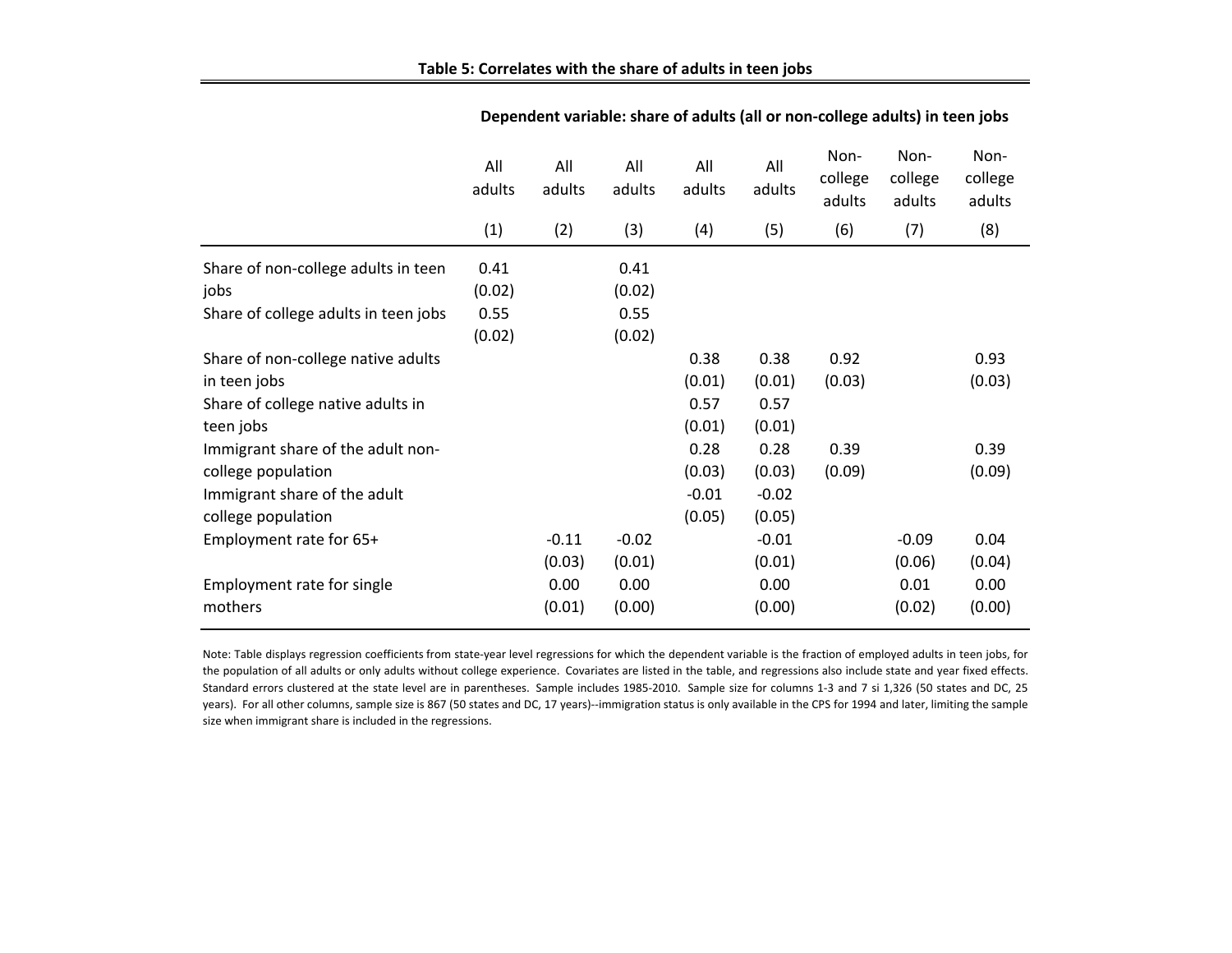|                                                                                                                                             | (1)                               | (2)                               | (3)                                                                              | (4)                                | (5)                                | (6)                                                    |
|---------------------------------------------------------------------------------------------------------------------------------------------|-----------------------------------|-----------------------------------|----------------------------------------------------------------------------------|------------------------------------|------------------------------------|--------------------------------------------------------|
|                                                                                                                                             |                                   |                                   | A. Dep. var.: Change in fraction of native adults in<br>teen jobs (1980 to 2009) |                                    |                                    |                                                        |
| Routine task intensiveness.<br>normalized (1980)<br>Share of adults in production<br>occupations, normalized (1980)                         | 0.014<br>(0.002)                  | 0.013                             | 0.011<br>(0.002)<br>0.009<br>$(0.003)$ $(0.002)$                                 | 0.016<br>(0.001)                   | 0.009<br>(0.002)                   | 0.015<br>(0.001)<br>0.003<br>(0.002)                   |
| R-squared adju.<br>N                                                                                                                        | 0.42<br>51                        | 0.30<br>51                        | 0.57<br>51                                                                       | 0.21<br>741                        | 0.11<br>741                        | 0.22<br>741                                            |
|                                                                                                                                             |                                   |                                   | B. Dep. var.: Change in fraction of teens<br>employed (1980 to 2009)             |                                    |                                    |                                                        |
| Routine task intensiveness,<br>normalized (1980)<br>Share of adults in production<br>occupations, normalized (1980)<br>R-squared adju.<br>N | $-0.023$<br>(0.006)<br>0.18<br>51 | 0.006<br>(0.010)<br>$-0.03$<br>51 | $-0.026$<br>(0.006)<br>0.014<br>(0.008)<br>0.24<br>51                            | $-0.037$<br>(0.003)<br>0.13<br>741 | $-0.009$<br>(0.004)<br>0.01<br>741 | $-0.041$<br>(0.004)<br>0.009<br>(0.004)<br>0.14<br>741 |
| State/commuting zone                                                                                                                        | <b>STATE</b>                      | <b>STATE</b>                      | <b>STATE</b>                                                                     | <b>CZONE</b>                       | <b>CZONE</b>                       | <b>CZONE</b>                                           |

**Table 6: Relationship between task/occupation mix of areas in 1980 and subsequent changes in teen employment**

Note: Table displays regression coefficients from regressions for which the dependent variable is either the change in the fraction of adults employed in teen jobs in the area or the fraction of teens employed in the area, between 1980 (Census data) and 2009 (ACS data). Standard errors clustered at the area level are in parentheses. In addition to the variables in the table, each regression includes the share of the population that is age 16‐17 in 1980. The routine task and production occupation variables are normalized to have mean of 0 and standard deviation of 1.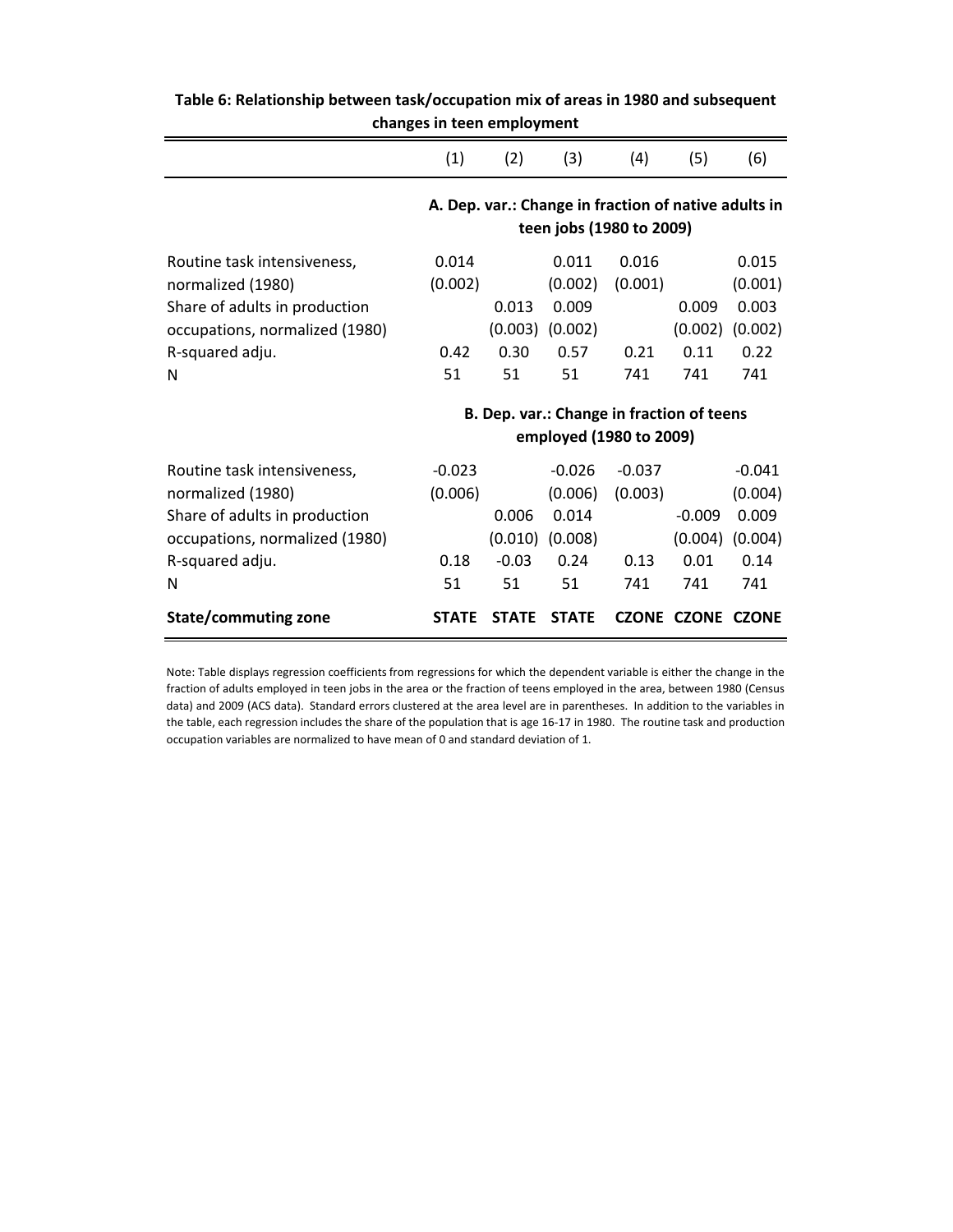|                                                                         | (1)        | (2)       | (3)        | (4)       | (5)        | (6)       | (7)        | (8)                                              | (9)        | (10)      | (11)       | (12)      | (13)      | (14)      |
|-------------------------------------------------------------------------|------------|-----------|------------|-----------|------------|-----------|------------|--------------------------------------------------|------------|-----------|------------|-----------|-----------|-----------|
|                                                                         |            |           |            |           |            |           |            | Dependent variable: Fraction employed (all year) |            |           |            |           |           |           |
| Fraction of emp. adults (21+, w/o                                       | $-0.41$    | $-0.73$   |            |           |            |           |            |                                                  |            |           | $-1.27$    | $-1.37$   |           |           |
| college) in teen jobs                                                   | (0.12)     | (0.38)    |            |           |            |           |            |                                                  |            |           | (1.42)     | (0.90)    |           |           |
| Fraction of emp. adults (21+, all                                       |            |           | $-0.61$    | $-1.00$   |            |           |            |                                                  |            |           |            |           |           |           |
| educ.) in teen jobs                                                     |            |           | (0.18)     | (0.49)    |            |           |            |                                                  |            |           |            |           |           |           |
| Fraction of emp. adults (21+, w/o                                       |            |           |            |           | $-0.27$    | $-1.52$   |            |                                                  |            |           |            |           |           |           |
| college) in low wage jobs                                               |            |           |            |           | (0.13)     | (1.62)    |            |                                                  |            |           |            |           |           |           |
| Fraction of emp. adults (21+, w/o                                       |            |           |            |           |            |           | $-0.40$    | $-0.71$                                          |            |           |            |           |           |           |
| college) in retail or service jobs<br>Fraction of emp. adults (21+, w/o |            |           |            |           |            |           | (0.13)     | (0.49)                                           | 0.36       | 0.36      |            |           |           |           |
| college) in prod. or office jobs                                        |            |           |            |           |            |           |            |                                                  | (0.10)     | (0.26)    |            |           |           |           |
| Fraction of emp. native adults (21+                                     |            |           |            |           |            |           |            |                                                  |            |           |            |           | $-1.09$   | $-0.99$   |
| w/o college) in teen jobs                                               |            |           |            |           |            |           |            |                                                  |            |           |            |           | (0.58)    | (0.64)    |
| Fraction of employed adults (21+)                                       |            |           |            |           |            |           |            |                                                  |            |           |            |           |           | 0.52      |
|                                                                         |            |           |            |           |            |           |            |                                                  |            |           |            |           |           | (0.25)    |
| Log minimum wage                                                        | $-0.06$    | $-0.05$   | $-0.07$    | $-0.06$   | $-0.07$    | $-0.02$   | $-0.08$    | $-0.07$                                          | $-0.07$    | $-0.07$   | $-0.01$    | $-0.01$   | $-0.03$   | $-0.05$   |
|                                                                         | (0.05)     | (0.05)    | (0.05)     | (0.05)    | (0.05)     | (0.07)    | (0.05)     | (0.05)                                           | (0.05)     | (0.05)    | (0.05)     | (0.06)    | (0.04)    | (0.04)    |
| Change in RHS variable bw. included<br>yrs                              | 0.05       | 0.05      | 0.01       | 0.01      | 0.06       | 0.06      | 0.03       | 0.03                                             | $-0.08$    | $-0.08$   | 0.05       | 0.03      | 0.02      | 0.02      |
| Implied "effect" bw. included yrs                                       | $-0.02$    | $-0.04$   | 0.00       | $-0.01$   | $-0.02$    | $-0.09$   | $-0.01$    | $-0.02$                                          | $-0.03$    | $-0.03$   | $-0.07$    | $-0.05$   | $-0.02$   | $-0.02$   |
| OLS / IV                                                                | <b>OLS</b> | IV        | <b>OLS</b> | IV        | <b>OLS</b> | IV        | <b>OLS</b> | IV                                               | <b>OLS</b> | IV        | IV         | IV        | IV        | IV        |
| <b>Included years</b>                                                   | 1985-      | 1985-     | 1985-      | 1985-     | 1985-      | 1985-     | 1985-      | 1985-                                            | 1985-      | 1985-     | 1985-      | 1995-     | 1995-     | 1995-     |
|                                                                         | 2010       | 2010      | 2010       | 2010      | 2010       | 2010      | 2010       | 2010                                             | 2010       | 2010      | 2010       | 2010      | 2010      | 2010      |
| <b>State time trends?</b>                                               | <b>NO</b>  | <b>NO</b> | <b>NO</b>  | <b>NO</b> | <b>NO</b>  | <b>NO</b> | <b>NO</b>  | <b>NO</b>                                        | <b>NO</b>  | <b>NO</b> | <b>YES</b> | <b>NO</b> | <b>NO</b> | <b>NO</b> |

Table 7: Relationship between share of adults in teen jobs and employment rates for 16-17 year olds (CPS)

Note: Table displays regression coefficients from state-year level regressions for which the dependent variable is the fraction of teens employed in the state/year. Standard errors clustered at the state level are in parentheses. State-year observations are weighted by the number of individuals in each cell. Teen employment rates are estimated over all months. In addition to the variables in the table, each regression includes state and year fixed effects (and state time trends for the indicated columns), the share of the state/year population that is age 16‐17 and the log number of 16‐17 year olds. For columns 1‐11, the number of observations is 1,326 (50 states and DC, 26 years); for columns 12‐14, the number of observations is 816.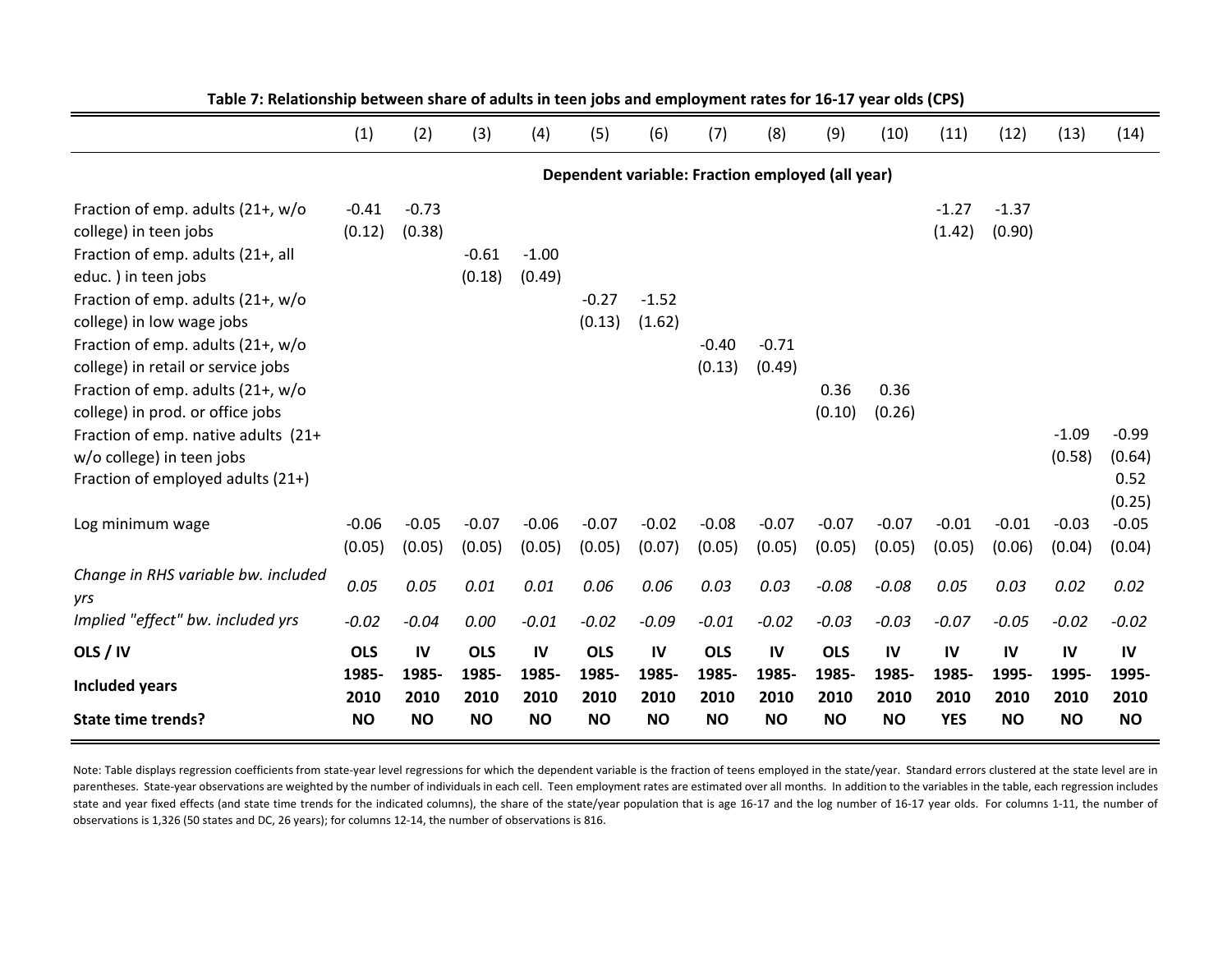|                                                                                                             | (1)               | (2)               | (3)            | (4)            | (5)               | (6)            | (7)            | (8)                                                   | (9)            | (10)           | (11)              | (12)              | (13)              | (14)                                   |
|-------------------------------------------------------------------------------------------------------------|-------------------|-------------------|----------------|----------------|-------------------|----------------|----------------|-------------------------------------------------------|----------------|----------------|-------------------|-------------------|-------------------|----------------------------------------|
|                                                                                                             |                   |                   |                |                |                   |                |                | Dependent variable: Log median hourly wage (all year) |                |                |                   |                   |                   |                                        |
| Fraction of emp. adults (21+, w/o<br>college) in teen jobs<br>Fraction of emp. adults (21+, all             | $-0.23$<br>(0.07) | $-0.36$<br>(0.39) | $-0.45$        | $-0.89$        |                   |                |                |                                                       |                |                | $-0.40$<br>(1.03) | $-0.97$<br>(0.88) |                   |                                        |
| educ.) in teen jobs                                                                                         |                   |                   | (0.11)         | (0.65)         |                   |                |                |                                                       |                |                |                   |                   |                   |                                        |
| Fraction of emp. adults (21+, w/o<br>college) in low wage jobs                                              |                   |                   |                |                | $-0.35$<br>(0.09) | 0.24<br>(0.87) |                |                                                       |                |                |                   |                   |                   |                                        |
| Fraction of emp. adults $(21+, w/o)$                                                                        |                   |                   |                |                |                   |                | $-0.19$        | $-0.11$                                               |                |                |                   |                   |                   |                                        |
| college) in retail or service jobs<br>Fraction of emp. adults (21+, w/o<br>college) in prod. or office jobs |                   |                   |                |                |                   |                | (0.10)         | (0.40)                                                | 0.27<br>(0.06) | 0.17<br>(0.21) |                   |                   |                   |                                        |
| Fraction of emp. native adults (21+<br>w/o college) in teen jobs<br>Fraction of employed adults (21+)       |                   |                   |                |                |                   |                |                |                                                       |                |                |                   |                   | $-0.96$<br>(0.79) | $-0.97$<br>(0.83)<br>$-0.05$<br>(0.27) |
| Log minimum wage                                                                                            | 0.59<br>(0.06)    | 0.60<br>(0.06)    | 0.59<br>(0.06) | 0.60<br>(0.06) | 0.60<br>(0.05)    | 0.57<br>(0.09) | 0.58<br>(0.06) | 0.58<br>(0.06)                                        | 0.60<br>(0.06) | 0.59<br>(0.06) | 0.59<br>(0.06)    | 0.62<br>(0.06)    | 0.60<br>(0.05)    | 0.60<br>(0.05)                         |
| Change in RHS variable bw. included<br>yrs                                                                  | 0.05              | 0.05              | 0.01           | 0.01           | 0.06              | 0.06           | 0.03           | 0.03                                                  | $-0.08$        | $-0.08$        | 0.05              | 0.03              | 0.02              | 0.02                                   |
| Implied "effect" bw. included yrs                                                                           | $-0.01$           | $-0.02$           | $0.00\,$       | $-0.01$        | $-0.02$           | $0.01\,$       | $-0.01$        | 0.00                                                  | $-0.02$        | $-0.01$        | $-0.02$           | $-0.03$           | $-0.02$           | $-0.02$                                |
| OLS / IV                                                                                                    | <b>OLS</b>        | IV                | <b>OLS</b>     | IV             | <b>OLS</b>        | IV             | <b>OLS</b>     | IV                                                    | <b>OLS</b>     | IV             | IV                | IV                | IV                | IV                                     |
| <b>Included years</b>                                                                                       | 1985-<br>2010     | 1985-<br>2010     | 1985-<br>2010  | 1985-<br>2010  | 1985-<br>2010     | 1985-<br>2010  | 1985-<br>2010  | 1985-<br>2010                                         | 1985-<br>2010  | 1985-<br>2010  | 1985-<br>2010     | 1995-<br>2010     | 1995-<br>2010     | 1995-<br>2010                          |
| <b>State time trends?</b>                                                                                   | <b>NO</b>         | <b>NO</b>         | <b>NO</b>      | <b>NO</b>      | <b>NO</b>         | <b>NO</b>      | <b>NO</b>      | <b>NO</b>                                             | <b>NO</b>      | <b>NO</b>      | <b>YES</b>        | <b>NO</b>         | <b>NO</b>         | <b>NO</b>                              |

Table 8: Relationship between share of adults in teen jobs and log median hourly wages for 16-17 year olds (CPS)

Note: Table displays regression coefficients from state-year level regressions for which the dependent variable is the log median hourly wage for 16‐17 year olds in the state/year. Standard errors clustered at the state level are in parentheses. State-year observations are weighted by the number of individuals in each cell. Teen employment rates are estimated over all months. In addition to the variables in the table, each regression includes state and year fixed effects (and state time trends for the indicated columns), the share of the state/year population that is age 16-17 and the log number of 16-17 year olds. For columns 1-11, the number of observations is 1,326 (50 states and DC, 26 years); for columns 12‐14, the number of observations is 816.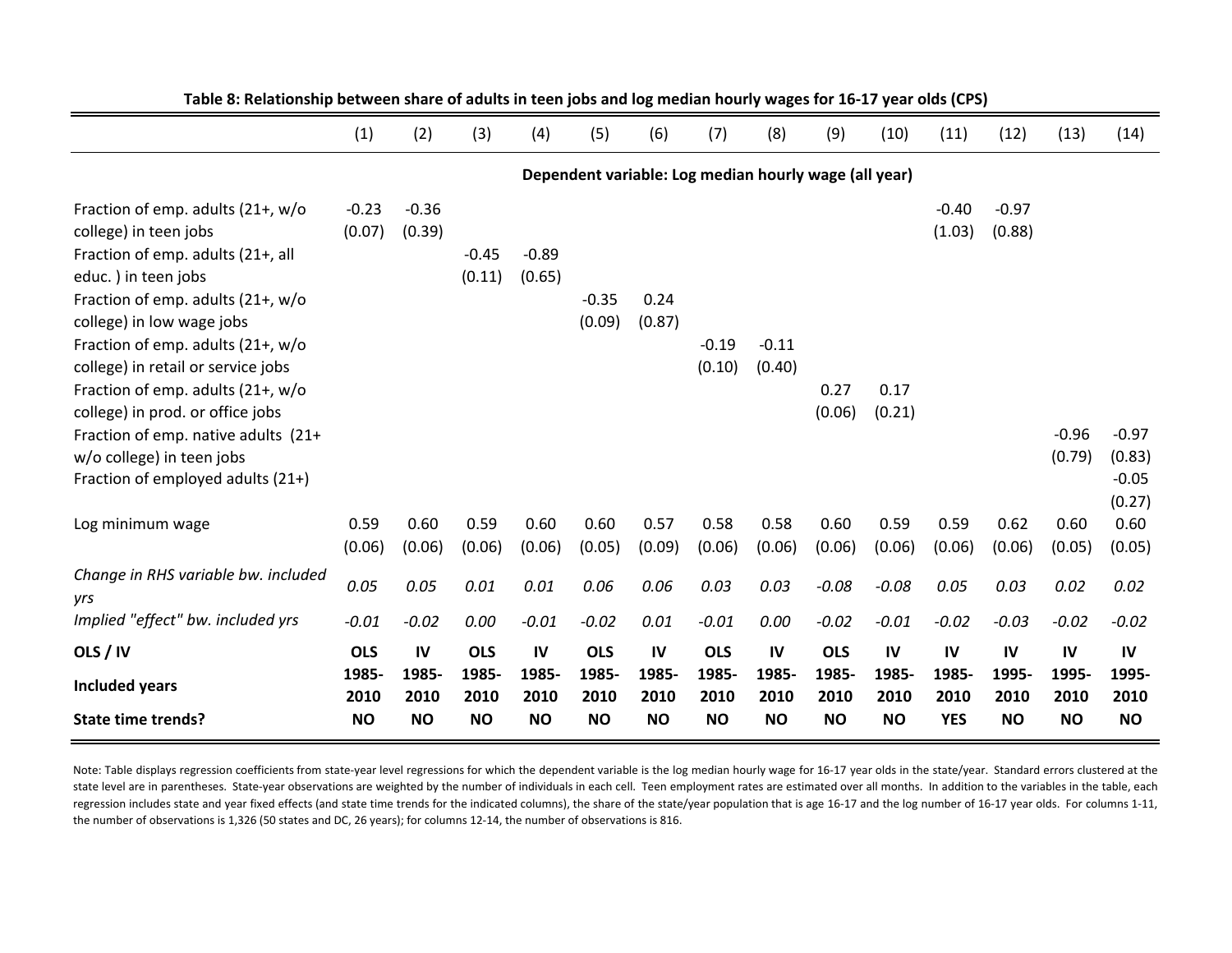| (1)          | (2)          | (3)          | (4)          | (5)          | (6)                              |
|--------------|--------------|--------------|--------------|--------------|----------------------------------|
|              |              |              |              |              |                                  |
| $-0.56$      | $-0.78$      | $-1.45$      | $-2.29$      | $-0.66$      | $-0.71$                          |
| (0.54)       | (0.86)       | (0.49)       | (0.81)       | (0.14)       | (0.70)                           |
| 0.00         | $-0.14$      | $-0.11$      | $-0.10$      | $-0.10$      | $-0.10$                          |
| (0.01)       | (0.07)       | (0.05)       | (0.05)       | (0.02)       | (0.02)                           |
| $-0.16$      | $-0.04$      | $-0.10$      | $-0.13$      | $-0.08$      | $-0.08$                          |
| (0.12)       | (0.29)       | (0.18)       | (0.16)       | (0.10)       | (0.11)                           |
| 153          | 153          | 153          | 153          | 2223         | 2223                             |
| <b>OLS</b>   | IV           | IV           | IV           | IV           | IV                               |
|              | X            | X            | X            | X            | X                                |
|              |              |              | X            |              | X                                |
| <b>STATE</b> | <b>STATE</b> | <b>STATE</b> | <b>STATE</b> | <b>CZONE</b> | <b>CZONE</b>                     |
| <b>CPS</b>   | <b>CPS</b>   | <b>CEN</b>   | <b>CEN</b>   | <b>CEN</b>   | <b>CEN</b>                       |
|              |              |              |              |              | Dep. var.: Change in fract. emp. |

| Table 9: Relationship between share of adults in teen jobs and employment rates for 16-17 year |
|------------------------------------------------------------------------------------------------|
| olds (Census/ACS)                                                                              |

Note: Table displays regression coefficients from state‐year (or czone‐year) level regressions for which the dependent variable is the change in the fraction of teens employed in the area/year. Standard errors clustered at the area level are in parentheses. For all regressions, sample includes the change between 1980 and 1990, 1990 and 2000, and 2000 and 2009. Area-year observations are weighted by a function of the number of individuals in each cell in *t* and *t‐1* . For CPS data, employment is estimated for school year months (January‐April and October‐December). For Census/ACS data, employment is the fraction employed during the previous week. In addition to the variables in the table, each regression includes year fixed effects, the employment and participation rates in 1980, the change in the log number of adults with no college and the change in the log number of teens, and the 1980 share of the area's immigrant population that came from each of four regions, and for each of the four regions, the share that lives in each area. For state-level regressions, the number of observations is 153 (50 states and DC, 3 years); for commuting-zone level regressions, the number of observations is 2,223 (741 commuting zones, 3 years). See text for information on how instruments are constructed.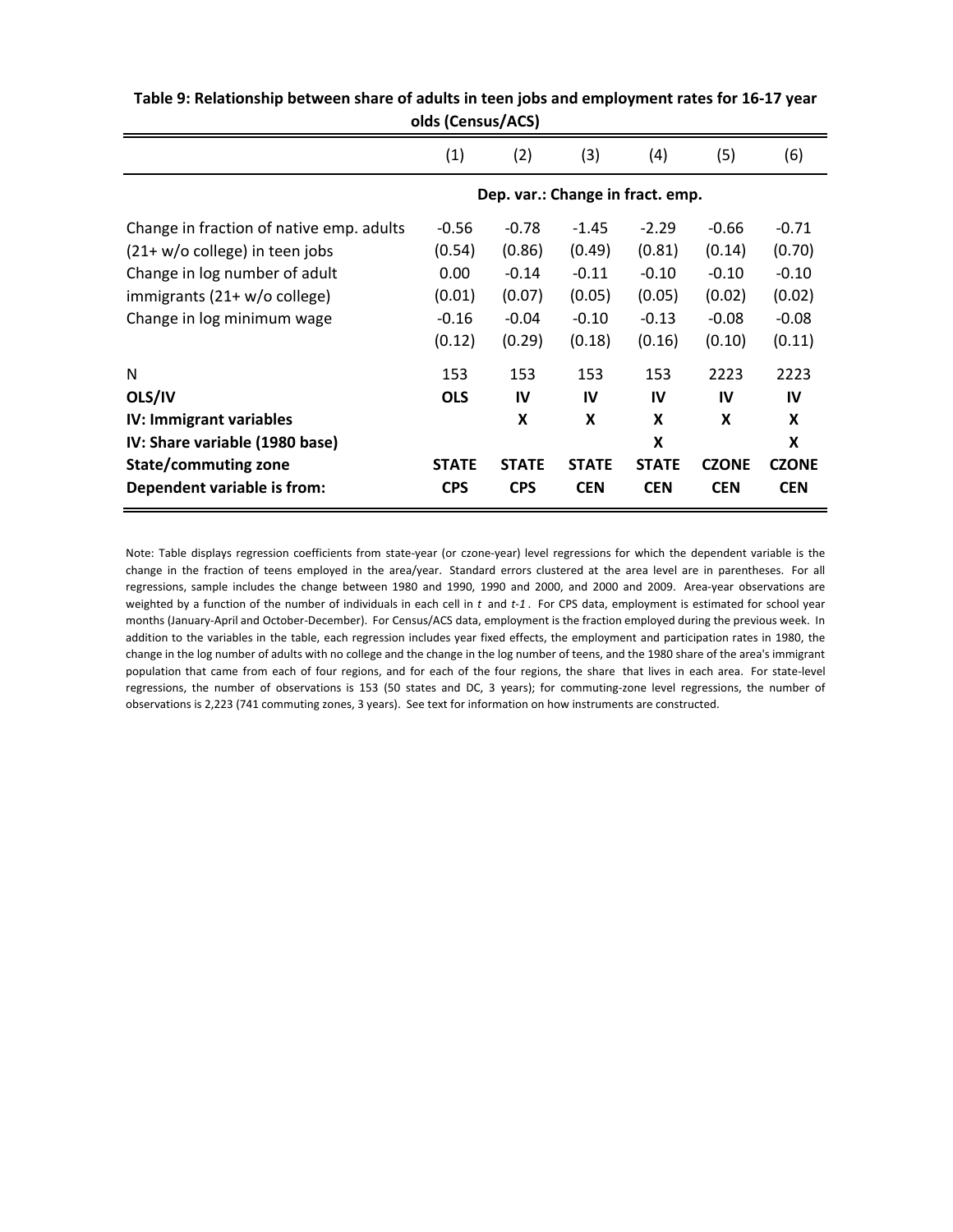|                                    | <b>Dependent variable:</b> |          |             |          |                               |          |                 |         |                    |          |                                               |         |
|------------------------------------|----------------------------|----------|-------------|----------|-------------------------------|----------|-----------------|---------|--------------------|----------|-----------------------------------------------|---------|
|                                    | Employment<br>rate         |          | Unemp. rate |          | Labor force<br>particip. rate |          | Enrollment rate |         | Log median<br>wage |          | Fraction enr. in<br>June, July, and<br>August |         |
|                                    | (1)                        | (2)      | (3)         | (4)      | (5)                           | (6)      | (7)             | (8)     | (9)                | (10)     | (11)                                          | (12)    |
| Fract. of emp. adults $(21+, w/o)$ | $-0.36$                    | $-0.71$  | 0.38        | 0.17     | $-0.29$                       | $-0.42$  | 0.01            | $-0.17$ | $-0.31$            | $-0.81$  | 0.36                                          | 0.10    |
| college) in teen jobs              | (0.13)                     | (0.49)   | (0.14)      | (0.53)   | (0.13)                        | (0.42)   | (0.05)          | (0.20)  | (0.07)             | (0.54)   | (0.22)                                        | (0.60)  |
| Fraction (all 16-17) enrolled in   | $-0.03$                    | $-0.02$  | 0.01        | 0.01     | $-0.03$                       | $-0.03$  | 0.00            | 0.00    | $-0.01$            | 0.00     |                                               |         |
| June, July, and August             | (0.02)                     | (0.02)   | (0.04)      | (0.04)   | (0.02)                        | (0.02)   | (0.01)          | (0.01)  | (0.02)             | (0.02)   |                                               |         |
| Fraction (all 19-21) enrolled in   | 0.00                       | 0.01     | $-0.05$     | $-0.04$  | $-0.04$                       | $-0.03$  | 0.06            | 0.07    | $-0.03$            | $-0.02$  | 0.12                                          | 0.13    |
| college (school year)              | (0.04)                     | (0.04)   | (0.05)      | (0.05)   | (0.04)                        | (0.04)   | (0.02)          | (0.02)  | (0.03)             | (0.03)   | (0.06)                                        | (0.06)  |
| Merit aid                          | 0.003                      | $-0.001$ | $-0.012$    | $-0.014$ | $-0.001$                      | $-0.002$ | 0.006           | 0.004   | 0.001              | $-0.005$ | 0.005                                         | 0.001   |
|                                    | (0.012)                    | (0.012)  | (0.014)     | (0.018)  | (0.011)                       | (0.011)  | (0.005)         | (0.005) | (0.005)            | (0.007)  | (0.015)                                       | (0.018) |
| Log of minimum wage                | $-0.07$                    | $-0.07$  | 0.00        | 0.00     | $-0.09$                       | $-0.09$  | 0.00            | 0.00    | 0.33               | 0.34     | 0.03                                          | 0.04    |
|                                    | (0.05)                     | (0.05)   | (0.09)      | (0.09)   | (0.04)                        | (0.04)   | (0.01)          | (0.01)  | (0.04)             | (0.04)   | (0.08)                                        | (0.08)  |
| Average dep. var (2010)            | 0.15                       | 0.15     | 0.30        | 0.30     | 0.21                          | 0.21     | 0.96            | 0.96    | 2.03               | 2.03     | 0.36                                          | 0.36    |
| OLS / IV                           | <b>OLS</b>                 | IV       | <b>OLS</b>  | IV       | <b>OLS</b>                    | IV       | <b>OLS</b>      | IV      | <b>OLS</b>         | IV       | <b>OLS</b>                                    | IV      |

**Table 10: Correlates with teen labor market outcomes (school year)**

Note: Table displays regression coefficients from state-year level regressions for which the dependent variable is the labor market outcome listed in the heading for teens in the state/year (calculated for school year months only, January‐April and October‐December). Standard errors clustered at the state level are in parentheses. State‐year observations are weighted by the number of individuals in each cell. In addition to the variables in the table, each regression includes state and year fixed effects, the share of the state/year population that is age 16‐17, and the log number of 16‐17 year old. Sample includes 1986‐1994 and 1996‐2010 (due to difficulties matching individual CPS data and data availability, 1985 and 1995 are excluded). For all regressions, the number of observations is 1,224 (50 states and DC, 26 years).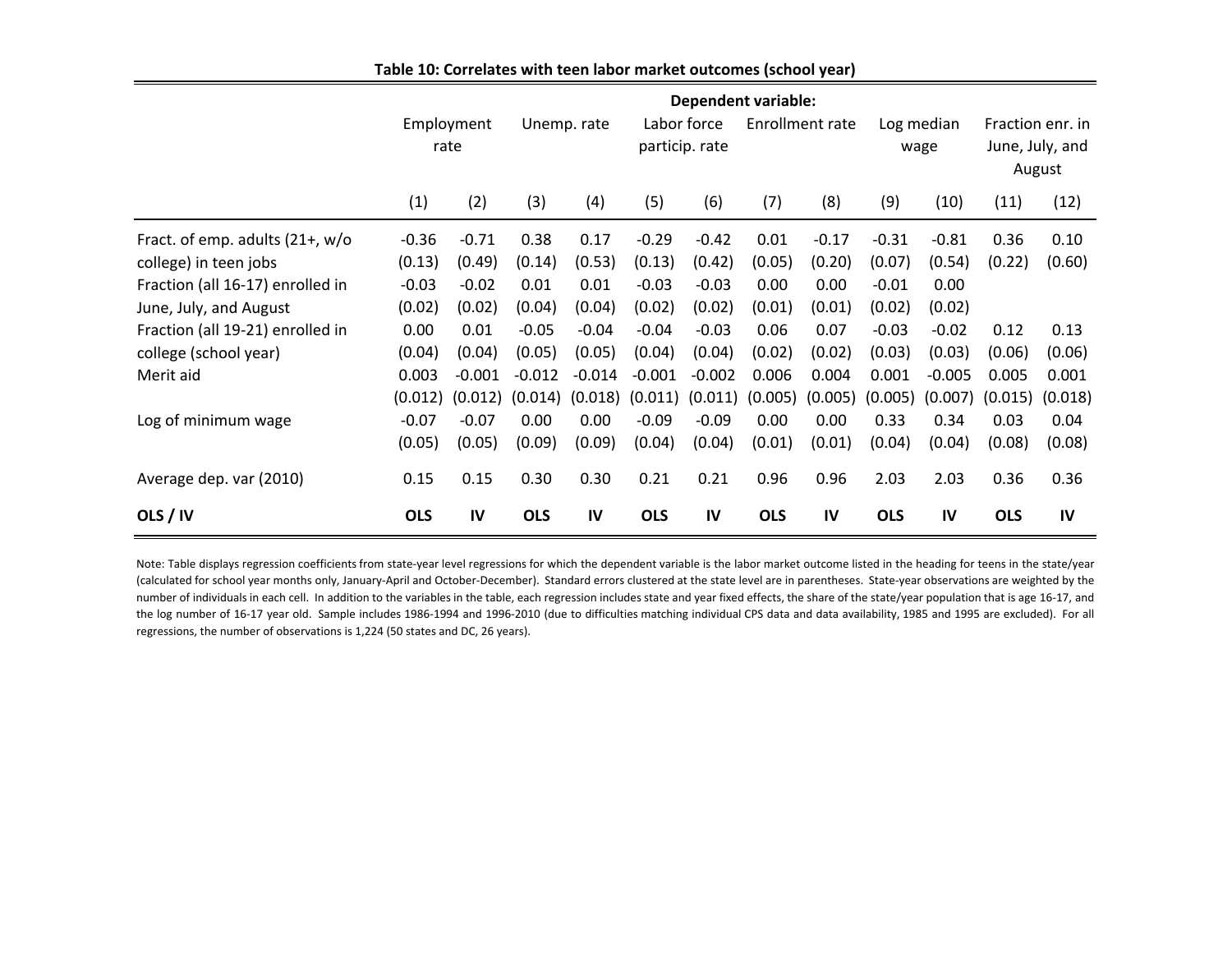|                                  | <b>Males</b> |         |              |                         |               | <b>Females</b> |                  |                                                     |         |              |                         |               |              |                  |  |
|----------------------------------|--------------|---------|--------------|-------------------------|---------------|----------------|------------------|-----------------------------------------------------|---------|--------------|-------------------------|---------------|--------------|------------------|--|
|                                  | Race:        |         |              | Parental ed:            |               |                | Enr. status:     |                                                     | Race:   |              |                         | Parental ed:  |              | Enr. status:     |  |
|                                  | All          | White   | <b>Black</b> | Min.<br>some<br>college | No HS<br>deg. | In.<br>school  | Not in<br>school | All                                                 | White   | <b>Black</b> | Min.<br>some<br>college | No HS<br>deg. | In<br>school | Not in<br>school |  |
|                                  | (1)          | (2)     | (3)          | (4)                     | (5)           | (6)            | (7)              | (8)                                                 | (9)     | (10)         | (11)                    | (12)          | (13)         | (14)             |  |
|                                  |              |         |              |                         |               |                |                  | Dependent variable: Fraction employed (school year) |         |              |                         |               |              |                  |  |
| Fract. of emp. adults (21+,      | $-0.36$      | $-0.51$ | 0.15         | $-0.26$                 | $-1.04$       | $-0.47$        | 0.20             | $-1.14$                                             | $-0.92$ | $-1.46$      | $-0.89$                 | $-2.15$       | $-1.15$      | $-1.29$          |  |
| w/o college) in teen jobs        | (0.46)       | (0.50)  | (0.51)       | (0.45)                  | (0.69)        | (0.42)         | (1.24)           | (0.57)                                              | (0.60)  | (0.58)       | (0.57)                  | (0.99)        | (0.63)       | (1.02)           |  |
| Fraction (all 16-17) enrolled in | $-0.04$      | $-0.05$ | $-0.02$      | $-0.04$                 | 0.00          | $-0.05$        | 0.06             | 0.00                                                | 0.00    | 0.01         | 0.00                    | $-0.18$       | $-0.01$      | 0.20             |  |
| June, July, and August           | (0.03)       | (0.03)  | (0.06)       | (0.04)                  | (0.06)        | (0.03)         | (0.10)           | (0.03)                                              | (0.03)  | (0.06)       | (0.04)                  | (0.08)        | (0.03)       | (0.10)           |  |
| Fraction (all 19-21) enrolled in | 0.02         | 0.03    | 0.04         | 0.00                    | $-0.03$       | 0.03           | $-0.02$          | 0.01                                                | 0.01    | $-0.02$      | $-0.05$                 | 0.03          | 0.02         | $-0.08$          |  |
| college (school year)            | (0.05)       | (0.05)  | (0.10)       | (0.06)                  | (0.11)        | (0.05)         | (0.16)           | (0.05)                                              | (0.06)  | (0.08)       | (0.07)                  | (0.14)        | (0.06)       | (0.15)           |  |
| Merit aid                        | 0.00         | 0.00    | 0.00         | $-0.02$                 | 0.00          | 0.00           | $-0.03$          | $-0.01$                                             | $-0.01$ | $-0.02$      | $-0.01$                 | $-0.04$       | 0.00         | $-0.03$          |  |
|                                  | (0.01)       | (0.01)  | (0.02)       | (0.02)                  | (0.02)        | (0.01)         | (0.03)           | (0.01)                                              | (0.02)  | (0.02)       | (0.01)                  | (0.04)        | (0.02)       | (0.02)           |  |
| Log of minimum wage              | $-0.09$      | $-0.08$ | $-0.07$      | $-0.12$                 | 0.12          | $-0.08$        | $-0.23$          | $-0.04$                                             | $-0.05$ | 0.00         | $-0.04$                 | 0.08          | $-0.05$      | 0.16             |  |
|                                  | (0.05)       | (0.06)  | (0.08)       | (0.05)                  | (0.08)        | (0.05)         | (0.14)           | (0.06)                                              | (0.06)  | (0.07)       | (0.07)                  | (0.09)        | (0.07)       | (0.08)           |  |
| Fraction employed (2010)         | 0.14         | 0.16    | 0.06         | 0.16                    | 0.09          | 0.13           | 0.31             | 0.16                                                | 0.19    | 0.07         | 0.18                    | 0.07          | 0.16         | 0.24             |  |

**Table 11: Correlates with teen employment (school year), by demographic characteristics**

Note: Table displays regression coefficients from state-year level regressions for which the dependent variable is the fraction of teens employed in the state/year (calculated for school year months only, January‐ April and October-December). Standard errors clustered at the state level are in parentheses. State-year observations are weighted by the number of individuals in each cell. In addition to the variables in the table, each regression includes state and year fixed effects, the share of the state/year population that is age 16-17, and the log number of 16-17 year olds for that state/year demographic group. Sample includes 1986-1994 and 1996-2010 (due to difficulties matching individual CPS data and data availability, 1985 and 1995 are excluded). For each regression, the number of observations is around 1,224 (50 states and DC, 26 years); for some samples, the sample size is somewhat smaller due to no observations in the cell.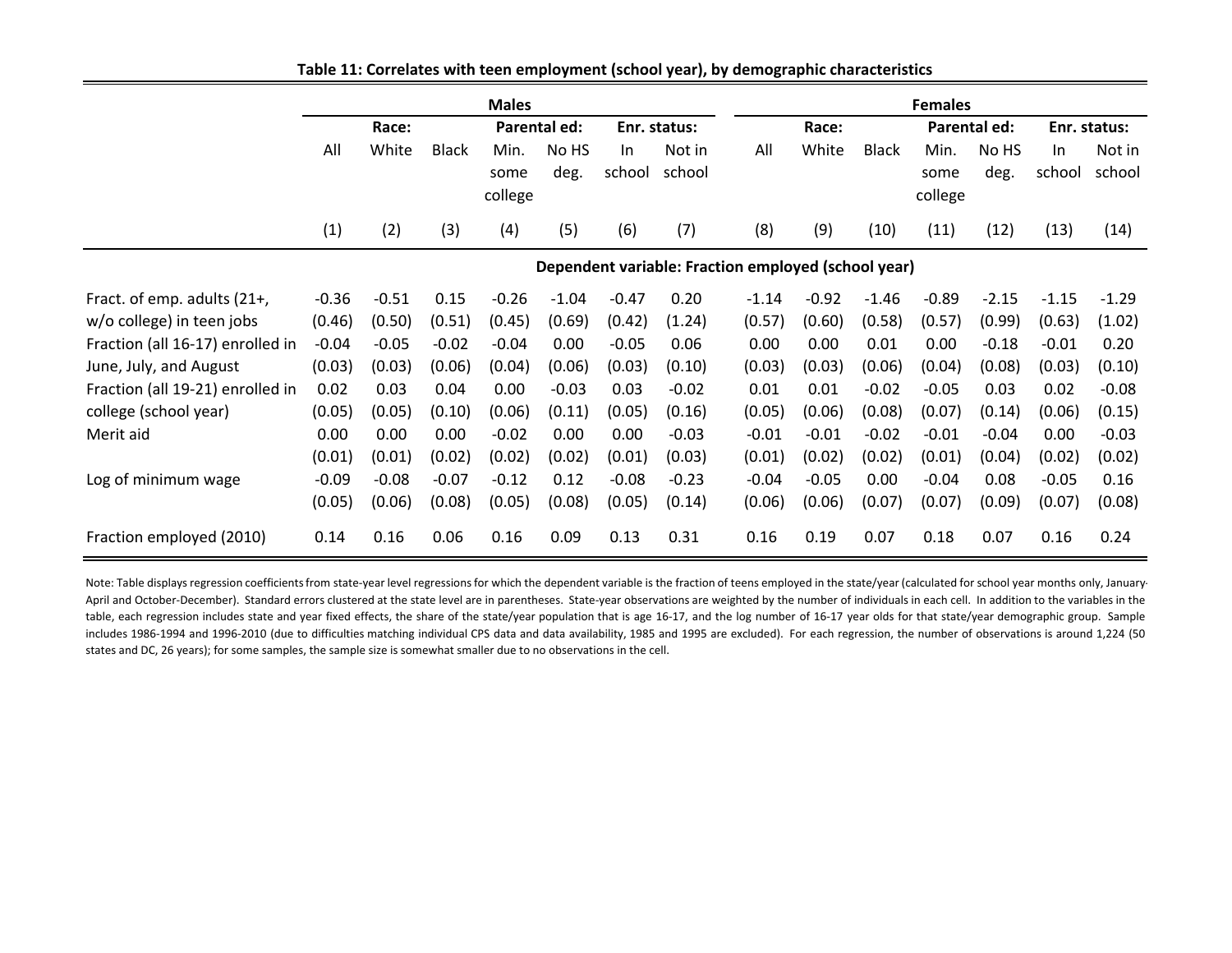| Table 12: Relationship between trend line for teen       |
|----------------------------------------------------------|
| employment (2000-2009) and state characteristics in 2000 |

|                                                                                   | (1)    | (2)     | (3)     |  |  |  |  |  |  |
|-----------------------------------------------------------------------------------|--------|---------|---------|--|--|--|--|--|--|
| Dep. var.: slope of trend line for teen employment (annual<br>average), 2000-2010 |        |         |         |  |  |  |  |  |  |
| Fract. of emp. adults $(21+, w/\sigma)$                                           | 0.04   |         | 0.03    |  |  |  |  |  |  |
| college) in teen jobs                                                             | (0.02) |         | (0.01)  |  |  |  |  |  |  |
| Fraction (all 16-17) enrolled in June,                                            |        | $-0.06$ | $-0.06$ |  |  |  |  |  |  |
| July, and August                                                                  |        | (0.03)  | (0.03)  |  |  |  |  |  |  |
| Fraction (all 19-21) enrolled in college                                          |        | 0.00    | 0.01    |  |  |  |  |  |  |
| (school year)                                                                     |        | (0.01)  | (0.01)  |  |  |  |  |  |  |

‐0.005 ‐0.005 (0.002) (0.002)

Note: Table displays regression coefficients from regressions for which the dependent variable is the slope from a state‐specific regression of teen employment rates (for all months) on a linear trend and a constant, for 2000-2010. Across all states, the weightedaverage coefficient on the trend is ‐0.015, i.e. between 2000‐2010, on average the teen employment rate fell by 1.5 percentage points per year. Regressions are weighted by the average of the sum of BLS weights across all years for the state. All variables are measured using CPS monthly outgoing rotation group microdata. Standard errors clustered at the state level are in parentheses. For all regressions, the sample size is 51 (50 states and DC).

R‐squared adju. 0.08 0.17 0.24

Merit aid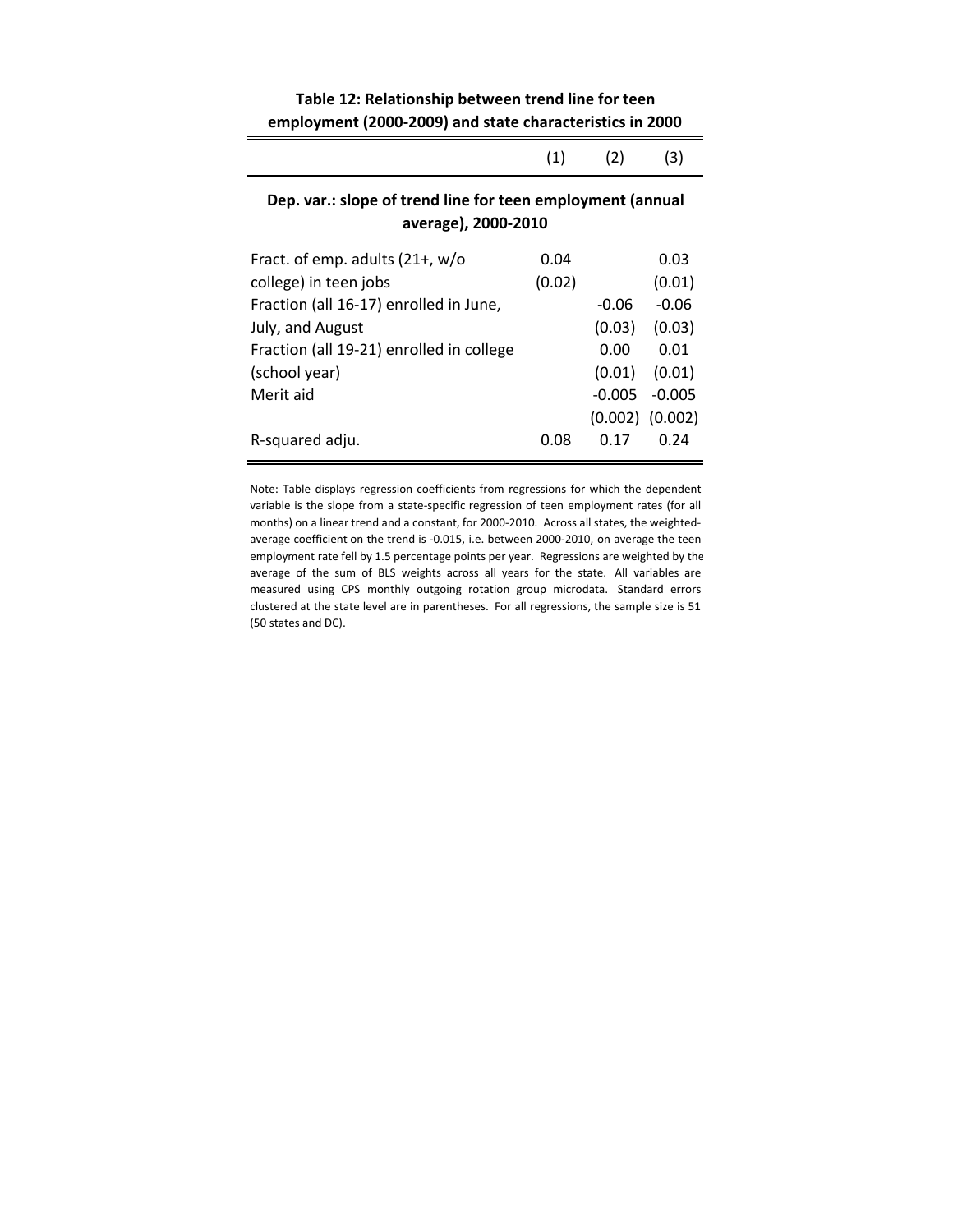|                                                                                             | Change in teen<br>emp. rate, 1985-<br>2010 (pp): | Change<br>explained by<br>factor (pp): | <b>Percent of actual</b><br>change<br>explained by<br>factor: | <b>Percent of</b><br>change not<br>explained by<br>cycle, that is<br>explained by<br>factor: |  |  |  |  |  |
|---------------------------------------------------------------------------------------------|--------------------------------------------------|----------------------------------------|---------------------------------------------------------------|----------------------------------------------------------------------------------------------|--|--|--|--|--|
| 1. Actual                                                                                   | $-18.1$                                          |                                        |                                                               |                                                                                              |  |  |  |  |  |
| 2. Cfct., assuming historical cyclicality                                                   | $-10.8$                                          | $-10.8$                                | 60.1                                                          |                                                                                              |  |  |  |  |  |
|                                                                                             | A. Counterfactual, baseline                      |                                        |                                                               |                                                                                              |  |  |  |  |  |
| 3. Holding supply factors fixed (1985)                                                      | $-16.9$                                          | $-1.1$                                 | 6.3                                                           | 15.8                                                                                         |  |  |  |  |  |
| 4. Holding demand factors fixed (1985)                                                      | $-14.1$                                          | $-3.9$                                 | 21.8                                                          | 54.5                                                                                         |  |  |  |  |  |
| 5. Holding supply and demand factors, and real<br>min. wage fixed (1985)                    | $-12.3$                                          | $-5.8$                                 | 31.9                                                          | 79.9                                                                                         |  |  |  |  |  |
| B. Counterfactual, including returns to college as a supply factor                          |                                                  |                                        |                                                               |                                                                                              |  |  |  |  |  |
| 6. Holding supply factors fixed (1985)                                                      | $-15.0$                                          | $-3.1$                                 | 17.0                                                          | 42.7                                                                                         |  |  |  |  |  |
| 7. Holding demand factors fixed (1985)                                                      | $-14.6$                                          | $-3.5$                                 | 19.3                                                          | 48.4                                                                                         |  |  |  |  |  |
| 8. Holding supply and demand factors, and real<br>min. wage fixed (1985)                    | $-10.9$                                          | $-7.2$                                 | 39.8                                                          | 99.8                                                                                         |  |  |  |  |  |
| C. Counterfactual, including returns to college as a supply factor (with state time trends) |                                                  |                                        |                                                               |                                                                                              |  |  |  |  |  |
| 9. Holding supply factors fixed (1985)                                                      | $-16.8$                                          | $-1.2$                                 | 6.8                                                           | 17.1                                                                                         |  |  |  |  |  |
| 10. Holding demand factors fixed (1985)                                                     | $-13.1$                                          | $-5.0$                                 | 27.6                                                          | 69.1                                                                                         |  |  |  |  |  |
| 11. Holding supply and demand factors, and<br>real min. wage fixed (1985)                   | $-11.8$                                          | $-6.3$                                 | 34.8                                                          | 87.3                                                                                         |  |  |  |  |  |

Note: Demand factor is share of non-college adults in teen jobs. Supply factors are: the fraction of teens enrolled in June, July, and August; the fraction of teens enrolled in January‐April/October‐December; the college enrollment rate for 19‐21 year olds; the log difference between wages for college educated and non‐college educated adults (in panel B and C); whether the state requires an exit exam; and whether the state provides merit aid scholarships for college. See text or note to figure 8 for details on how the counterfactual employment rate assuming historical cyclicality is constructed. The counterfactual rates holding supply, demand, and/or the minimum wage fixed at the 1985 level are derived from a state/year 2SLS regression of teen employment rates on the supply and demand variables, as well as state and year fixed effects (and state time trends for panel C), the population share of 16-17 year olds, and the log number of 16-17 year olds. Counterfactual rates are computed for each state in each year, and aggregated up to the national level for the aggregate counterfactual rate in each year.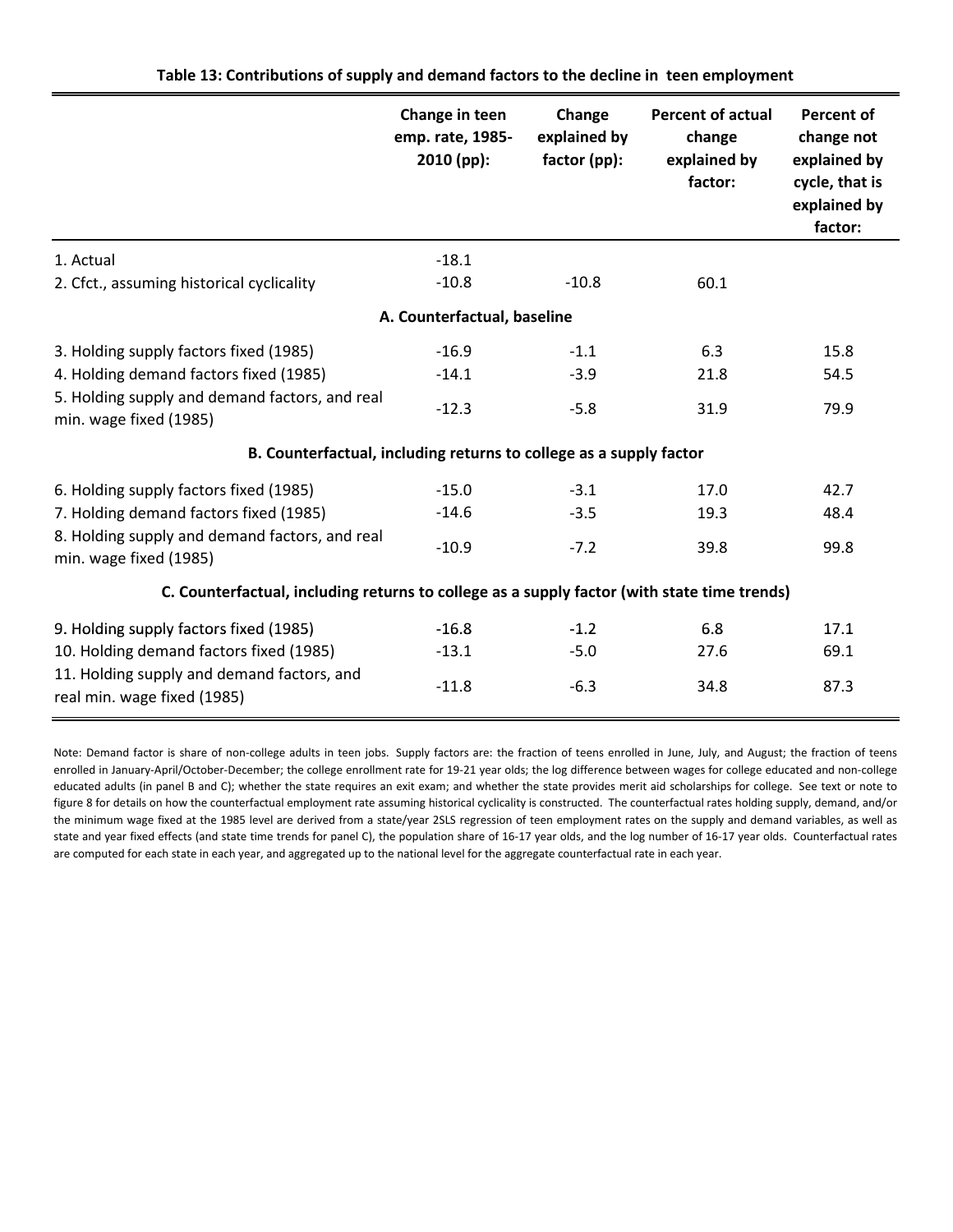|                                                                                             | Change in teen<br>particip. rate,<br>1985-2010 (pp):               | Change<br>explained by<br>factor (pp): | <b>Percent of actual</b><br>change<br>explained by<br>factor: | <b>Percent of</b><br>change not<br>explained by<br>cycle, that is<br>explained by<br>factor: |  |  |  |  |  |
|---------------------------------------------------------------------------------------------|--------------------------------------------------------------------|----------------------------------------|---------------------------------------------------------------|----------------------------------------------------------------------------------------------|--|--|--|--|--|
| 1. Actual                                                                                   | $-21.1$                                                            |                                        |                                                               |                                                                                              |  |  |  |  |  |
| 2. Cfct., assuming historical cyclicality                                                   | $-13.2$                                                            | $-13.2$                                | 62.7                                                          |                                                                                              |  |  |  |  |  |
|                                                                                             | A. Counterfactual, baseline                                        |                                        |                                                               |                                                                                              |  |  |  |  |  |
| 3. Holding supply factors fixed (1985)                                                      | $-18.4$                                                            | $-2.7$                                 | 12.9                                                          | 34.5                                                                                         |  |  |  |  |  |
| 4. Holding demand factors fixed (1985)                                                      | $-18.9$                                                            | $-2.2$                                 | 10.3                                                          | 27.8                                                                                         |  |  |  |  |  |
| 5. Holding supply and demand factors, and<br>real min. wage fixed (1985)                    | $-15.2$                                                            | $-5.9$                                 | 27.8                                                          | 74.6                                                                                         |  |  |  |  |  |
|                                                                                             | B. Counterfactual, including returns to college as a supply factor |                                        |                                                               |                                                                                              |  |  |  |  |  |
| 6. Holding supply factors fixed (1985)                                                      | $-16.4$                                                            | $-4.7$                                 | 22.5                                                          | 60.3                                                                                         |  |  |  |  |  |
| 7. Holding demand factors fixed (1985)                                                      | $-19.4$                                                            | $-1.7$                                 | 8.2                                                           | 21.9                                                                                         |  |  |  |  |  |
| 8. Holding supply and demand factors, and<br>real min. wage fixed (1985)                    | $-13.7$                                                            | $-7.4$                                 | 34.9                                                          | 93.7                                                                                         |  |  |  |  |  |
| C. Counterfactual, including returns to college as a supply factor (with state time trends) |                                                                    |                                        |                                                               |                                                                                              |  |  |  |  |  |
| 9. Holding supply factors fixed (1985)                                                      | $-18.8$                                                            | $-2.3$                                 | 10.8                                                          | 28.9                                                                                         |  |  |  |  |  |
| 10. Holding demand factors fixed (1985)                                                     | $-16.5$                                                            | $-4.6$                                 | 21.7                                                          | 58.2                                                                                         |  |  |  |  |  |
| 11. Holding supply and demand factors,<br>and real min. wage fixed (1985)                   | $-13.8$                                                            | $-7.3$                                 | 34.6                                                          | 92.8                                                                                         |  |  |  |  |  |

**Table 14: Contributions of supply and demand factors to the decline in teen labor force participation**

Note: Demand factor is share of non‐college adults in teen jobs. Supply factors are: the fraction of teens enrolled in June, July, and August; the fraction of teens enrolled in January‐April/October‐December; the college enrollment rate for 19‐21 year olds; the log difference between wages for college educated and non‐ college educated adults (in panel B and C); whether the state requires an exit exam; and whether the state provides merit aid scholarships for college. See text or note to figure 8 for details on how the counterfactual employment rate assuming historical cyclicality is constructed. The counterfactual rates holding supply, demand, and/or the minimum wage fixed at the 1985 level are derived from a state/year 2SLS regression of teen employment rates on the supply and demand variables, as well as state and year fixed effects (and state time trends for panel C), the population share of 16-17 year olds, and the log number of 16-17 year olds. Counterfactual rates are computed for each state in each year, and aggregated up to the national level for the aggregate counterfactual rate in each year.